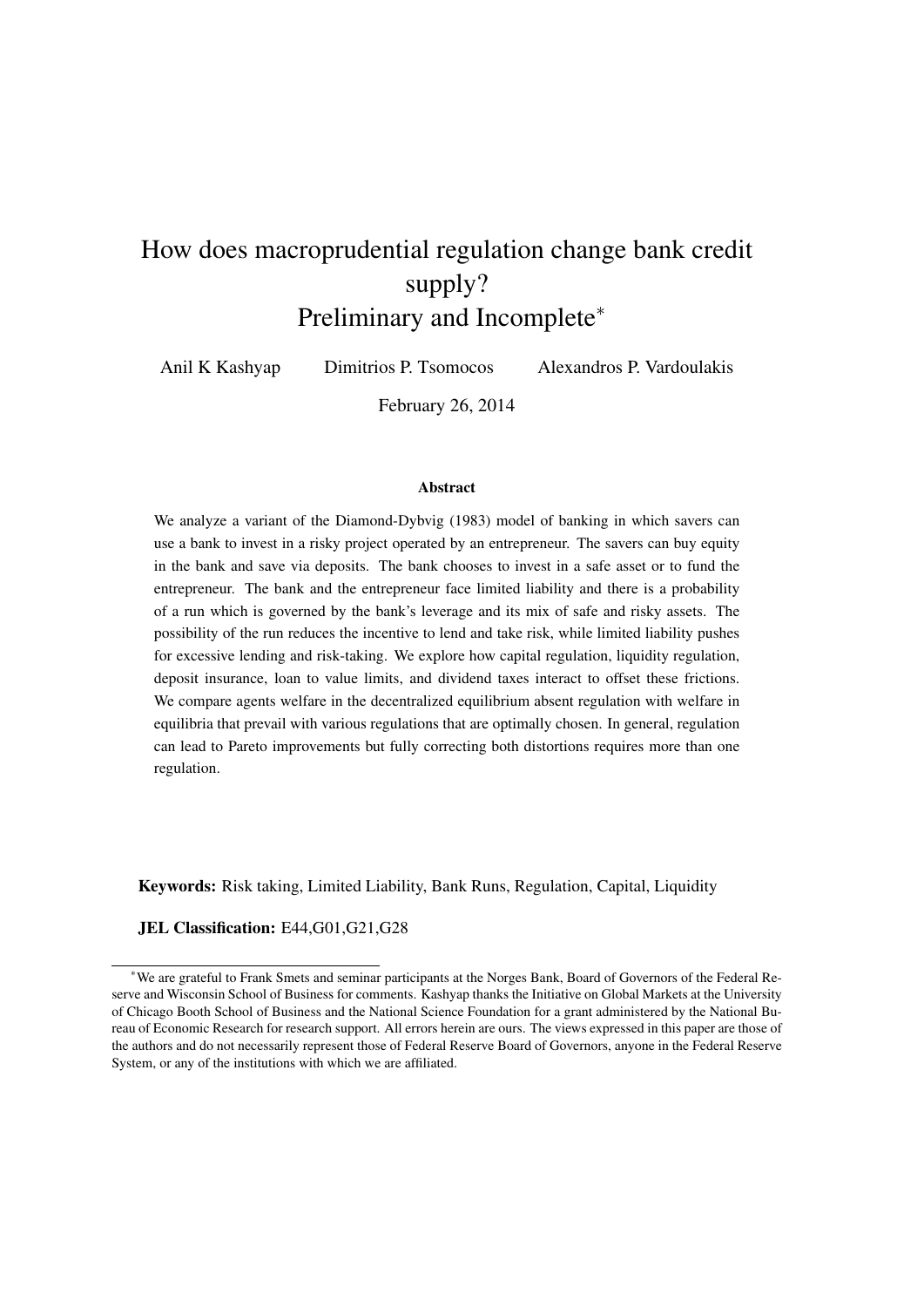## 1 Introduction

In this paper we expand the Diamond-Dybvig (1983) model of banking in five ways to make it conducive to exploring various macroprudential regulations that have been discussed in the wake of the recent Global Financial Crisis (GFC). The first change is to introduce 3 types of agents: savers, bankers, and entrepreneurs. A second change is that the entrepreneurs operate a risky technology. The third change is that savers face a portfolio decision in which they can directly invest in a safe asset or invest in the bank in the form of either deposits or equity. Fourth, we posit that banks and the entrepreneurs are subject to limited liability. Finally, we modify the model in the spirit of Goldstein and Pauzner (2005) so that whether or not a run occurs is tied to the funding structure and lending choices of the bank.

Together these alterations allow us to not only succinctly nest competing visions of the causes of the GFC, but also explore potential regulatory tools that are currently being proposed to prevent future crises. In particular, Admati and Hellwig (2013) and many other observers argue that the GFC was largely due to excessive risk-taking by under-capitalized banks which were exploiting taxpayer support. The limited liability assumption combined with the option for entrepreneurs to invest in a risky technology insures that this force is present in the model. In isolation, these features will lead to over-investment and excessive risk-taking.

A second view, reflected in the French et al (2010) and elsewhere, holds that the central problem exposed by the GFC was funding vulnerabilities in the financial system and that runs debilitated the ability of the financial system to intermediate. The Diamond-Dybvig framework is designed to study this possibility. The fact that savers may demand their money back before loans would normally be repaid makes banks cautious in their lending. If a run does occur it is destructive because loans must be recalled to service deposits and both savers and borrowers are worse off. This aspect of the model creates a force for under-investment (or equivalently too little lending).

By giving savers and the banks a portfolio choice the model is suitable for studying many types of regulations including capital regulation, liquidity regulation, deposit insurance, loan to value limits, and dividend taxes. Because we do a full general equilibrium analysis in which agents choose when to default and when to run on the bank, we can study not only the direct effects that result from these regulations, but also those that arise through general equilibrium price effects.

We reach four main conclusions from analyzing a calibrated version of this model. First, when a run occurs it is sufficiently debilitating that preventing it via regulation can lead all agents in the model to be better off than in a decentralized equilibrium with no regulation. In other words, the decentralized (or equivalently competitive) equilibrium in the model is constrained Pareto inefficient and can be improved upon by various regulatory interventions.<sup>1</sup>

<sup>&</sup>lt;sup>1</sup>In a model with Diamond-Dybvig preferences and complete asset markets for aggregate risk, Allen and Gale (2004) show that equilibrium allocations under financial intermediation are constrained efficient. In our framework, the presence of incomplete markets and limited liability makes the capital structure of banks matter for equilibrium outcomes and bank-run risk. The optimality conditions of a constrained planner will differ from those in the competitive economy and welfare improvements are possible. See Stiglitz (1982), Geanakoplos and Polemarchakis (1986) for a discussion and rigorous proof of constrained Pareto suboptimality.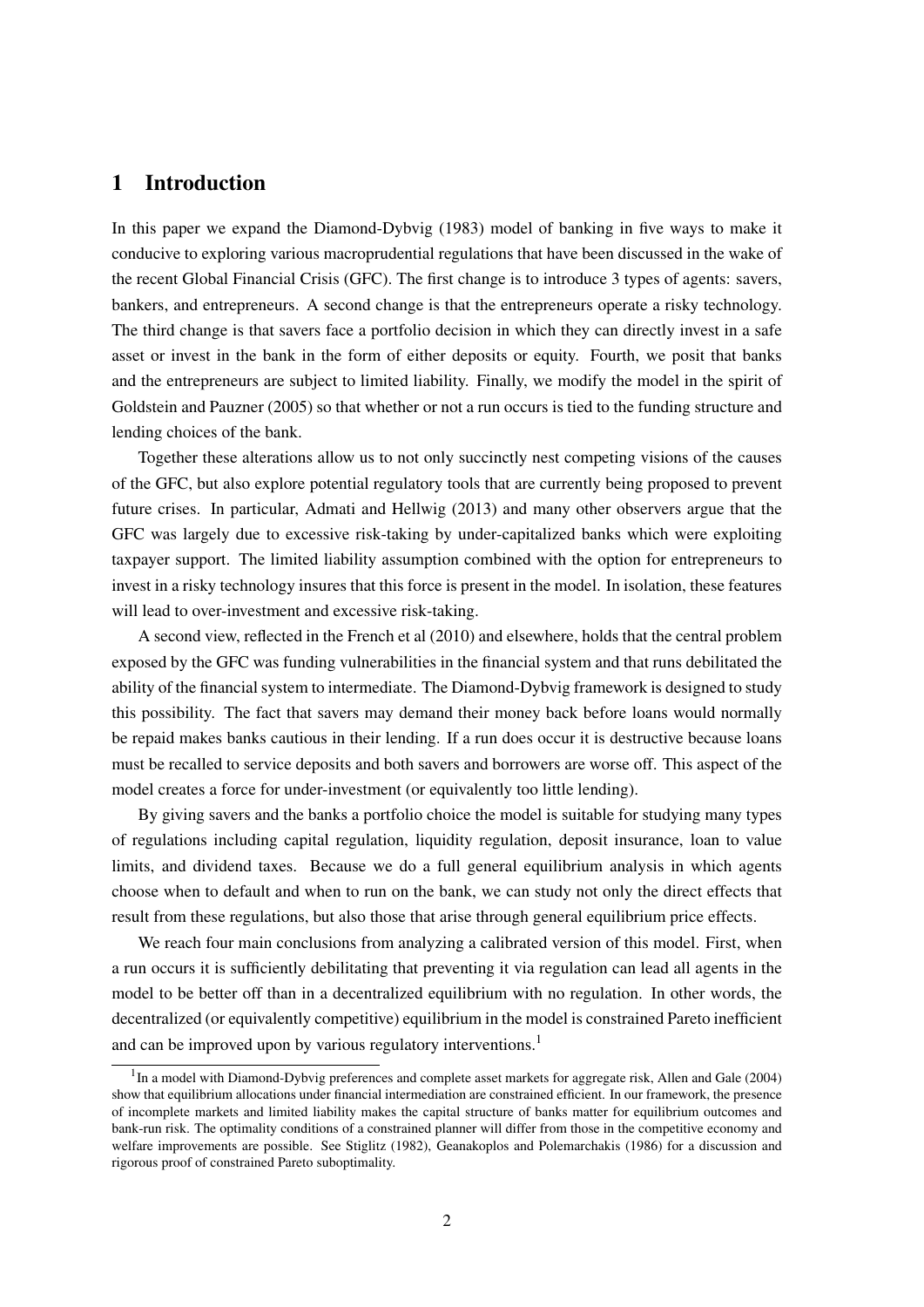In the analysis we compare the decentralized allocations to two types of other equilibria. The first are those chosen by a central planner who can directly choose allocations and internalizes all general equilibrium effects, but is constrained by the existing market structure. We call this the second best benchmark and in computing it we do not worry about how the planner would have to decentralize the solution.

We also study arrangements in which a planner allows agents to choose allocations and can only intervene by imposing limits on certain quantities (e.g. bank capital ratios) or prices (.e.g. deposit rates) to affect agents' marginal decisions. We dub these equilibria "dual planning" outcomes. The more precise statement of the first result is that Pareto improvements over the competitive equilibrium are possible even the planner considers only dual planning outcomes.

The second finding relates to the nature of the Pareto improvements that come as a consequence of the regulatory interventions. The initial competitive equilibrium could exhibit over-investment because of the limited liability or too little lending and investment if the risk of the run is too high. We show that gains from regulation are possible in either case. Put differently, it is not the case that optimal regulation necessarily seeks to constrain lending and risk-taking.

In the original Diamond-Dybvig model a bank run occurs randomly. We assume instead that when the bank substitutes equity financing for deposit financing it lowers the risk of a run. Similarly, when it holds more of the safe asset and makes few loans it lowers the risk of a run. Our assumptions are consistent with the analysis of Goldstein and Pauzner (2005) variant of the Diamond-Dybvig model.

Our third result is that various regulatory tools can alleviate the run risk in very different ways because once a regulation is imposed the bank and savers will endogenously alter their other portfolio choices. For instance, raising capital requirements forces the bank to adjust deposit interest rates to attract more equity funding (and less deposit funding) from the savers. On its own this change will lower the risk of a run. But, in response the bank may choose to take more risk on the asset side of its balance sheet by reducing its holding of safe assets and making more loans. Deposit insurance always creates an incentive to do more lending. So it is possible that regulations that moderate the risk of a run exacerbate the problems caused by limited liability.

The last result is that once a single regulatory tool has been used to alleviate the risk of a run, further Pareto improvements are not possible. The problem comes because the entrepreneurs naturally want to take more risk to exploit the protection of limited liability. Once the entrepreneurs no longer worry that the run risk is present, there are no further interventions that can improve their welfare. Hence, additional regulation only makes sense to impose because of the desire to redistribute income.

Depending on how a social planner compares the importance of the bankers, savers and entrepreneurs additional regulation may or may not be attractive. A corollary to this conclusion is that whether or not optimal regulation lowers or raises investment also depends on the planner's weights on the different agents. We characterize the combinations of regulations that can be used to most closely mimic the dual planning allocations.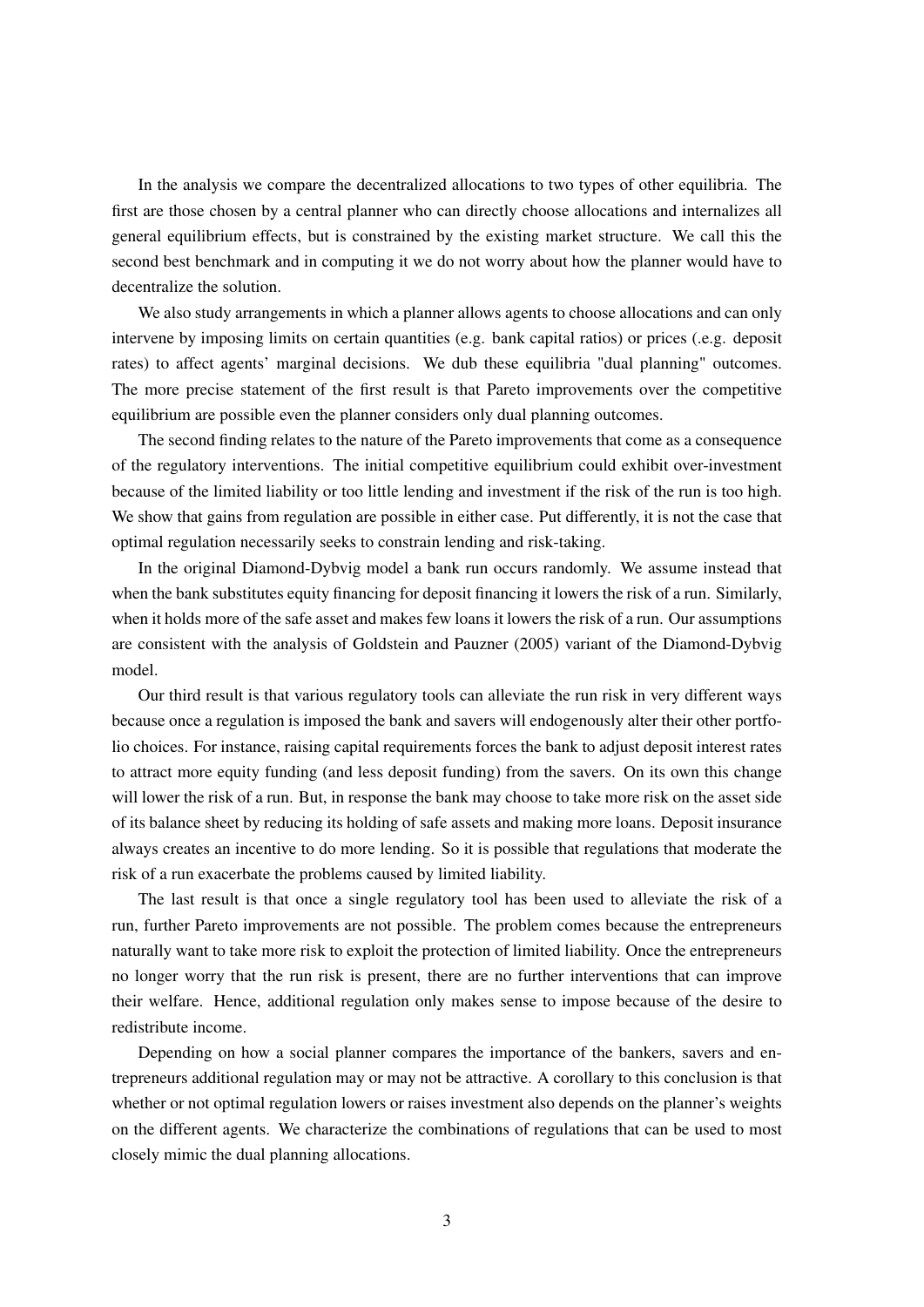The remainder of the paper is separated into five parts. Section 2 introduces the basic model and solves for optimal lending and investment decisions for the saver, the banker and the entrepreneur. Section 3 derives the optimization problem of the constrained social planner, and compares the competitive allocations to the second best solution. Section 4 studies the how various macroprudential regulations change the decisions of the bank, the entrepreneur and the saver, and compare optimal dual planning outcomes to the second best. Section 5 concludes.

# 2 Model

We start by describing the basic structure of the model and then turn to the precise solution of the agents optimal choices. We consider an economy which lasts for three periods,  $t = 1, 2, 3$  and is populated by a continuum of three types of agents, entrepreneurs *P*, savers *R* and bankers *B*. All agents are endowed with a perishable good in the first period, and receive a second such endowment in the second or third periods depending on their type. All agents are risk-averse.

In period 1, *P* decides how much of his endowment to consume or to invest in a risky project. The project matures in period 3 and delivers an uncertain payoff that differs in *S* states of the world. The true state of nature is revealed in the beginning of the third period. *P* can also borrow from *B* in order to invest. *P* exclusively owns the rights to the risky project, which requires his special skills to operate the technology and produce output. In other words, *R* and *B* can only access the technology by lending to *P*. We assume that *P* can only borrow through simple, non-contingent, non-recourse debt contracts. We will show that in general *P* will not want to issue equity claims. Apart from the risky project, there is also a riskless asset in the economy, which is in perfectly elastic supply and its yield is normalized to zero.

While loans will not be indexed to the state of the world, they will be collateralized by the total output of the risky project. If the value of the output is higher than the contractually promised repayment, then *P* honors his obligation. But, *P* will default on his loan when the value of output is lower than the contractually promised repayment and creditors will seize the output pledged as collateral.

*P* does not want consume in period 2. In period 3, he consumes his (new) endowment plus what remains from the project's output after repaying (or defaulting on) his loan. In the event of default, limited liability means that *P* consumes all of his endowment.

In period 1, *R* decides how much to consume and how to allocate his remaining endowment between investing in the riskless asset, or making an equity investment or deposit in a bank. In period 2, each agent *R* receives an additional endowment and learns his type (which is private information and thus non-contractible): With probability  $\delta$  the agent is impatient and with probability  $1-\delta$  he is patient. *R's* types are i.i.d. and the law of large numbers means that the aggregate total of impatient savers can be perfectly predicted. Impatient savers can consume only in periods 1 and 2, while patient ones consume in periods 1 and 3. The riskless asset allows the patient types to transfer any resources from period 2 to period 3. As in Diamond and Dybvig, banks facilitate risk-sharing by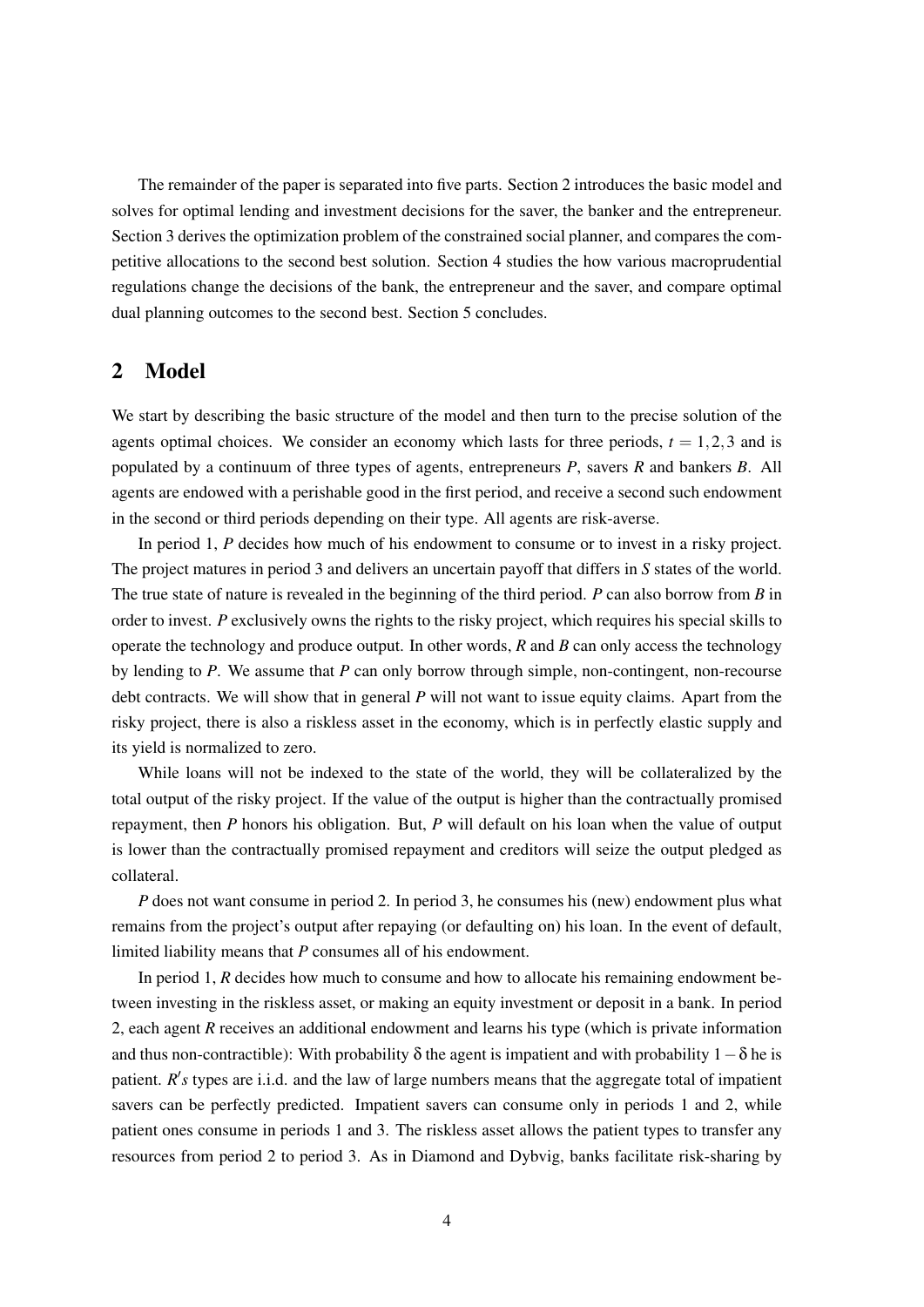offering demand-deposit contracts, which will be specified below.

We depart from Diamond and Dybvig by allowing for aggregate uncertainty in period 3. Since entrepreneurs can opt to default, banking loans are risky and deposits and bank equity also help agents hedge this risk. <sup>2</sup> So, patient households may choose to invest in both deposits and equity. To simplify the presentation of the results while preserving market incompleteness, we will consider only three states of the world in the third period of the model. These will be calibrated in our numerical analysis to capture the three interesting economic cases, where no defaults occur, where a partial default occurs, and where there is a serious default. Allowing for more possible outcomes will not overturn the fundamental insights from the simplified model.

*B* is a banker, who in addition to her period 1 endowment, owns a financial intermediary with some initial capital and can raise additional equity or accept deposits from *R* to invest in *P*. The initial equity inside the bank cannot be used for first period consumption. The bank's shareholders are protected by limited liability. Dividends on equity are paid pro-rata to equity holders after deposits have been fully repaid. Otherwise, bankruptcy occurs, equity holders receive nothing and the salvage value of the bank's assets are distributed pro-rate to depositors. The banker is assumed to make two separate decisions, with one side of her brain she manages the assets of the bank, and the other side decides what to do with her endowment, which she can invest as additional equity or deposits in the bank or consume in period 1.<sup>3</sup> Like *P*, *B* always prefers to consume in period 3.

The bank offers different interest rates on early and late deposit withdrawals, denoted by  $r_2^D$ and  $r_3^D$ , respectively, where  $r_2^D < r_3^D$ . Impatient savers will withdraw their deposits in period 2, while the bank will set  $r_2^D$  so that patient ones have an incentive to wait until period 3. We assume that the long-term loan, *I*, to entrepreneurs can be called at  $t = 2$  subject to a liquidation cost 1 − ξ per unit of investment. We parametrise ξ such that early liquidation is inefficient and the bank would rather invest in enough liquid assets in period 1, *LIQ*1, to service the expected the expected level of withdrawals by impatient depositors. If the bank cannot fully serve early deposit withdrawals, shareholders are wiped-out, the bank's assets are liquidated and distributed to the depositors that decided to withdraw early given a sequential service constraint. Thus, there is an endogenous demand for holding the liquid asset.

The sequential service constraint can also give rise to a bank-run equilibrium where all patient savers decide to withdraw early. A bank run can occur if the liquidation value of the bank,  $LIQ_1 +$ ξ *· I* is lower than the total deposits outstanding in period 2,  $D^R(1+r_2^D)$ , which can only happen if ξ is sufficiently low or if  $r_2^D$  is sufficiently high; notice that if  $\xi = 1$  and  $r_2^D = 0$  the value of the total assets is always higher than outstanding deposits because of the bank's equity. Thus,  $r_2^D > 0$  is not a sufficient condition for the existence of bank-run equilibria and we require liquidation costs to be positive contrary to Diamond and Dybvig (1983).<sup>4</sup>

<sup>&</sup>lt;sup>2</sup>See Benston and Smith(1976) and Allen and Gale (1997) for models that rationalize this role for banks.

<sup>3</sup>The general model allows for the possibility that *B* deposits some of her initial endowment in the bank as well. *B* does not receive any liquidity shock and will wait until period 3 to withdraw her deposits like patient *R* households. For simplicity of exposition, we consider a calibrated example where  $B$  is not wealthy enough in period 1 to want to invest in deposits or hold any liquid assets, which reduces her role to managing the bank.

<sup>4</sup> In a more elaborate model, the bank would securitize a part of its risky loans to obtain liquidity and ξ would be the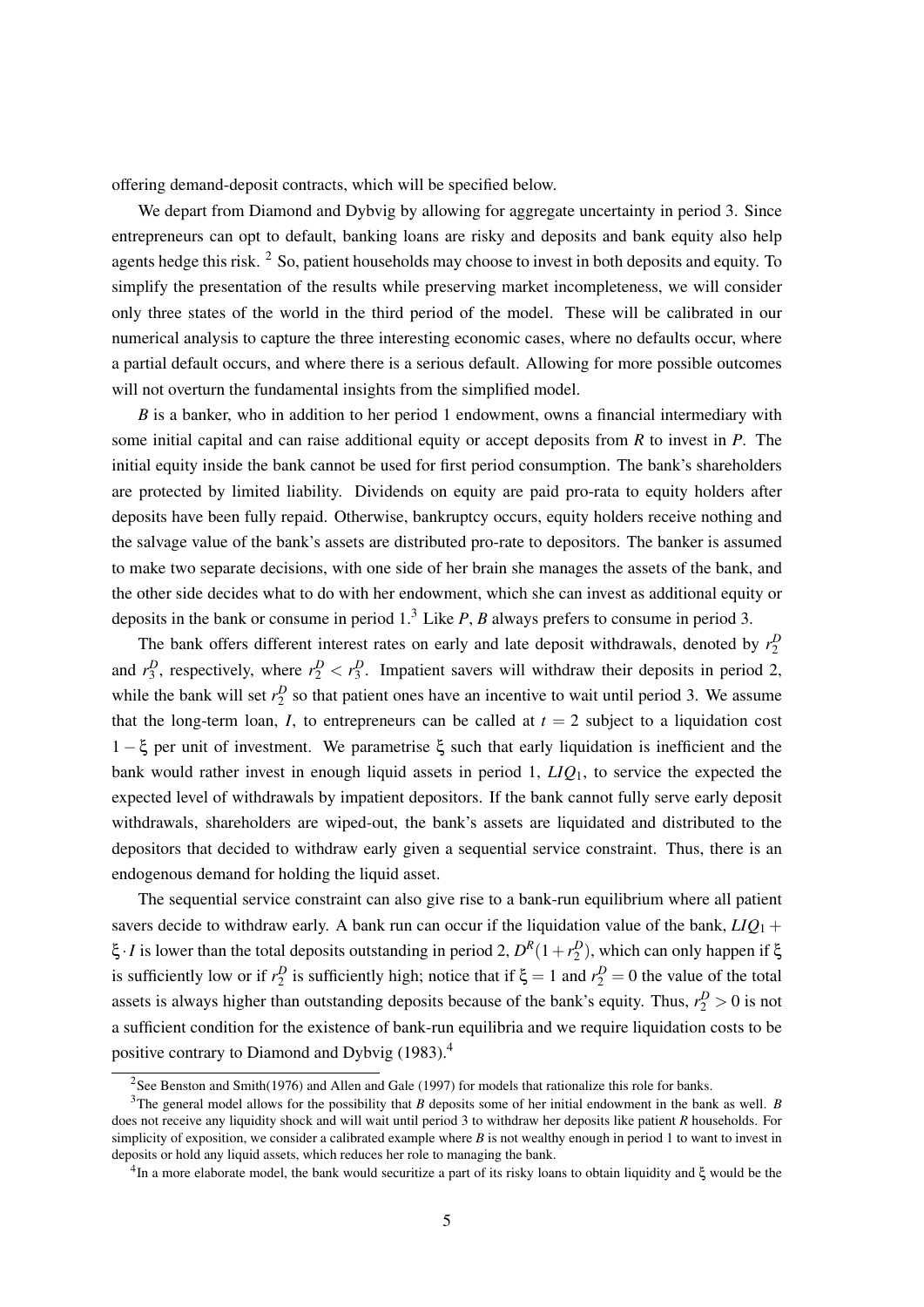As in Diamond and Dybvig, bank-runs in our model are panic based rather than purely information based as in Jacklin and Bhattacharya (1988). In other words, a bank-run can occur due to a coordination problem among depositors even if the bank is solvent in the long-run. In determining the optimal ex-ante decisions, it is important to know what determines panics. In the Diamond-Dybvig model panics happen purely by chance. Cooper and Ross (1998) suppose instead that with exogenous probability *q* there is a wave of economy-wide pessimism which governs whether a panic occurs. We modify the Cooper and Ross assumption so that *q* is a function of the balance sheet structure of the bank.

We use a functional form for the probability of a bank-run which is an approximation of the solution in Goldstein and Pauzner (2005), who use global games methods to resolve the multiplicity of equilibria.

$$
q = \left(\max\left[1 - \frac{LIQ_1 + \xi \cdot I}{D^R(1 + r_2^D)}, 0\right]\right)^2.
$$
 (1)

This formulation has several appealing properties. First, as in Goldstein and Pauzner, a run becomes more likely when individual depositors become less likely to be fully repaid during a run. Second, when the liquidation value of the bank,  $LIQ_1 + \xi \cdot I$ , exceeds the promised gross delivery on demand deposits,  $D^{R}(1+r_2^D)$ , a run never occurs. Hence, regulation that tries to set  $q=0$  can do so by insuring that this condition holds without worrying about the functional form of *q*. Third, the probability of a bank run is decreasing in the bank's liquidity and capital positions, since  $\frac{LIQ_1 + \xi \cdot I}{D^R(1+r_2^D)}$ can be written as  $\frac{LR+\xi}{(1+LR-CR)(1+r_2^D)}$ , where  $LR = LIQ_1/I$  is a liquidity ratio,  $CR = EQ/I$  is the capital adequacy ratio, and  $EQ = I + LIQ_1 - D^R$  is the total equity capital of the bank.

Figure 1 below summarizes the interactions in the model.

#### 2.1 Entrepreneur P's problem

*P* wants to maximize his intertemporal expected utility from consumption, formally

$$
\max \bar{U}^P = U^P \left( c_1^P \right) + q \cdot \sum_s \omega_{3s} U^P \left( c_{3s}^{P, run} \right) + (1 - q) \left[ \sum_s \omega_{3s} U^P \left( c_{3s}^{P, no-run} \right) \right]
$$
(2)

subject to the following constraints (where the associated Lagrange multipliers on the constraints are shown in parentheses):

$$
c_1^P + I^P \le e_1^P \quad (\lambda_1^P), \tag{3}
$$

and

$$
c_{3s}^{P,no-run} \le \max\left[A_{3s}F\left(I+I^{P}\right)-I(1+r^{I}),0\right]+e_{3s}^{P} \quad (\lambda_{3s}^{P,no-run})\tag{4}
$$

and

$$
c_{3s}^{P,run} \le \xi \cdot I^P + e_{3s}^P \quad (\lambda_{3s}^{P,run}) \tag{5}
$$

price that outside investors would be willing to pay for them. In the presence of other frictions, cash-in-market price may prevail and a fire-sales spiral would reduce ξ further.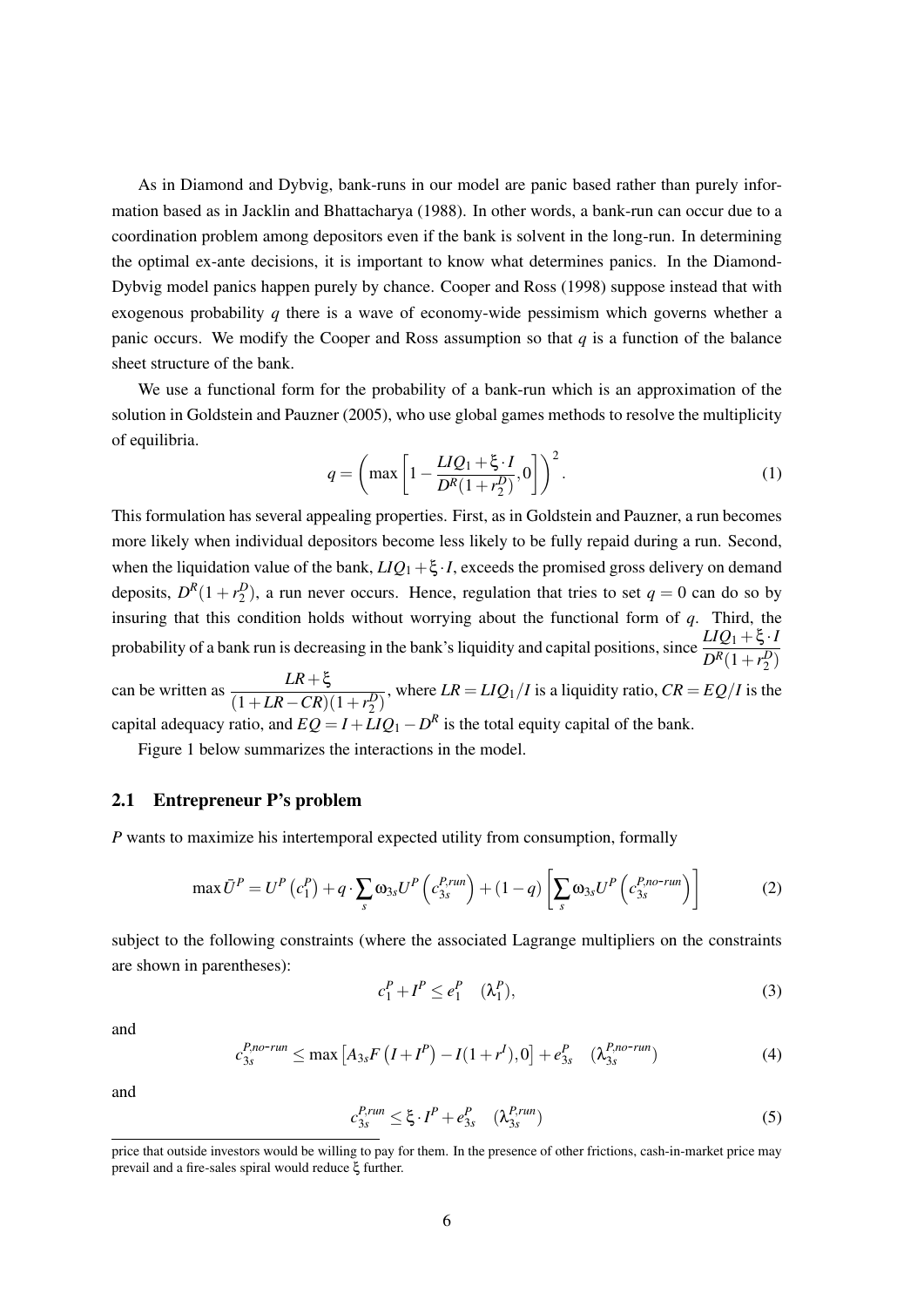| $t = 1$                                                                                                                                                           | $t=2$                                                                                                                                                                                               | $t = 3$                                                                                                                                        |
|-------------------------------------------------------------------------------------------------------------------------------------------------------------------|-----------------------------------------------------------------------------------------------------------------------------------------------------------------------------------------------------|------------------------------------------------------------------------------------------------------------------------------------------------|
| R chooses:<br>-How much to invest with P, B or<br>in the riskless asset.<br>-Whether to fund B with deposits<br>or equity<br>- How much to consume this<br>period | R learns whether he is impatient<br>or not:<br>-If he is impatient, he withdraws<br>his deposit and consumes<br>- If patient, he might run based<br>on B's riskiness and consume<br>whatever he can | If a run has not occurred, then<br>there are<br>3 outcomes for P's project (High,<br>Med, Low)<br>P repays all loans to R & B (or<br>defaults) |
| B chooses:<br>-Whether to make deposits or to<br>buy bank equity<br>-Whether to invest in the riskless<br>asset                                                   | B chooses:<br>- How to service withdrawals,<br>selling the riskless asset or<br>liquidating loans                                                                                                   | B repays deposits first (or defaults)<br>and then pays pro-rata dividends<br>on equity                                                         |
| -Scale of the loan to P<br>-How much to consume this<br>period                                                                                                    | P learns if his loan is called by B                                                                                                                                                                 | All agents consume                                                                                                                             |
| P chooses:<br>- The scale of the risky investment<br>- How much to consume this<br>period                                                                         |                                                                                                                                                                                                     |                                                                                                                                                |

Figure 1: Timeline

where  $\omega_{3s}$  is the probability of state  $s \in \{g,m,b\}$  occurring at t=3, and  $c_1^P, e_1^P, c_{3s}^{P,no-run}, c_{3s}^{P,run}$  $e_{3s}^{P, run}$  and  $e_{3s}^{P}$ , are the levels of consumption and endowment in period 1 and state *s* in period 3 respectively. There are two types of funds that are invested in the risky technology.  $I^P$  is the portion of  $P's$  endowment that is invested and *I* are the funds borrowed the bank at an interest rate  $r<sup>I</sup>$ .  $A_{3s}$  is the uncertain productivity shock. We specialize the production function to be  $F = (I + I^P)^a \ell^{1-a} = (I + I^P)^a$ , with  $a \le 1$  and entrepreneurial skills' supply normalized to  $\ell = 1.5$ 

If a bank-run occurs, then  $P'$ s investment is liquidated, and he receives the liquidation value of his capital contribution, ξ·*I P* , as shown in budget constraint (5). The optimal choice of consumption implies that  $\lambda_1^P = U^{P'}(c_1^P)$ ,  $\lambda_{3s}^{P,no-run} = (1 - q) \cdot \omega_{3s} U^{P'}(c_{3s}^{P,no-run})$ , and  $\lambda_{3s}^{P,run} = q \cdot \omega_{3s} U^{P'}(c_{3s}^{P,run})$ 3*s* ).

It is convenient to define the percentage repayment on the loan by  $V_{3s}^I = \min \left[1, \frac{A_{3s}F((I+I^P))}{I(1+r^I)}\right]$  $I(1+r^{I})$ 1 . We choose the productivity levels,  $A_{3s}$ , such that  $V_{3g}^I = 1$  and  $0 < V_{2b}^I < V_{2m}^I < 1$ . In words, this means that the bank loan is fully repaid in the good state, and only a partial repayment is made in the other two states, with a larger default in the bad state than the medium state.

To build intuition, provisionally assume that  $I^P = 0$  (and we will verify that this will indeed be true). Importantly, when *P* defaults the lender seizes all the output from the project. The lenders will anticipate this possibility and will account for that in choosing the interest rate on loans. But from  $P$ <sup>'</sup>s perspective this interest rate is taken as given and *P* will make his investment decision expecting

<sup>&</sup>lt;sup>5</sup> Note that for  $a = 1$ ,  $P's$  skills are not required to run the project and *B* can invest directly in it. This is a special case of an economy with financial assets delivering fixed returns. We focus on the general case.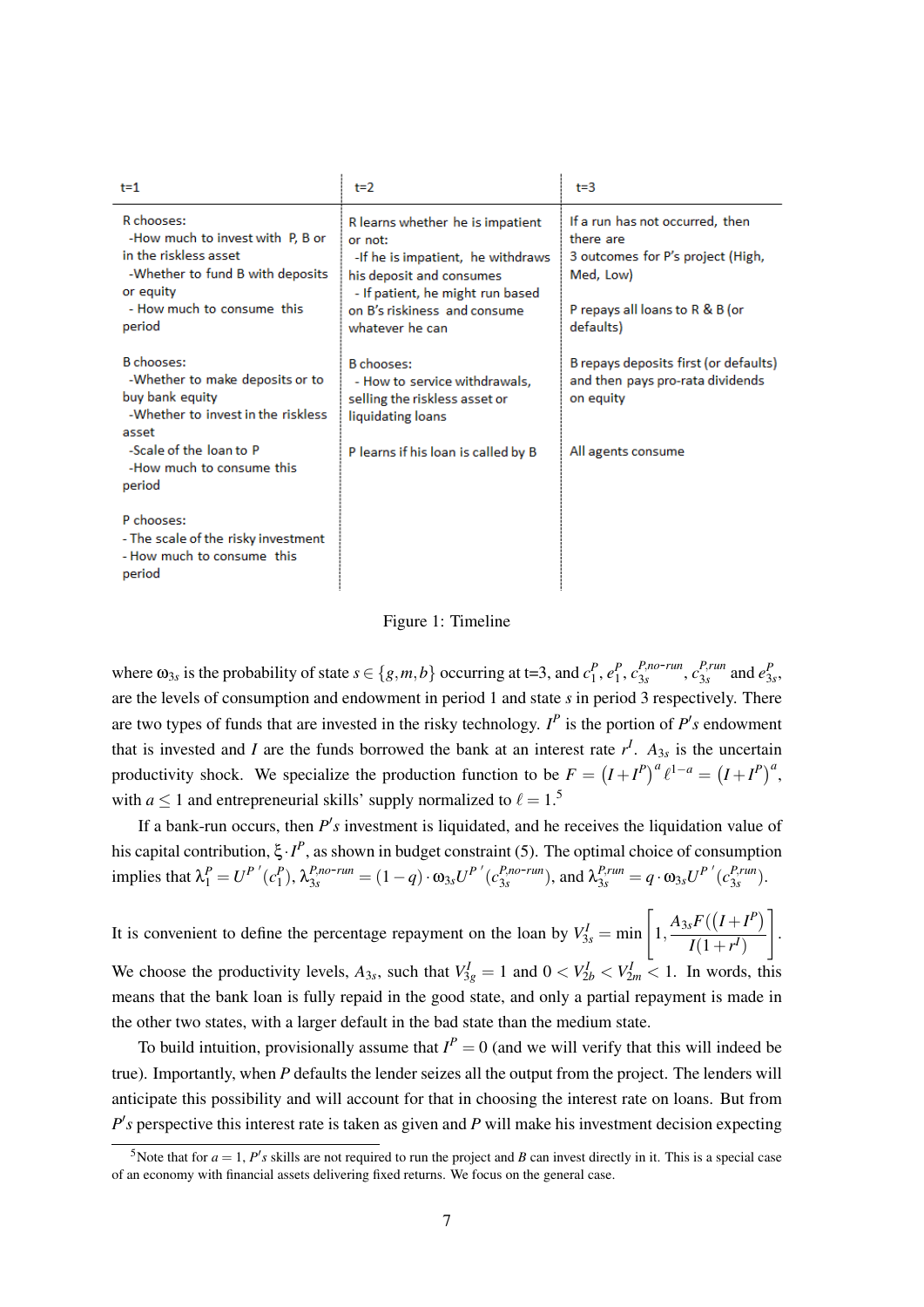to repay only in the good state of the nature. Thus, the optimal level of *I* satisfies,

$$
1 + r^I = aA_{3g}I^{a-1}
$$
 (6)

Substituting this result into the definition of  $V_{3s}^I$  further implies that,

$$
V_{3s}^I = \min\left[1, \frac{1}{a}\frac{A_{3s}}{A_{3g}}\right]
$$
\n<sup>(7)</sup>

For the equilibria studied in the rest of the paper, we show, in proposition 3 in the appendix, that *P* will not issue equity claims in equilibrium. Loosely speaking, this happens because issuing equity would reduce the payoffs to *P* in the good state in exchange for having to borrow less. But, *P* is already not paying anything back to the bank in the other states of nature so this kind of transaction is not attractive to *P*.

Finally, provided that *P* has relatively limited resources it would be natural to expect he will also not invest further in his project. Technically,  $I^P = 0$  requires

$$
\lambda_1^P > aA_{3g}I^{a-1}\lambda_{3g}^{P,no-run} + \xi \cdot \sum_s \lambda_{3s}^{P,run}
$$
  
\n
$$
\Rightarrow u'(e_1^P) > a \cdot (1-q) \cdot \omega_{3g}U^{P'}(e_{3g}^P + (1-a)A_{3g}I^a)A_{3g}I^{a-1} + \xi \cdot q \cdot \sum_s \omega_{3s}U^{P'}(e_{3s}^P)
$$
 (8)

In the calibrations we consider  $e_1^p$  $_1^p$  is always low enough to satisfy inequality (8).

Another implication of the limited liability for *P* is that his third period consumption is limited to his endowment whenever he defaults. The only force in the model that limits the incentive to invest as much as possible is the interest rate set by lenders. When the bank is lending, the bank also faces limited liability on its deposits so the interest rate will not fully limit the incentive to gamble.

### 2.2 Household R's problem

*R* wants to maximize his expected utility taking into consideration that he will be impatient with probability δ and that a bank-run will occur with probability *q*. In a bank-run, all households will try to get their money out of the bank irrespective of their true type. It is helpful to recognize that any particular saver contemplates four possible outcomes when allocating his savings. He could turn out to be impatient and be fully repaid on deposits, he could be impatient and because of a run get nothing, he could be patient and be swept up in a run, or he could patient and not have a run occur. We define the probability that an individual household will be served in full to be  $\theta = \min \left[ \frac{LIQ_1 + \xi \cdot I}{\sqrt{R_L + R_1^2 + R_2^2}} \right]$  $\left(\frac{LIQ_1+\xi \cdot I}{(D^R+D^B)(1+r_2^D)},1\right]$ . If a run occurs consumption will be  $c_{2/3}^{R,run, paid}$  $\frac{\pi, ran, para}{2/3}$  (where patient households carry over their income to consume in period 3 using the liquid asset). With probability 1 − θ, *R* will receive zero repayment on his deposits conditional on a run occurring, and his consumption,  $c_{2/3}^{R,run,unpaid}$  will solely consist of his additional endowment  $e_2^R$  and any liquidity holdings carried over from period 1. Alternatively, with probability 1−*q* a bank-run does not take place. In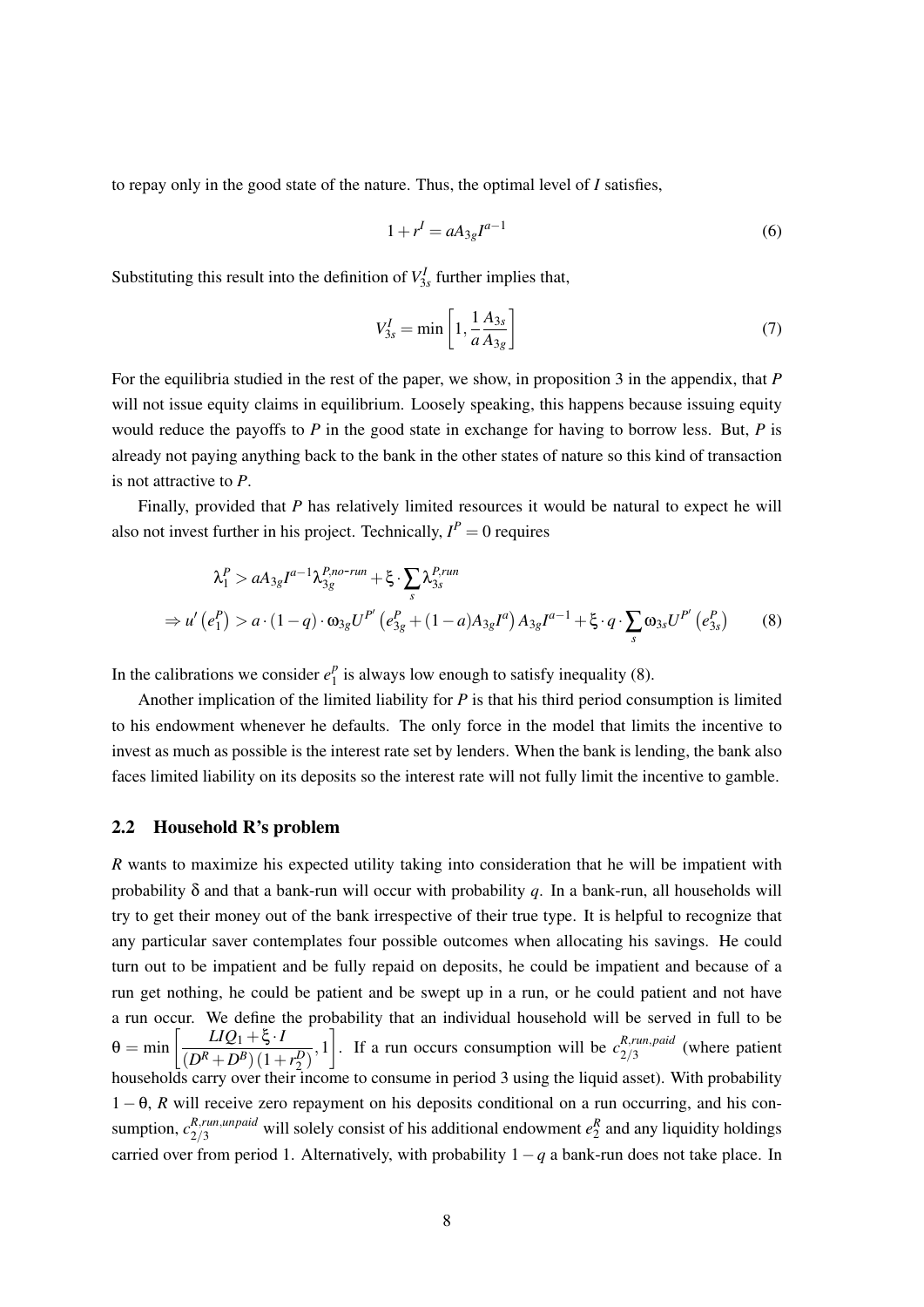this case, with probability  $\delta$ , *R* consumes early,  $c_2^{R,i,no-run}$ , and with probability 1 –  $\delta$ , he consumes late,  $c_{3s}^{R,p,no-run}$ , after uncertainty has realized in period 3. Formally, *R* wants to maximize

$$
\bar{U}^{R} = U^{R} (c_{1}^{R}) + q \left[ \theta \cdot U^{R} \left( c_{2/3}^{R,run, paid} \right) + (1 - \theta) U^{R} \left( c_{2/3}^{R,run,unpaid} \right) \right] \n+ (1 - q) \left[ \delta \cdot U^{R} \left( c_{2}^{R,inn-run} \right) + (1 - \delta) \cdot \sum_{s} \omega_{3s} U^{R} \left( c_{3s}^{R,po-run} \right) \right]
$$
\n(9)

subject to the budget constraint in each point in time.

In period 1 savers make identical decisions regarding how to allocate their endowment between consumption, deposits, bank equity and liquid asset holdings:

$$
c_1^R + P_{eq}^R x_{eq}^R + D^R + L I Q_1^R \le e_1^R \quad (\lambda_1^R) \tag{10}
$$

where  $x_{eq}^R$  is the number of bank equity shares he buys and  $D^R$  are his deposits.  $P_{eq}^R$  is the price per share that *R* is willing to pay to purchase equity.  $LIQ_1^R$  is the investment in a safe/liquid asset with zero yield. This asset is assumed to be in perfectly elastic supply and is akin to a storage technology.

In period 2, each household learns his type. If a bank run does not take place, impatient households withdraw their deposits and sell their equity they hold in a secondary market at the price of *Psec*. <sup>6</sup> They may be holding a liquid asset bought in period 1 and they receive an additional endowment, thus

$$
c_2^{R,i,no\text{-}run} \le (1+r_2^D)D^R + LIQ_1^R + P_{sec}x_{eq}^R + e_2^R \quad (\lambda_2^{R,i,no\text{-}run}) \tag{11}
$$

Patient households prefer to wait and withdraw their deposits in period 3 provided that a bank run does not materilize. They may decide to change their equity holdings in the bank to  $x_{sec}^R - x_{eq}^R$  by participating in the equity market and they determine how much of the liquid asset,  $LIQ_2^R$ , to carry over to period 3. They fund the purchase of additional equity and new liquid assets with the existing liquid assets carried over from period 1 and the additional endowment they receive, i.e.,

$$
P_{sec}x_{sec}^R + LIQ_2^R \le LIQ_1^R + P_{sec}x_{eq}^R + e_2^R \quad (\lambda_2^{R,p,no-run})
$$
\n
$$
(12)
$$

Finally, once uncertainty is realized, patient households receive dividends per share of  $DPS_{3s}$ and have their deposits repaid in full when the bank is solvent. When the bank is insolvent with probability 1, which is the case when state 3*b* realizes, it is liquidated and the salvage value of the bank's assets are distributed pro-rata to patient depositors. Letting  $V_{3s}^D \in [0,1]$  be the percentage repayment on period 3 deposit withdrawals, which we define later, implies that consumption will

<sup>&</sup>lt;sup>6</sup>Jacklin and Bhattacharya (1988) also consider the choice between non traded deposits and traded equity. In their framework, only one of the two will be traded in equilibrium, while in our economy there will be an endogenous debt to equity ratio because savers would like to use both assets to insure against aggregate uncertainty in the final period. Moreover, their model differs ours because they assume limited convertibility of deposits, zero liquidation value for the long-run investment and smooth preference over period 2 and 3 consumption. Our model more closely follows Diamond and Dybvig in these respects.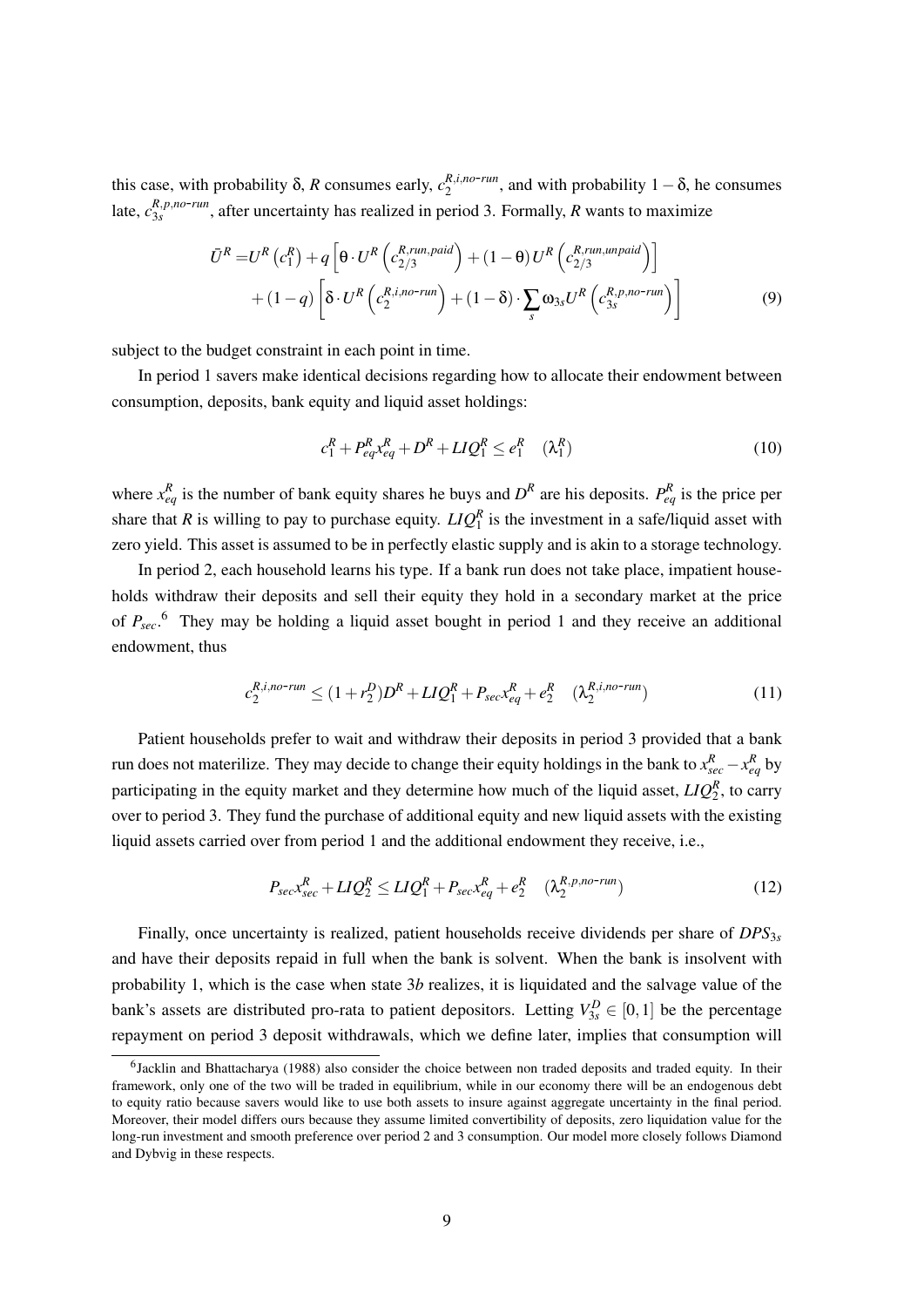be:

$$
c_{3s}^{R,p,no-run} \le x_{sec}^{R} DPS_{3s} + V_{3s}^{D} D^{R} (1+r_{3}^{D}) + LIQ_{2}^{R} \quad (\lambda_{3s}^{R,p,no-run}) \tag{13}
$$

If there is a bank run then equity holdings are worthless, i.e.  $P_{\text{sec}} = 0$ . Some households will receive their deposit in full and their consumption is given by

$$
c_2^{R,run, paid} \le (1+r_2^D)D^R + LIQ_1^R + e_2^R \quad (\lambda_2^{R,run, paid})
$$
\n
$$
(14)
$$

while the rest will lose their deposits and consume only out of their liquid holdings and their endowment, i.e.,

$$
c_2^{R,run,unpaid} \le LIQ_1^R + e_2^R \quad (\lambda_2^{R,run,unpaid}) \tag{15}
$$

Optimal consumption choices imply that  $\lambda_1^R = U^{R'}(c_1^R)$ ,  $\lambda_2^{R,i,no-run} = (1-q)\delta U^{R'}(c_2^{R,i,no-run})$ ,  $\lambda_2^{R,run,paid} = q \cdot \theta \cdot U^{R'}(c_2^{R,run, paid})$  $\lambda_2^{R,run, paid}$ ),  $\lambda_2^{R,run,unpaid} = q(1-\theta)U^R$ <sup>'</sup>( $c_2^{R,run,unpaid}$  $\binom{R, run, un paid}{2}$  and  $\lambda_{3s}^{R, p, no-run} = (1$  $q$ )(1–δ) ·  $\omega_{3s}U^{R'}(c_{3s}^{R,pno-run}).$ 

Given our interests in regulation, it is important to understand how savers decide between saving via deposits versus equity. The optimality conditions for investment in deposits and bank equity are:

$$
-\lambda_1^R + \lambda_2^{R,i,no\text{-}run}(1+r_2^D) + \lambda_2^{R,run,paid}(1+r_2^D) + \sum_s \lambda_{3s}^{R,p,no\text{-}run} V_{3s}^D(1+r_3^D) = 0 \tag{16}
$$

and

$$
-\lambda_1^R P_{eq}^R + \lambda_2^{R,i,no-run} P_{sec} + \lambda_2^{R,p,no-run} P_{sec} = 0
$$
\n(17)

Both of these conditions are intuitive. Equation (16) balances the cost of forgoing consumption in the first period against the benefits of investing in demand deposits that provide insurance against the idiosyncratic liquidity shock in the intermediate period as well as the promise of higher (risky) payoff in the long-run if they are not withdrawn early. Equation (17) trades off the cost of forgoing consumption in the first period in order to buy bank equity at a price  $P_{eq}^R$  which can be sold in the secondary market for  $P_{sec}$  if a bank-run does not occur. If depositors run on the bank  $P_{sec} = 0$ . So the desire to invest in equity depends on the return on holding equity, i.e. the ratio  $\frac{P_{sec}}{P_{eq}^R}$ , which is discussed below.

The other period 1 choice for *R* is to invest in the riskless asset,  $LIQ_1^R$ . The optimality condition for this choice is

$$
-\lambda_1^R + \lambda_2^{R,i,no-run} + \lambda_2^{R,p,no-run} + \lambda_2^{R,i,run} + \lambda_2^{R,p,run} \le 0,
$$
\n(18)

which holds with inequality when  $LIQ_1^R = 0$ . This condition simply says the opportunity cost of holding the liquid asset is the forgone consumption in period 1 and those resources can be stored and then turned into a lottery on consumption in the second or third period.

In the second period, if a bank-run does not occur, impatient households consume their liquid assets together with their new endowment and their deposits, which they withdraw from the bank (constraint (11)). The patient households adjust their liquid and equity holdings to facilitate consumption in the third period (constraint (12)). The optimality conditions for liquid and equity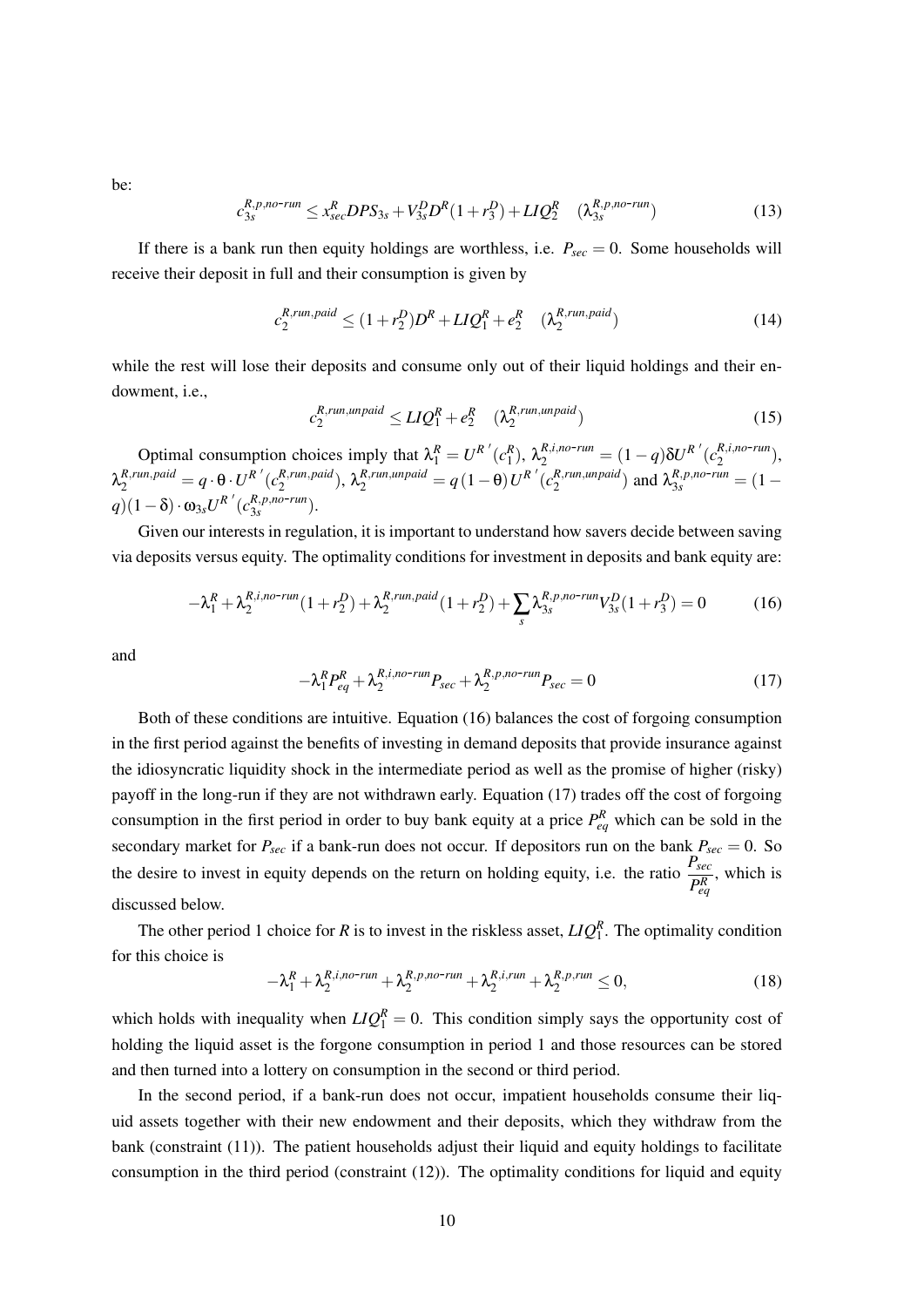holdings by patient households in the second period are:

$$
-\lambda_2^{R,p,no-run} + \sum_s \lambda_{3s}^{R,p,no-run} = 0 \tag{19}
$$

and

$$
-\lambda_2^{R,p,no-run}P_{sec} + \sum_s \lambda_{3s}^{R,p,no-run} DPS_{3s} = 0.
$$
\n(20)

We can now fully characterize  $R'$ s portfolio decisions. Equations (17) and (18) imply that  $R$  will invest in banking equity in the first period only if *Psec*, given by the discounted sum of future dividends (equation (20)), is higher than  $P_{eq}^R$ . Otherwise he will prefer to hold the liquid asset.

In choosing between investing in the liquid asset or demand deposits in the first period, he assesses the benefits of the partial liquidity insurance in the event of a bank-run that come with deposits, along with their promise of a higher return in the third period, against the certain insurance of the liquid asset. The trade-off can been seen by setting  $r_2^D = 0$  and combining equations (16), (19) and (18).<sup>7</sup> R will not invest in the liquid asset at t=1 if  $\lambda_2^{R,p,run} < \sum_s \lambda_{3s}^{R,p,no-run} [V_{3s}^D(1+r_3^D)-1]$ , i.e. if the marginal value of foregone consumption in the third period is higher than the marginal value of higher consumption when *R* is unlucky and loses all his deposits due to a bank-run.

Finally, constraint (13) says that third period consumption for patient households must be funded from the endowment and returns from the equity, deposits and liquid investments. *R* would choose to invest in both deposits and equity to better smooth consumption across the different states of the world in the third period, thus the capital structure of the bank matters for real outcomes.<sup>8</sup>

### 2.3 Banker B's problem

The banker begins period 1 with an initial endowment,  $e_1^B$ , and her ownership in a bank, which we assume she is not able to sell (or sell short). The initial capital, *Etotal*<sup>B</sup>, is equally divided among  $E^B$  shares with a normalized price of 1. *B* manages the bank and chooses how to invest its funds.

We allow *B* to decide how much of her own initial wealth to invest in additional equity and deposits in the bank,  $x_{eq}^B$  and  $D^B$ , respectively. The additional equity and deposits that *B* raises from

<sup>&</sup>lt;sup>7</sup>Positive  $r_2^D$  for early withdrawals renders deposits more attractive to insure against liquidity shocks. We discuss how  $r_2^D$  is chosen by the bank in section 2.3.

 ${}^{8}$ It is not very surprising that with the kind of market incompleteness that holds in this model that capital structure choices would have consequences for the agents behavior. Financial intermediation helps with the two sources of market incompleteness: uninsurable idiosyncratic risk due to the preference shock in the intermediate period, and uninsurable aggregate risk in the final period due to the fact that there are not enough assets to hedge completely the productivity shocks. The capital structure of the bank would be irrelevant and the Modigliani-Miller result would hold, if aggregation of *R* and *B* into one composite saver was possible. In turn, this would imply that both agents price debt, equity and the risky investment the same way, and that they both have HARA utilities with the same risk tolerance given that markers are incomplete (see Rubinstein (1974), Detemple and Gottardi (1998) for a formal analysis). In our calibration we use CRRA utilities for all agents with the same risk-aversion. The reason that Modigliani-Miller fails is that *R* and *B* price contracts differently. For example, *R* cares about early consumption as well as the repayment in the bankruptcy state 3*b* when he decides how many deposits to hold, while *B* does not because she is both patient and protected by limited liability, as will be shown in the following section. It is easy to show that for  $\delta = 0$ ,  $V_{3b}^D = 1$ ,  $x_{eq}^R > 0$ , and HARA utilities with identical risk tolerance, *R* and *B* can be aggregated in a composite saver, and hence the Modigliani-Miller result would hold. A detailed proof is available upon request.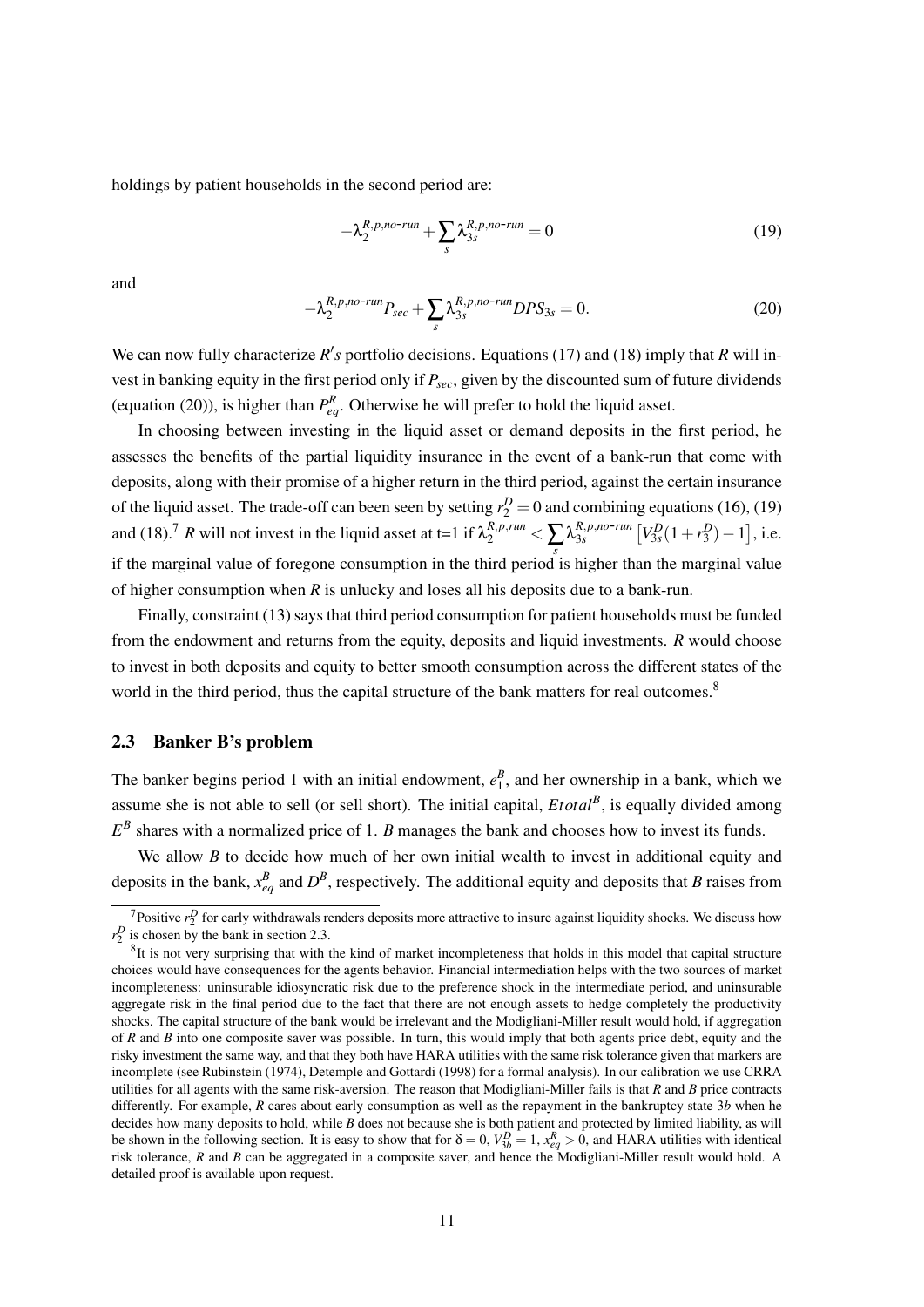*R* are denoted by  $x_{eq}^R$  and  $D^R$ . *B* issues additional equity at the price of  $P_{eq}^B$  per share. The bank's assets are divided between a risky loan, denoted by *I*, that is made to *P* or a liquid (safe) asset, *LIQ*1.

*B* considers the possibility of a bank run both when she invests her own wealth and in managing the bank, thus wants to maximize her intertemporal expected utility, i.e.,

$$
\max \bar{U}^{B} = U^{B} (c_{1}^{B}) + (1 - q) \left[ \sum_{s} \omega_{3s} U_{3s}^{B} \left( c_{3s}^{B,no-run} \right) \right]
$$

$$
+ q \cdot \left[ \Theta \sum_{s} \omega_{3s} U^{B} \left( c_{3s}^{B,run, paid} \right) + (1 - \Theta) \sum_{s} \omega_{3s} U^{B} \left( c_{3s}^{B,run,unpaid} \right) \right]
$$
(21)

First, *B* decides how to allocate the portion of her wealth which is not trapped as banking equity. This implies

$$
c_1^B + P_{eq}^B x_{eq}^B + D^B + L I Q_1^B \le e_1^B \quad (\lambda_1^B)
$$
 (22)

Separately, *B* decides how to how to allocate the equity and deposits raised by the bank between the risky loan and the liquid asset, i.e.,

$$
I + LIQ_1 \le P_{eq}^B x_{eq}^B + D^B + P_{eq}^B x_{eq}^R + D^R + E^B \quad (\Psi_1^B)
$$
 (23)

It is simpler to separately analyze the cases where the bank-run does and does not occur. If a bankrun does not occur at t=2, the bank needs to repay the impatient depositors and decide how much liquidity to transfer to period 3, *LIQ*2. <sup>9</sup> So the bank's choice in period 2, assuming that a bank-run does not occur, is <sup>10</sup>

$$
\delta \cdot D^R (1 + r_2^D) + L I Q_2 \le L I Q_1 \quad (\Psi_2^B) \tag{24}
$$

When there is not a run, *B* does not withdraw any of her deposits. So in this case all that she decides in the second period is whether to rebalance her portfolio of bank equity and the liquid asset to transfer wealth in the third period, i.e.,

$$
P_{sec}x_{sec}^B + LIQ_2^B \le LIQ_1^B + P_{sec}x_{eq}^B
$$
\n
$$
(25)
$$

The consumption of *B* in state 3*s* when the bank survives period 2 is equal her share of banking profits plus her endowments, repayment on her deposits and her liquid holdings, i.e.,

$$
c_{3s}^{B,no-run} \leq \frac{E^B + x_{sec}^B}{E^B + x_{eq}^B + x_{eq}^B} \max \left[ V_{3s}^I I(1+r^I) + L I Q_2 - \left( (1-\delta)D^R + D^B \right) (1+r_3^D), 0 \right] + V_{3s}^D D^B (1+r_3^D) + L I Q_2^B + e_{3s}^B \left( \lambda_{3s}^{B,no-run} \right)
$$
(26)

 $9$ The bank could also opt to participate in the secondary market for equity and buyback shares. This could be the case if shares are priced at an attractive enough discount. In particular, an equity buyback requires that  $P_{sec} < P_{eq}^B$ . But this can never occur in an equilibrium, because *R* would never invest in equity in the first place (see previous section). Thus, we abstract from this generalization given that it would never occur in equilibrium.

 $10$ Loans are liquidated at a sufficiently large penalty so it never makes sense to plan to use this source of funding to pay depositors unless there is a run.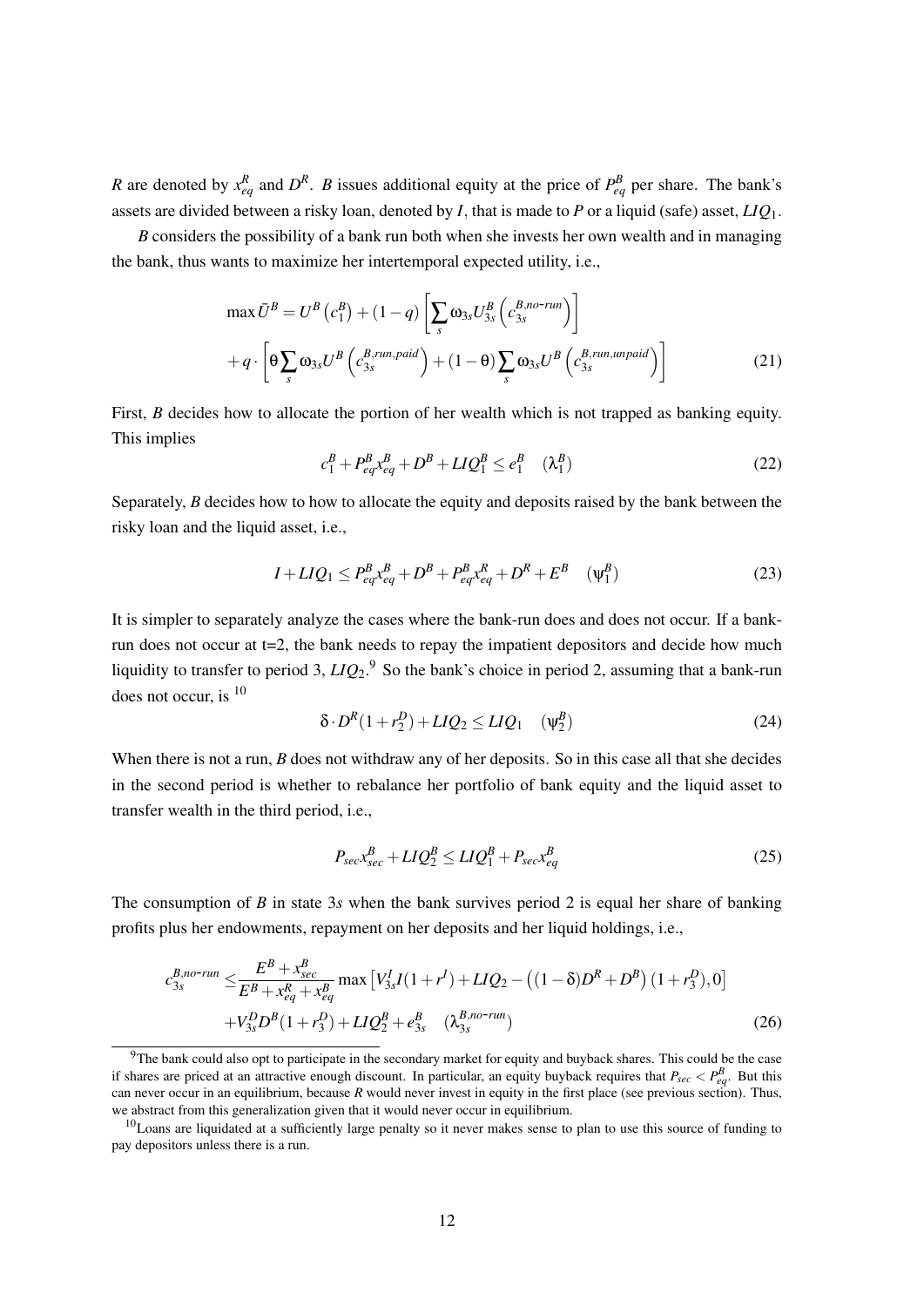The maximum operator captures the fact that bank shareholders are protected by limited liability and that their other sources of income cannot be seized to repay depositors in bankruptcy. When the value of total assets is lower that the outstanding deposits, the bank is liquidated and the salvage value of the bank is distributed pro-rata to depositors. As a result, the percentage repayment on deposits, which are not withdrawn ealry, is

$$
V_{3s}^D = \min\left[1, \frac{V_{3s}^I I(1+r^I) + L I Q_2}{((1-\delta)D^R + D^B)(1+r_3^D)}\right]
$$
(27)

A different set of conditions apply when a bank-run occurs. Recall this can only happen if depositors have rationally determined that the value of the bank's assets are less than promised deposit repayments. In a run the bank liquidates its portfolio and distributes the resulting funds,  $LIQ_1 + \xi \cdot I$ , to depositors on a first-come, first-served basis. Hence, each depositor will be repaid in full with probability  $\frac{LIQ_1 + \xi \cdot I}{(D^R + D^B) (1 + r_2^D)}$ .

In this scenario *B* carries over her liquid holding,  $LIQ_1^B$  and any deposit repayment she receives, into the third period and consumes them together with the new endowment,  $e_{3s}^B$ . If *B* is lucky, she will receive her deposits in full and her consumption in the third period will be

$$
c_{3s}^{B,run, paid} \le D^B (1 + r_2^D) + L I Q_1^B + e_{3s}^B \quad (\lambda_{3s}^{B,run, paid}). \tag{28}
$$

Otherwise, she will just consume out of her new endowment and her liquid holdings, i.e.,

$$
c_{3s}^{B,run,unpaid} \le LIQ_1^B + e_{3s}^B \quad (\lambda_{3s}^{B,run,unpaid}). \tag{29}
$$

Optimal consumption choices imply that  $\lambda_1^B = U^{B'}(c_1^B)$ ,  $\lambda_{3s}^{B,run,paid} = q \cdot \theta \cdot \omega_{3s} U^{B'}(c_{3s}^{B,run,paid})$ 3*s* ),  $\lambda_{3s}^{B,run,unpaid}=q\left(1-\theta\right)\omega_{3s}U^{R}\{'c^{B,run,unpaid}_{3s}$  $\frac{B, run, un paid}{3s}$  and  $\lambda_{3s}^{B, no-run} = (1-q) \cdot \omega_{3s} U^{B'} (c_{3s}^{B, no-run})$ .

 $\psi_1^B$  and  $\psi_2^B$  are the Lagrange multipliers for the balance sheet constraints of the bank in the first and second periods (constraints (23) and (24) respectively). From the optimality condition for  $LIQ_1^B$ , we obtain that  $\psi_1^B = \psi_2^B$ .

Denote by  $s^D = \{s : V_{3s}^D < 1\}$  the set of states where the bank defaults. *B* manages the bank on behalf of the equityholders, so when she optimizes she will ignore states in which the bank defaults and equity is wiped out. The optimality condition for equity raising by *R*, is

$$
\Psi_1^B P_{eq}^B - \frac{E^B + x_{eq}^B}{E^B + x_{eq}^R + x_{eq}^B} \sum_{s \notin s^D} \lambda_{3s}^{B, no-run} DPS_{3s} = 0 \tag{30}
$$

where  $DPS_{3s} = \frac{\pi_{3s}}{\sqrt{R_{3s}} + \sqrt{R_{3s}}}$  $E^{B} + x_{eq}^{R} + x_{eq}^{B}$ are the dividends per share and  $\pi_{3s} = V_{3s}^{I}I(1+r^{I}) + LIQ_{2} - V_{3s}^{D}((1-r^{I})^{I})$  $\delta D^R + D^B$ )(1+*r*<sup>*D*</sup><sub>3</sub>) are the total banking profits.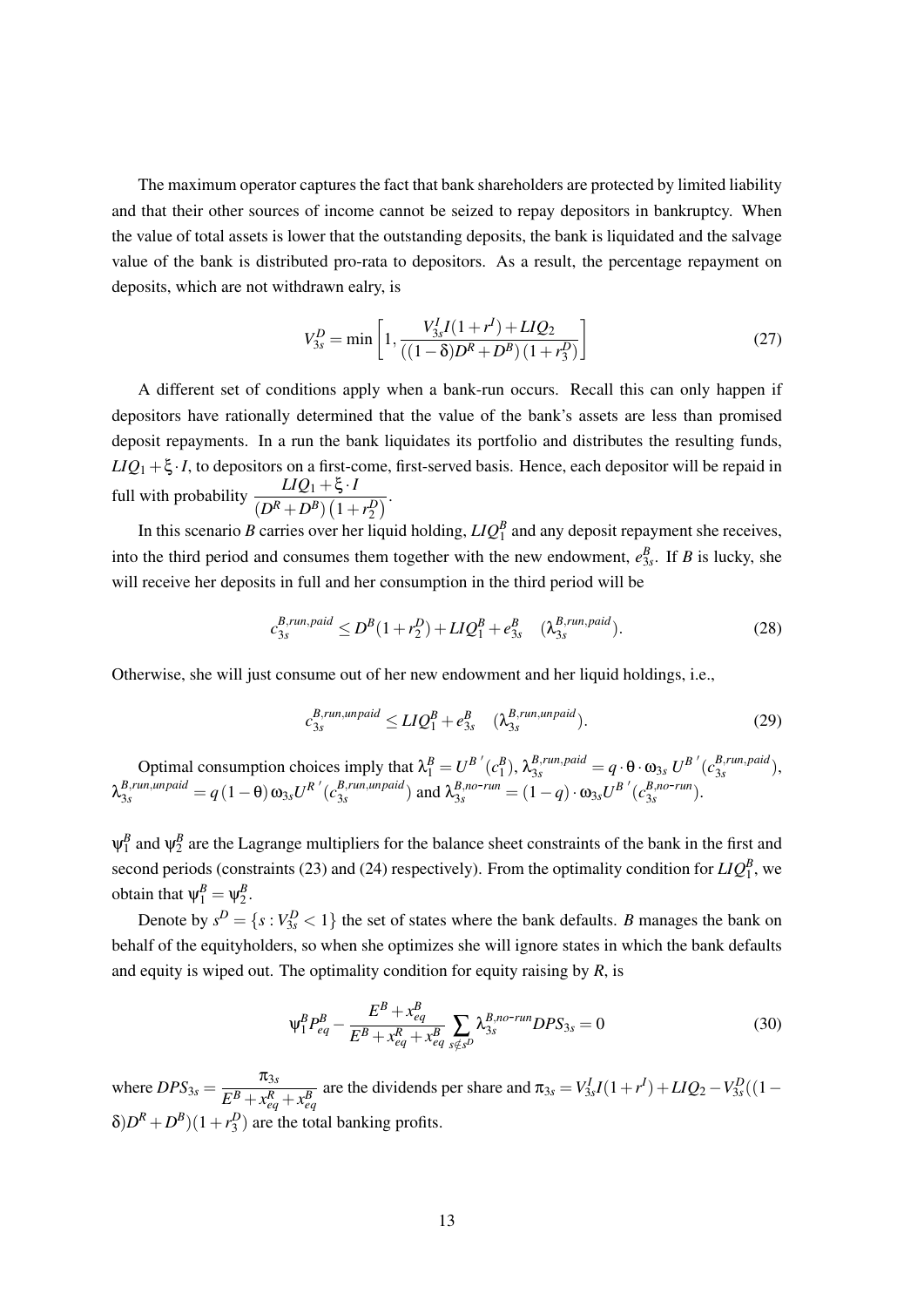The optimal choices of risky loans' extension and deposit taking, respectively, yield:

$$
-\Psi_1^B + \frac{E^B + x_{\text{sec}}^B}{E^B + x_{\text{eq}}^R + x_{\text{eq}}^B} \sum_{s \notin s^D} \lambda_{3s}^{B, no\text{-}run} V_{3s}^I (1 + r^I) = 0,\tag{31}
$$

$$
\Psi_1^B \left( 1 - \delta (1 + r_2^D) \right) - (1 - \delta) \frac{E^B + x_{sec}^B}{E^B + x_{eq}^R + x_{eq}^B} \sum_{s \notin s^D} \lambda_{3s}^{B, no \text{-run}} (1 + r_3^D) = 0,\tag{32}
$$

Combining conditions (31) and (32), provides several important insights about the way this model works. In particular, these two jointly imply that

$$
\sum_{s \notin s^D} \lambda_{3s}^{B, no-run} \left[ V_{3s}^I (1 + r^I) - \frac{1 - \delta}{1 - \delta (1 + r_2^D)} (1 + r_3^D) \right] = 0,
$$
\n(33)

which says that the expected intermediation spread under limited liability, weighted by the banker's marginal utility, is zero. To better understand this condition, suppose that  $r_2^D = 0$ . Then, in the two states that the bank cares about, the spread between loans and deposits in state 3*g* is  $r<sup>I</sup> - r<sup>D</sup> > 0$ , while in state 3*m* it is  $V_{3m}^I(1+r^I) - (1+r^D) < 0$ . So (33) implies that bank takes on sufficient risk and leverage so that it makes losses in the medium risk state of the world. This risk-shifting takes place because the bank ignores the consequences of its investment decision in the bankruptcy state  $(V_{3b}^I(1 + r^I) - (1 + r^D))$ , which it would have accounted for under unlimited liability (see section 3.2).

While *B* ignores the bankruptcy state *R* does not. *R* recognizes that the excessive risk-taking lowers the percentage repayment on deposits in bankrupcty,  $V_{3s}^D$ . So *R* will would charge a higher deposit rate (equation (16)) to account for this risk. One critical feature of the model is that the bank does not recognize that *R* is behaving this way so the limited liability creates a pecuniary externality in the competitive equilibrium.

In addition, the desire of the bank to take more leverage increases the probability of a bankrun. But notice that  $q$  is absent in (33), which means that when the bank risk-shifts it also ignores the impact on the probability of a run. Savers do care about run risk when they decide how much equity and deposits to invest in the bank (equations  $(16)$  and  $(17)$ ), and increases in *q* reduce their investment in the bank. This is a second externality present in the competitive equilibrium. Section 3.3 discusses how a constrained planner takes into consideration this pair of externalities to make Pareto improving investment and leverage choices.

In selling equity the bank equates the benefits of having more funding in the first period versus the marginal utility of the future dividends that are forgone in period three, weighted by the marginal utiltity of income in those states of the world where dividends are paid. Substituing equations (31) and (32) into (30), it is easy to see that the price that *B* is willing to issue equity,  $P_{eq}^B$ , will not be lower than 1, which is the price of existing equity in the bank.  $P_{eq}^{B} > 1$  requires that  $r_2^{D} > 0$ , otherwise  $P_{eq}^B = 1$ . If the price that *R* is willing to buy equity,  $P_{eq}^R$ , is lower than  $P_{eq}^B$ , then  $x_{eq}^R = 0$  due to the fact that *B* is not allowed to sell his initial equity holdings,  $E^B$ , or short-sell equity. Otherwise  $P_{eq}^R = P_{eq}^B$  and  $x_{eq}^R > 0$ .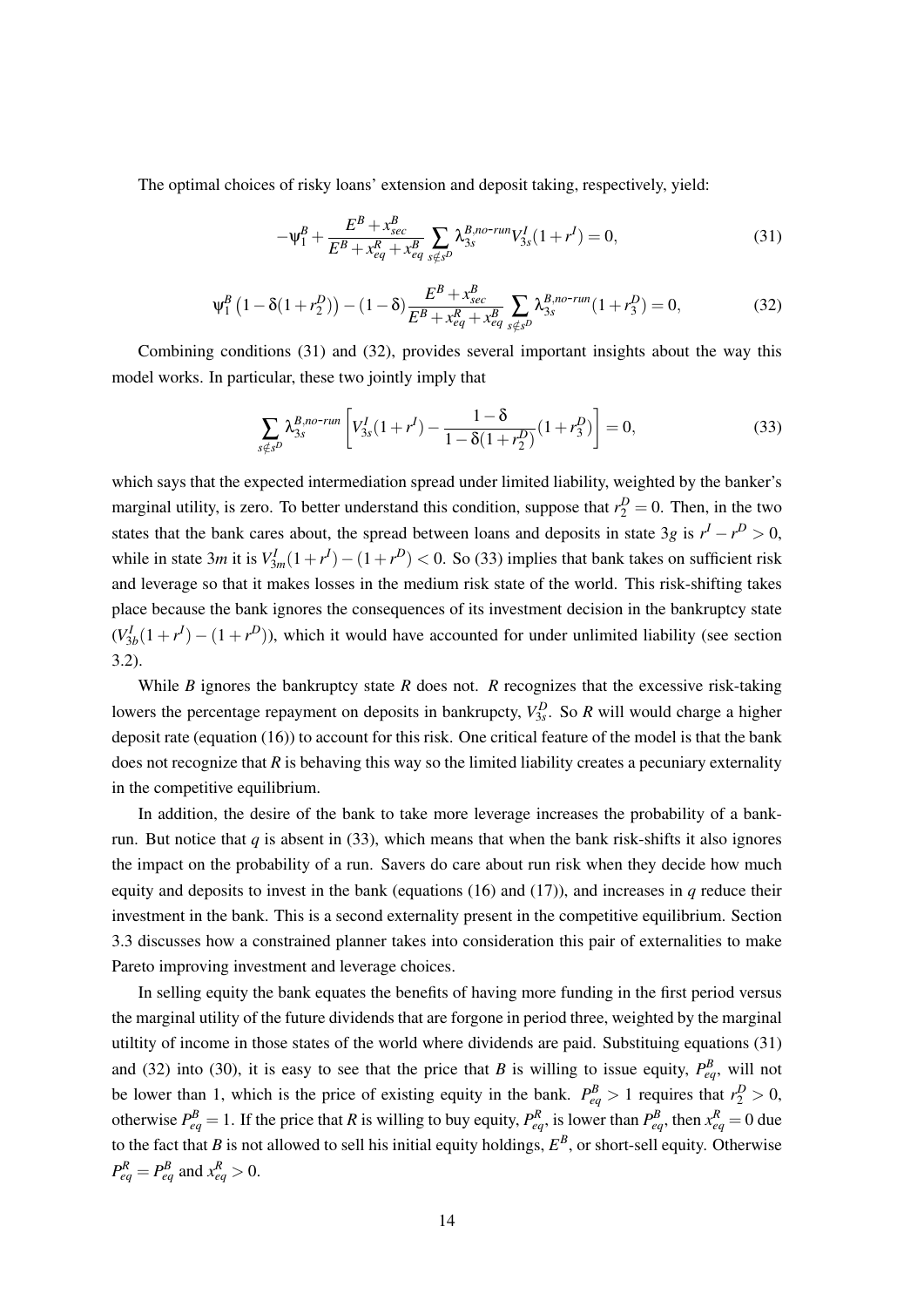Using just these optimality conditions, it is possible to make several observations about the structure of the bank's assets and liabilities that will be useful in our subsequent analysis. The proofs for these claims are given in the appendix, so in the body of the text we merely give the intuition for the findings and explain their significance.

Proposition 1: *In period 1, the voluntarily investment of the bank in the liquid asset does not exceed the expected deposit withdrawals in period 2, i.e.,*  $LIQ_2 = 0$ *.* 

This results follows from the limited liability for the bank which drives many of the subsequent results. When *B* is managing the assets of the bank, she will only consider states that the bank is solvent. Given that in those states, depositors have to be repaid in full at a positive interest rate, the banker will never allocate a marginal unit of funds to an asset that pays a zero return, even though these funds might increase the amount available to the bank's creditors in bankruptcy. This is a general result which holds even when the yield on the riskless asset is positive or allowed to vary endogenously as long it is lower that the deposit rate. Provided this return differential holds then the logic of the of proposition 1 will obtain.

*B* will choose the minimum interest rate offered to depositors who withdraw early,  $r_2^D$ , such that patient depositors have an incentive to keep their deposits in the bank as long as long as they expect that other patient depositors will act the same way. The bank opts for the lowest deposit rate,  $r_2^D$  to satisfy this incentive compatibility constraint because the amount of liquidity that the bank needs to hold from period 1 to period 2 is increasing in  $r_2^D$  other things equal. Given that the liquid asset is dominated by the risky loan in net present value terms, the bank will choose to hold the minimum liquidity necessary since it disregards any other general equilibrium effects that higher liquid asset holding bring along. The incentive compatibility constraint such that patient households do not withdraw early in normal times is

$$
\sum_{s} \omega_{3s} U^{R} \left( x_{sec}^{R} DPS_{3s} + V_{3s}^{D} D^{R} (1 + \bar{r}^{D}) + LIQ_{2}^{R} \right) \geq \sum_{s} \omega_{3s} U^{R} \left( (1 + r_{2}^{D}) D^{R} + LIQ_{1}^{R} + e_{2}^{R} \right) \tag{34}
$$

(34) simply says that the total expected utility that a patient household obtains by waiting is higher that the utility from withdrawing early given than only impatient household withdraw and all other patient ones wait. In the calibrations we consider, (34) will be satisfied for  $r_2^D = 0$ .

It is also possible to be more specific about the way that the bank will be funded. First, we outline conditions under which *B* will not invest any of its period 1 endowment in bank deposits or the liquid asset. *B* does not hold deposits in the bank (i.e.,  $D^B = 0$ ) or invest in the liquid asset  $(LIQ_1^B = 0)$ , if the following conditions hold, respectively, in equilibrium:

$$
-U^{B'}(e_1^B) + (1-q)\sum_s \omega_{3s} U^{B'}(c_{3s}^{B,no-run})V_{3s}^D(1+r_3^D) + q \cdot \Theta \cdot \sum_s \omega_{3s} U^{B'}(e_{3s}^B)(1+r_2^D) < 0 \tag{35}
$$

$$
-U^{B'}(e_1^B) + (1-q)\sum_s \omega_{3s} U^{B'}(c_{3s}^{B,no-run}) + q\sum_s \omega_{3s} U^{B'}(e_{3s}^B) < 0
$$
\n(36)

The decision to invest in the liquid asset is akin to the decision that R makes. Incrementally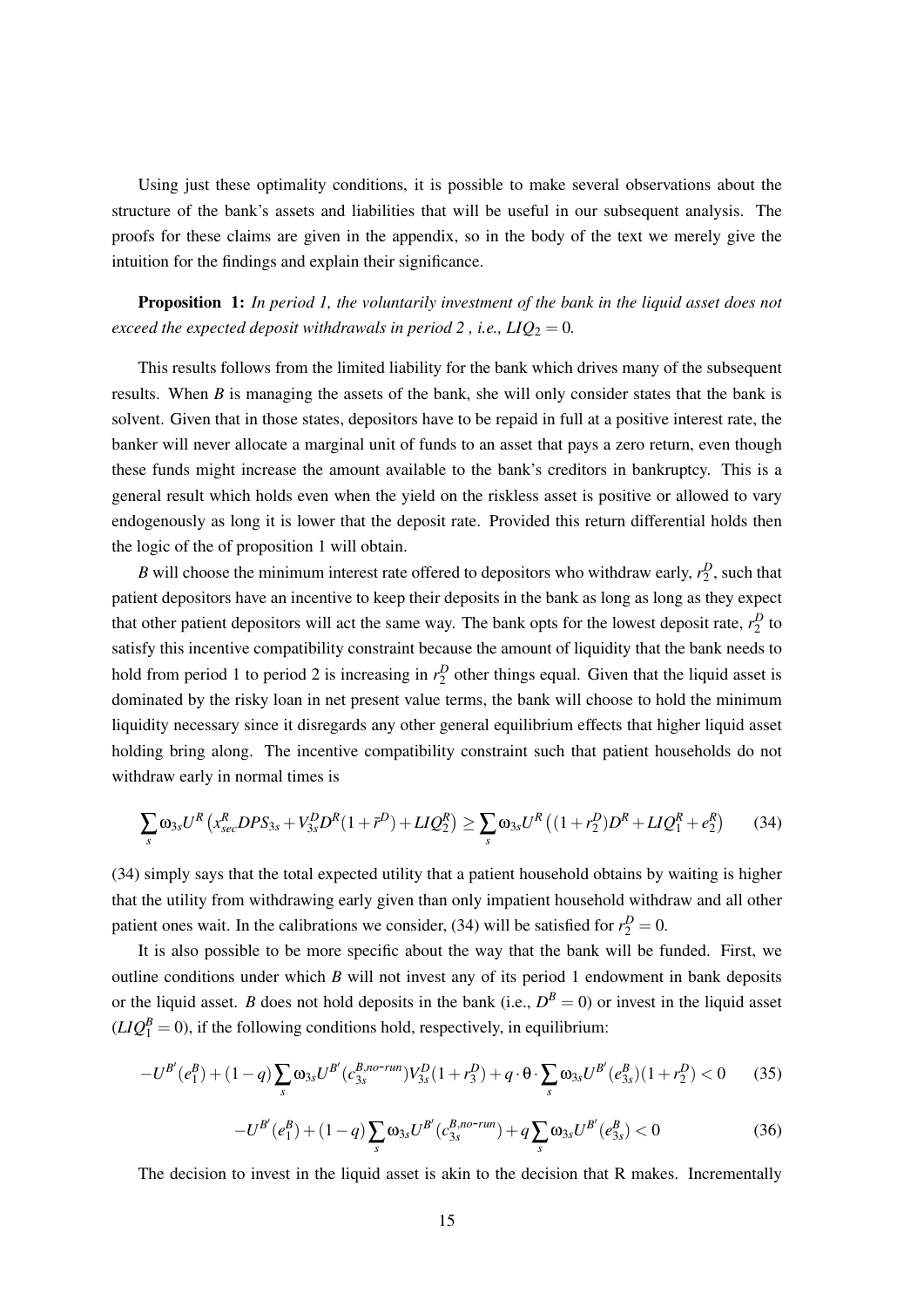investing in the safe asset reduces first period consumption and then transfers resources to the second period which will support future consumption (which will differ depending on whether or not a run occurs). A more precise statement can be made about whether B will invest more of her endowment in bank equity.

Proposition 2: *If the bank defaults in any state of the world, then B will not devote any of her endowment to investing in equity in the bank, i.e.,*  $x_{eq}^B = 0$ .

This reluctance of *B* to provide more equity comes because the bank only has a debt contract with the entrepreneur. So when the entrepreneur's project fails, *B* is already at risk for suffering losses before any depositors are paid, but when the project suceeds the upside gains to *B* are capped by the interest payment. So if *B* were to invest in more equity, doing so would add more losses in states of nature when *B* already has low consumption in exchange for additional consumption in other states where consumption would already be higher.

In contrast, for *R* there potentially are gains to providing some funding through both debt and equity. The advantage of debt funding is that it is partly protected in cases where *P* defaults on the loan. The motivation to provide some equity funding is that the bank is already charging *P* more for the loan than it is paying on its deposits. By buying some equity in the bank, *R* partially shares in the profits from intermediation. By this same logic, *B* might be interested in depositing some of her endowment in the bank in order to partially hedge against the default risk of *P*. Hence, because we will always consider environemnts where default can occur the feasible equilibria to be studied can possibly involve an equity investment in the bank by *R* and deposits by either *R* and/or *B*.

Finally, the condition that clears the secondary market for equity is

$$
x_{eq}^R = (1 - \delta)x_{sec}^R \tag{37}
$$

The total supply of banking shares is  $x_{eq}^R$  since both impatient and patient savers offer their shares for sale. However, only a fraction of  $1-\delta$  savers purchase stocks in addition to any shares that the bank buys back and cancels.

# 3 Benchmarks

Before we examine how regulation can affect economic outcomes, we first solve for calibrated version of the competitive economy and contrast it to two alternatives. The first is one where borrowers are not protected by limited liability. With unlimited liability the total amount that can borrowed is capped by agents endowments in the bad states of the world where the project fails. These natural debt limits result in lower credit extension and provide a useful benchmark that can be contrasted to competitive equilibrium. The second comparison is to the equilibrium selected by a constrained social planner who internalizes everything and can choose allocations directly. In this second benchmark, the planner respects the pricing of contracts in the competitive equilibrium and can only use the existing assets to reallocate resources across agents.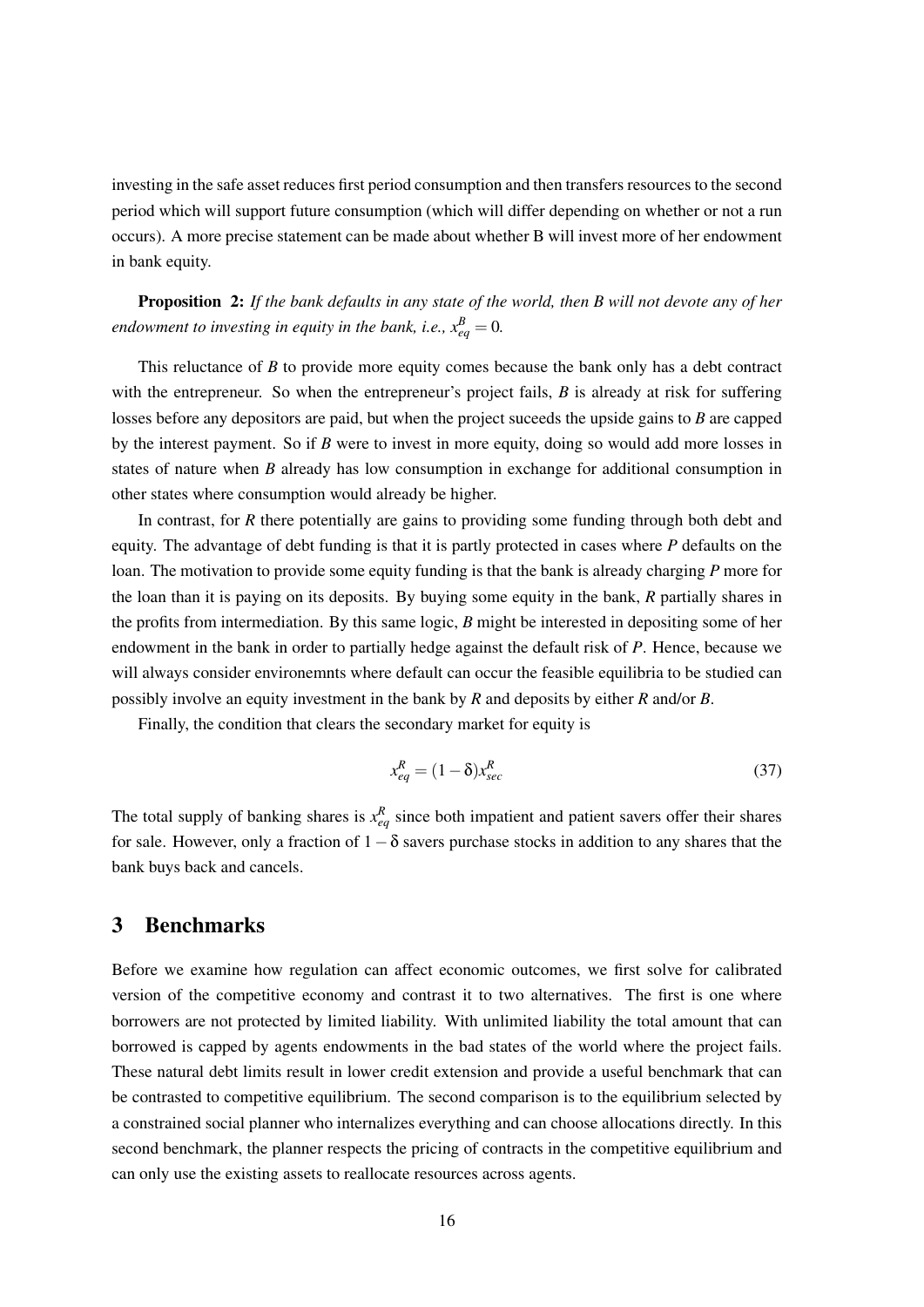#### 3.1 Calibrated competitive equilibrium

The full set of parameters we used to solve the model and the equilibrium outcomes are shown in the appendix in Tables 16 and 17, respectively. Let us just call attention to five of the considerations that we took into account in choosing these parameters.

First, the probablities of default and losses given default will determine the amount of default risk that *B* is being facing. The baseline calibration supposes that *P* defaults in both the medium and bad state, but that there is enough bank equity so that depositors only suffer losses in the bad state.

Some of the other parameters in this simulation, such as the coefficient of relative risk aversion (set to 2.1 for each agent)for a CRRA utility and the share of income for the risky technology accruing to the entrepreneur (set to  $0.3$ ) are chosen to match standard estimates from the literature.<sup>11</sup> Though others such as the level of the endowments, the probabilities of default, and losses given default, are hard to judge in isolation. Collectively these parameters do influence the level of capital in the bank, so these were chosen so that in this example the (endogenous) capital ratio would be around 15%.

Overall, this parameterization should be taken more as an illustrative example than a realistic calibration of the economy. We have experimented with various other parameter choices and the findings are very robust. The robustness is not surprising because the model is still simple enough so that the main driving forces behind the most important results are easy to understand.

Second, the spread between the deposit rate and the lending rate is large enough that *R* finds it appealing to invest a small amount of his endowment in equity in the bank. But most of  $R's$ savings are in the form of deposits. In this example, *B* opts not to make any deposits in the bank, though we have explored other parameterizations in which *B* does make deposits and nothing that we emphasize in what follows depends on whether *B* does or does not make a deposit.

Third, the liquidation value, ξ, of long-term investment is such that the probability that a depositor will be fully repaid if a bank run occurs is  $\theta = 0.67$ . This sets the probability of a bank run at around 11%. Except in a run, the patient households never choose to withdraw early.

Fourth, the lending rate is attractive enough for *P* to borrow substantially. One way to assess the level of borrowing is to compare it to the total endowment that is available in period 1. Judged that way, investment accounts for about 21% of total first period resources. The other way, which perhaps is more informative about the preference of *P* to gamble by exploiting limited liability is to note that investment exceeds  $P'$ s third period endowment by a factor of nearly three.

Fifth, expected volatility of consumption for the entrepreneur is substantial. Of course, this depends mostly on the endowments but the endogenous investment choices also matter and because of the high level of investment,  $P$ 's consumption is about 2.9 times more in the good state than in medium and 7.26 times than in the bad state, even though endowments are the same in the good and

 $11$ Gollin (2002) finds that the share of profits in entrepreneurial activities is 0.10. The rest is the share of labor and capital. In our setting, labor from workers is not modeled, and we are interested in the share of the remaining output which is distributed to entrepreneurs and supplier of capital. Setting the share of capital relatively to labor to 0.30, which is standard in the literature, give a relative share for entrepreneurial and capital profits of  $0.1/(0.1+0.9 \cdot 0.3) = 0.28$  and  $(0.9 \cdot 0.3)/(0.1 + 0.9 \cdot 0.3) = 0.72$ , respectively.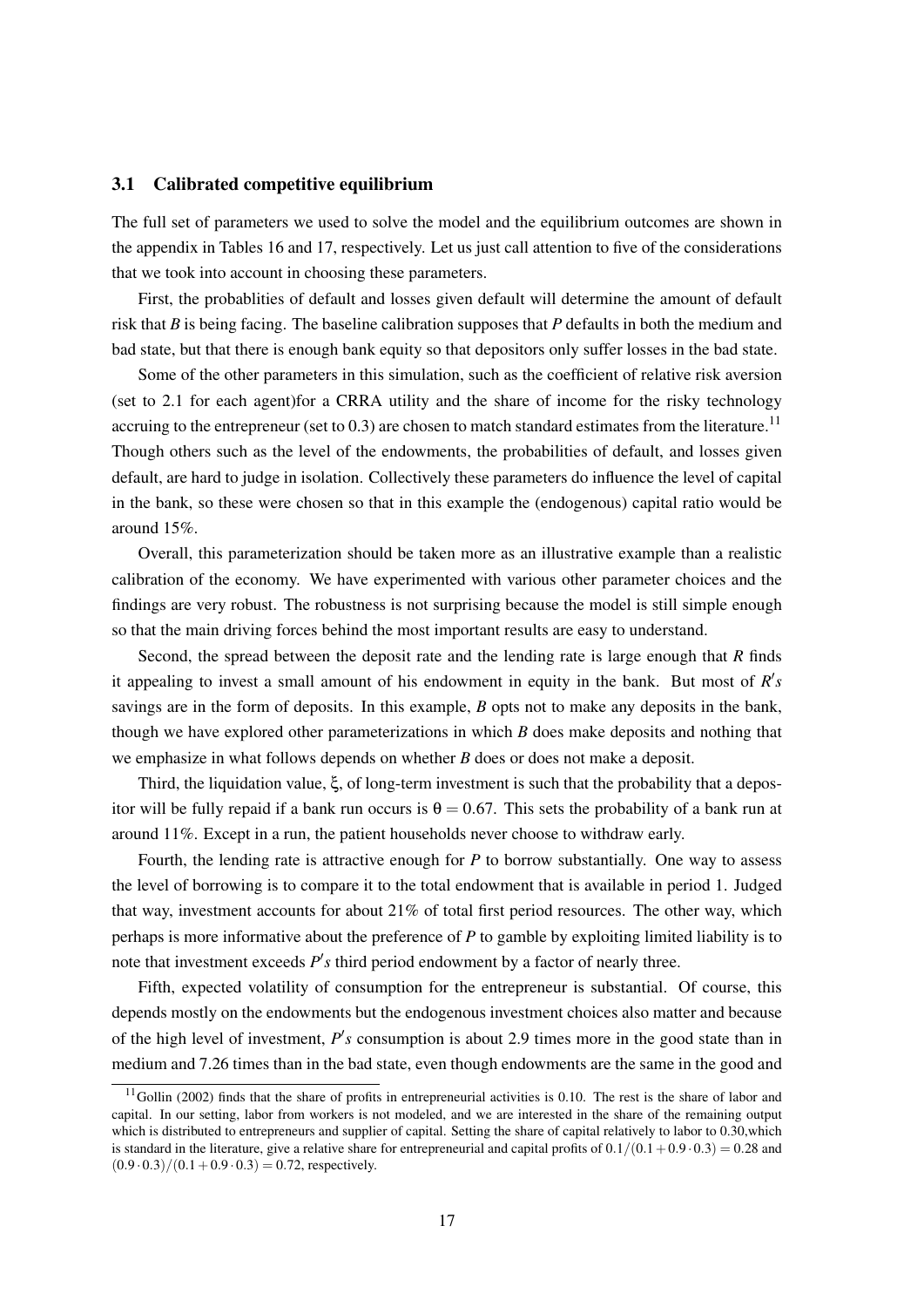medium state, and only 2.4 times higher than in the bad state.  $R's$  consumption is also substantially more volatile in the second period than are his endowments.

|  |  | $V_{2g}^I = 1.00$ $V_{2g}^D = 1.00$ $CR = 14.77\%$ $\frac{I}{\sum e_1} = 21\%$ $\frac{c_{3g}^{P,norrun}}{c_{3m}^{P,norrun}} = 2.91$ $\frac{c_{3g}^{R,p,norrun}}{c_{3m}^{P,norrun}} = 1.06$ |                                                                                                                                                                                   |
|--|--|--------------------------------------------------------------------------------------------------------------------------------------------------------------------------------------------|-----------------------------------------------------------------------------------------------------------------------------------------------------------------------------------|
|  |  | $V_{2m}^I = 0.82$ $V_{2m}^D = 1$ $LR = 21.31\%$ $\frac{I}{e_{3g}^P} = 2.55$ $\frac{c_{3g}^{P,norum}}{c_{3h}^{P,norum}} = 7.26$ $\frac{c_{3g}^{R,p,norum}}{c_{3h}^{P,norum}} = 1.80$        |                                                                                                                                                                                   |
|  |  |                                                                                                                                                                                            | $V_{2b}^I = 0.17$ $V_{2b}^D = 0.23$ $q = 10.93\%$ $\frac{I}{e_{3b}^P} = 6.37$ $r^I - r^D = 17.46\%$ $\frac{\mathbb{E}\left(c_{3s}^{R,p,o-run}\right)}{c_{3s}^{R,p,o-run}} = 1.19$ |

Table 1: Main variables

#### 3.2 Unlimited liability

To better understand the competitive calibration consider how things change when agents are subject to unlimited liability. We present this alternative to clarify the importance of the limited liability which we have seen leads to excessive risk-taking. Table 17 presents the full set of outcomes.

When default is not permitted then all lending contracts will be constrained by the endowments of the entrepreneur and the bank, so that there is always enough collateral that can be seized to insure that deposits and loans are fully repaid.<sup>12</sup> This restriction, therefore, naturally reduces lending which in turn significantly reduces  $P'$ s welfare since the profitability of the project in the good state is forgone. The size of this effect depends on  $P's$  endowments in the bad state because in this state output from the risky investment is not high enough to cover the loan obligation. So the size of that endowment determines the natural borrowing limit that *P* will face.

Curtailing the ability of *P* to take loans, reduces the size of the bank's balance sheet and consequently its leverage. In this calibration, the liquidation value of the bank's assets over total deposits is higher than one  $\left( \frac{LIQ_1 + \xi \cdot I}{R_1R_2} \right)$  $\frac{LIQ_1+\xi \cdot I}{D^R(1+r_2^D)}$  = 1.34), and the probability of a bank-run is zero.<sup>13</sup>

The option to default is valuable for B, because she can take advantage of higher profits when the project succeeds while protecting her wealth in the bad state from being seized. Under unlimited liability the spread between borrowing and lending drops to zero, because both deposits and loans will be risk-free. In principle, R could be better or worse off. On one hand, eliminating default helps him. On the other hand, the return on savings is lower and *R* can hedge less effectively, since he can invest only in a risk-free asset instead of acquiring both deposits and equity. We find that risky investment drops by 87.93% and all agents are worse-off compared to the economy with limited

<sup>&</sup>lt;sup>12</sup>This requires that all of the future endowments/income of agents can be collateralized.

 $13$ Bank-runs are, in principle, possible even with unlimited liability as in Diamond-Dybvig. The initial banking capital  $E^B$  in our model protects depositors against early liquidation when the bank has a small balance sheet.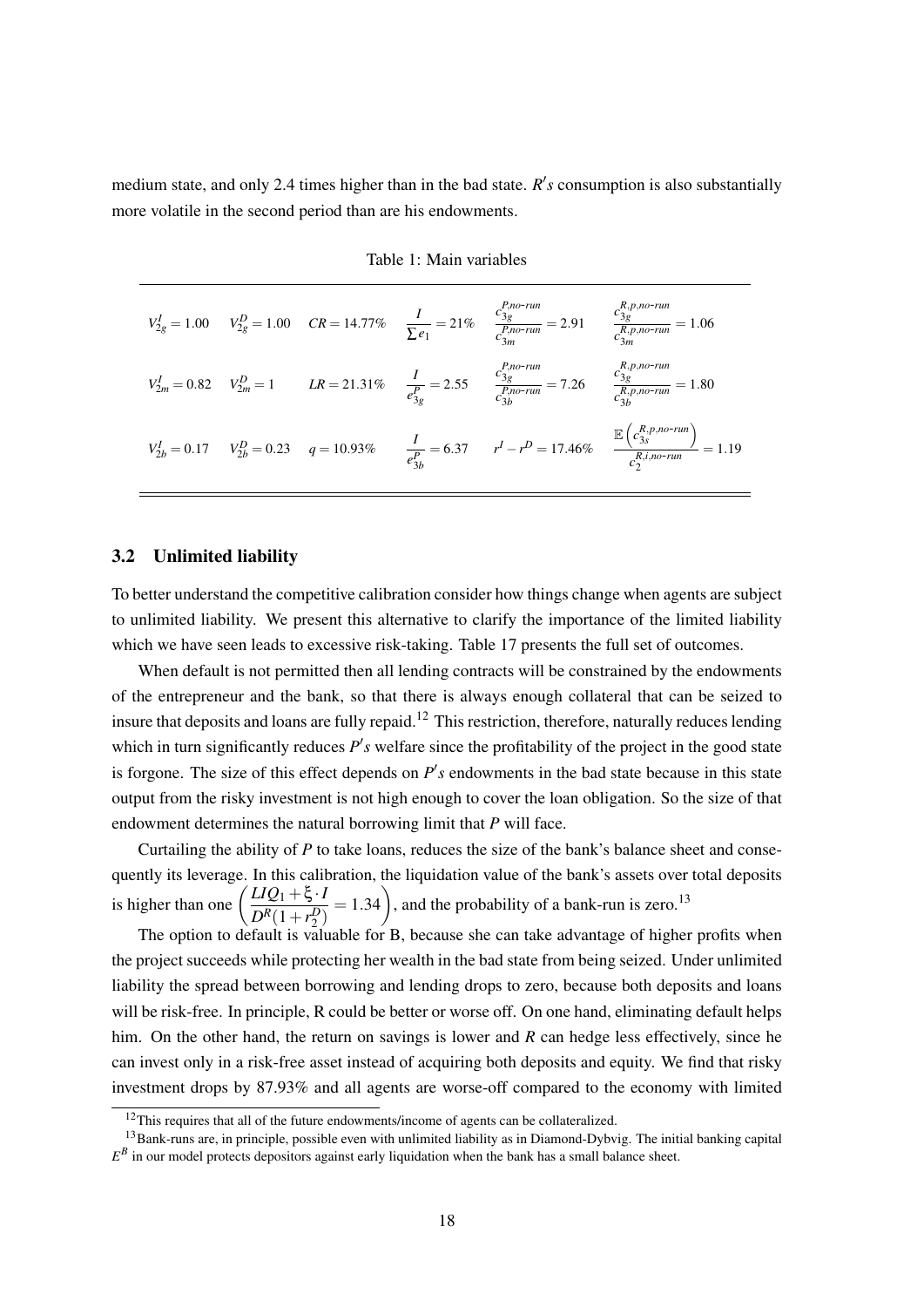liability. *P*'s utility drops by 1.15%, *R*'s by 3.84% and *B*'s by 1.02%. <sup>14</sup>

#### 3.3 Constrained social planner

As a second point of comparison we solve for the allocations that a social planner will choose. We require the planner's allocations to be incentive compatible for the various agents.<sup>15</sup> This means that the planner recognizes the distorting effects of limited liability and internalizes the social inefficiency of a run, but combats these problems using existing traded contracts. Also, the pricing of these contracts remains consistent with the payoffs that they deliver to the agents as in the competitive equilibrium.

Given market incompleteness, we cannot unambiguously construct a social welfare function. Thus, we assign weights for different agents in a social welfare function (and study different constellations of these weights). In the comparisons with different weights, we want to make sure that the baseline level of utilities of the agents are similar; for instance, if  $B's$  base *level* of utility is much different than the other agents, then transfers between *B* and the other agents will mechanically generate changes in the aggregate, weighted average level of utility. To eliminate this issue we normalize agents' utilities by the (indirect) utility they obtain in the competitive equilibrium denoted by  $\bar{V}^{c,e}$ . We take the absolute value because the equilibrium value of utilities is negative.<sup>16</sup> The social welfare function we consider, with weights  $w^P$ ,  $w^R$  and  $w^B$ , which are positive and sum up to 1, is:

$$
\bar{U}^{sp} = w^P \frac{\bar{U}^P}{|\bar{V}^{P,c.e.}|} + w^R \frac{\bar{U}^R}{|\bar{V}^{R,c.e.}|} + w^B \frac{\bar{U}^B}{|\bar{V}^{B,c.e.}|}
$$
(38)

where  $\bar{U}^P$ ,  $\bar{U}^R$  and  $\bar{U}^B$  are given by equations (2), (9) and (21), respectively.

We proceed by constructing the budget constraints for the social planner. In the calibration of the competitive equilibrium *B* does not invest in bank equity, deposits or the liquid asset, and *P* does not invest any of his initial endowment in the risky project, and the bank sets  $r_2^D$  =0. For simplicity, the planner's budget constraints that follow presume that these properties will be true, but we verify that this is the case in equilibrium.<sup>17</sup> Thus, the planner faces the following period 1 budget/resource constraint, which is derived by combining constraints (3), (10), (22), and (23):

$$
c_1^P + c_1^R + c_1^B + I^{sp} + LIQ_1^{sp} \le e_1^P + e_1^R + e_1^R + E^B,
$$
\n(39)

<sup>&</sup>lt;sup>14</sup>Market incompleteness and limited risk-sharing renders the default option valuable for agents, because it expands the set of assets they can trade. See Dubey et al. (2005) and Zame (1993) for a proof that default can be welfare improving when assets markets are incomplete.

<sup>&</sup>lt;sup>15</sup>The planner also respects the short-sales constraints for equity holdings ( $I^P$ ,  $x_{eq}^R$ ,  $x_{eq}^B \ge 0$ ), deposits ( $D^R$ ,  $D^B \ge 0$ ), and liquid holdings by all agents, as well as the nature of the demand deposit contract which stipulates that  $r_2^D, r_3^D \ge 0$ .

<sup>&</sup>lt;sup>16</sup>We could have adjusted the intercepts in the agents' original utility functions to essentially do the same thing. All that matters is setting the baseline levels of utility so that marginal transfers do not automatically create first-order changes purely because of a failure to normalize properly.

 $17$ These non-negativity and short-selling constraints are binding in the competitive equilibrium. So the individual agents would have preferred to violate these constraints. Hence, we forbid the planner from achieving gains by violating the constraints.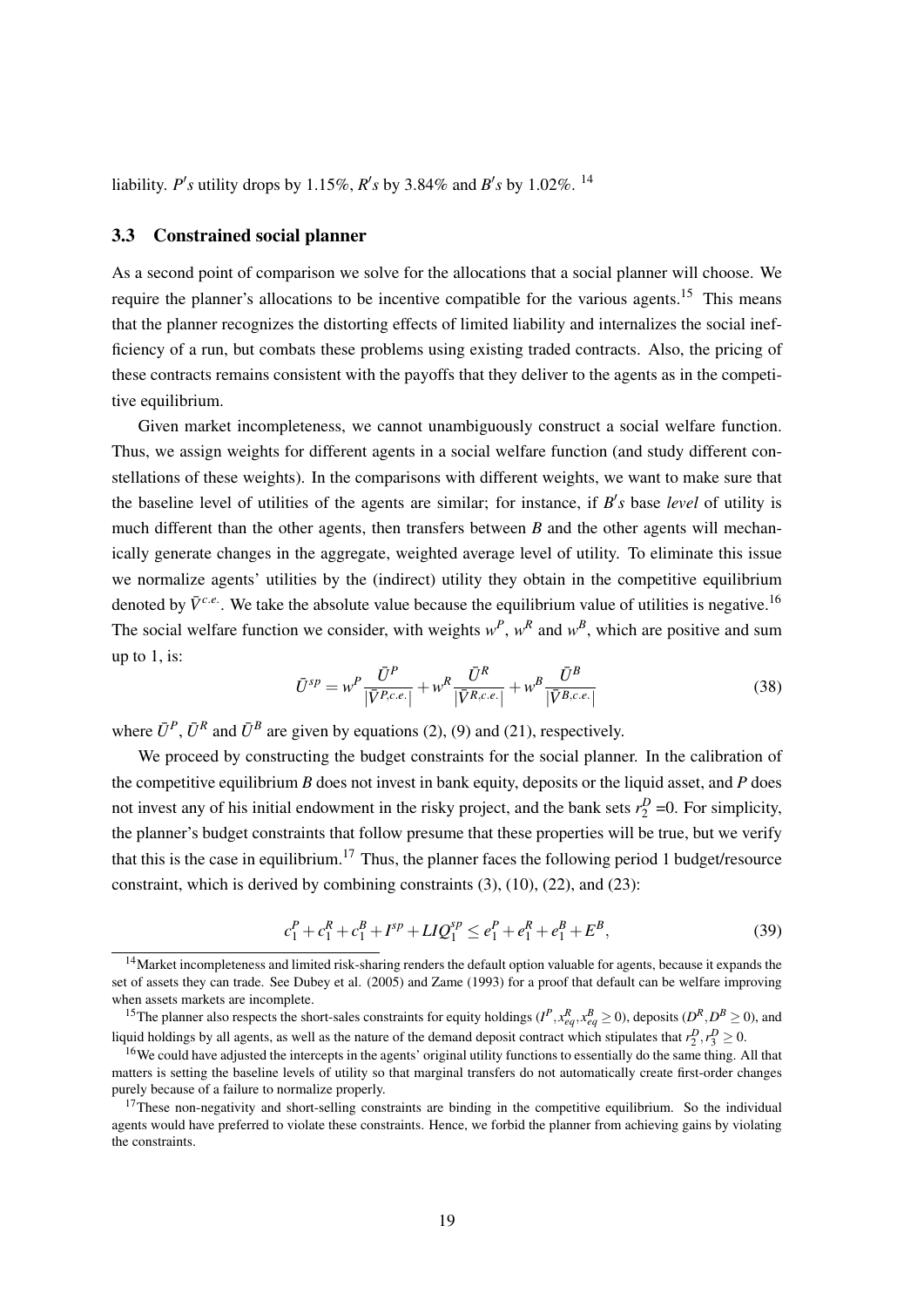where  $c_P^1 \le e_1^P$  and  $c_B^1 \le e_1^B$ . Constraint (39) says that the planner allocates all available resources in period 1 to current consumption and investment by the bank in the liquid and risky technologies. The way that the future payoffs from these investments are allocated to agents is constrained by the underlying assets the planner is obliged to use. The implicit deposit and equity holdings to *R* are given by  $D^R = \frac{LIQ_1^{sp}(1-\phi)}{s}$ δ and  $x_{eq}^R = I^{sp} - \frac{1-\delta-\phi}{s}$ δ  $LIQ_1^{sp} - E^B$ , respectively.<sup>18</sup>

Since *B* has no deposits, the resource constraint of the planner in period 2 in the event of a run comes from combining equations (14) and (15):

$$
c_2^{R,run, paid} \cdot \delta \frac{LIQ_1^{sp} + \xi \cdot I^{sp}}{LIQ_1^{sp}(1-\phi)} + c_2^{R,run, un paid} \cdot \left(1 - \delta \frac{LIQ_1^{sp} + \xi \cdot I^{sp}}{LIQ_1^{sp}(1-\phi)}\right) \le LIQ_1^{sp} + \xi \cdot I^{sp} + e_2^R. \tag{40}
$$

where  $c_2^{R,run,unpaid} \le e_2^R$ . Constraint (40) says if there is a bank-run, the planner liquidates the bank's loans, and uses the proceeds along with the liquid assets and the available endowment in period 2 to pay off depositors in a first-come, first-first served fashion. Some depositors will be repaid their deposits in full, while the rest receive nothing and must consume their new endowment.

If a bank run is avoided, equations (11), (12), combined with the equity market clearing condition, (37), give the period 2 resource constraint of the planner:

$$
\delta \cdot c_2^{R,i,n\sigma\text{-run}} + \phi \cdot LIQ_1^{sp} + (1 - \delta)LIQ_2^{sp} \le LIQ_1^{sp} + e_2^R \tag{41}
$$

Constraint (41) says that the planner has liquid assets from the first period plus the second period endowment available to distribute. These resources must be divided between repaying deposits, funding consumption by the impatient households and reinvesting in the liquid asset to support subsequent consumption. Total investment in safe assets consists of the amount of liquid assets held by the bank from period 2 to period 3,  $\phi \cdot LIQ_1^{sp}$ , and the liquid holding of all patient households,  $LIQ_2^{sp}$ .

The resource constraints in state *s* in period 3 when a bank run does not occur are:

$$
(1 - \delta) \cdot c_{3s}^{R, p, no\text{-}run} + c_{3s}^{B, no\text{-}run} + c_{3s}^{P, no\text{-}run} \leq A_{3s} \cdot (I^{sp})^a + \phi LIQ_1^{sp} + (1 - \delta)LIQ_2^{sp} + e_{3s}^B + e_{3s}^P. \tag{42}
$$

The constraints say that the total payoff from the risky investment, the liquid holdings in the bank and the liquid assets held by patient households plus the new endowments are distributed to patient households, entrepreneurs and bankers for consumption.

Using the fact that investment was optimally chosen so that 
$$
1 + r^l = a \cdot A_{2g} \cdot I^a
$$
 and that  $D^R =$   

$$
\frac{LIQ_1(1-\phi)}{\delta}
$$
, and setting  $\eta = \frac{x_{eq}^R}{E^B + x_{eq}^R}$ , *R's* consumption is states 3*g*, 3*m* and 3*b* is given by:

$$
c_{3g}^{R,p,no-run} \leq \frac{1}{1-\delta} \cdot \eta \cdot (a \cdot A_{3g} \cdot (I^{sp})^a + \phi LIQ_1^{sp}) + \frac{1}{\delta} (1-\eta) \cdot (1-\phi)LIQ_1^{sp}(1+r_3^D) + LIQ_2^{sp} \tag{43}
$$

<sup>&</sup>lt;sup>18</sup>The implicit level of deposits is derived using constraint (24) and denoting by  $\phi \cdot LIQ_1^{sp}$  the liquid holdings (*LIQ*<sub>2</sub>) that the bank transfers from period 2 to period 3, where  $\phi \in [0,1]$ . The implicit level of equity is derived from constraint (23) using the fact that the pricing of equity in the competitive equilibrium yields  $P_{eq}^{B} = 1$ .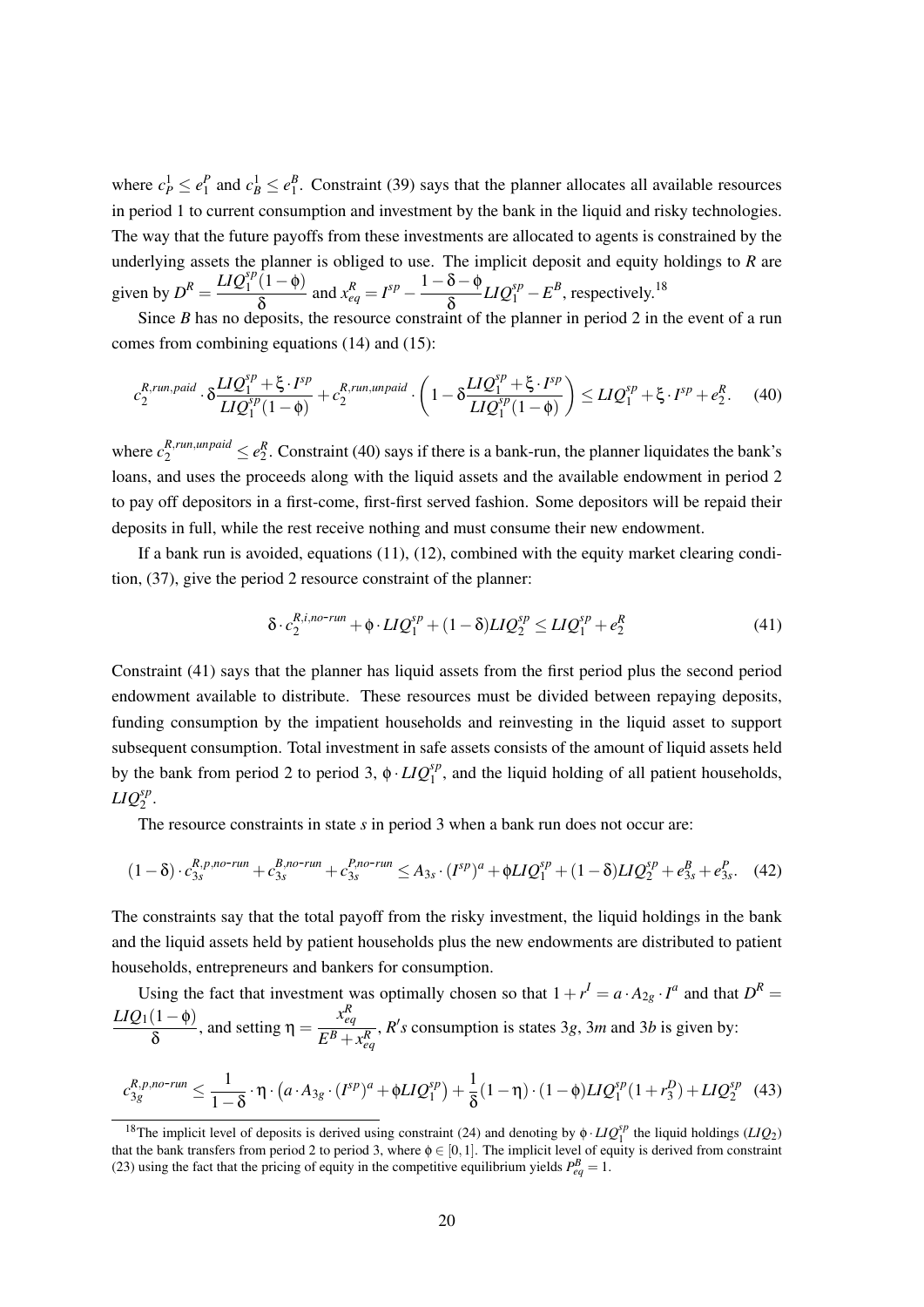$$
c_{3m}^{R,p,no\text{-}run} \leq \frac{1}{1-\delta} \cdot \eta \cdot (A_{3m} \cdot (I^{sp})^a + \phi LIQ_1^{sp}) + \frac{1}{\delta}(1-\eta) \cdot (1-\phi)LIQ_1^{sp}(1+r_3^D) + LIQ_2^{sp} \tag{44}
$$

$$
c_{3b}^{R,p,no-run} \le \frac{1}{1-\delta} \cdot (A_{3b} \cdot (I^{sp})^a + \phi LIQ_1^{sp}) + LIQ_2^{sp}.
$$
 (45)

Constraints (43), (44) and (45) say that the aggregate consumption of patient households given that the bank survives  $((1 - \delta)c_{3s}^{R,p,no-run})$  is equal to their share  $\eta$  of banking profits plus the repayment on outstanding deposits and the liquidity carried over from period 2. Banking profits are equal to the return on risky investment and the liquid banking holdings carried over from period 2 minus deposit repayment. In state 3*g* the entrepreneur fully repays his loan and the bank receives a fraction *a* of the total output, while in state 3*m* he defaults and the bank receives the all the output (which was pledged as collateral). In both cases, deposits are repaid in full. In state 3*b* both the bank and the entrepreneur default and depositors receive the salvage value of the risky investment and the remaining liquidity held by the bank.<sup>19</sup>

The planner considers the additional constraint that:

$$
\eta = \frac{I^{sp} - \frac{1 - \delta - \phi}{\delta} L I Q_1^{sp} - E^B}{I^{sp} - \frac{1 - \delta - \phi}{\delta} L I Q_1^{sp}} \tag{46}
$$

and, in addition, respects the pricing of  $r_3^D$  in the competitive solution, given by:

$$
1 + r_3^D = \frac{U^{R'}(c_1^R) - q \cdot \delta \frac{LlQ_1^{sp} + \xi \cdot F^p}{LlQ_1^{sp}(1-\phi)} U^{R'}(c_2^{R,run, paid}) - (1-q) \left[ \delta \cdot U^{R'}(c_2^{R,i, no-run}) + (1-\delta) \omega_{3b} U^{R'}(c_{3b}^{R,p, no-run}) \cdot \frac{\delta}{1-\delta} \frac{A_{3b} \cdot (F^p)^a}{LlQ_1^{sp}(1-\phi)} \right]}{(1-q) \cdot (1-\delta) \left[ U^{R'}(c_{3g}^{R,p, no-run}) + U^{R'}(c_{3m}^{R,p, no-run}) \right]}
$$
\n
$$
(47)
$$

which is derived from equation (16) after substituting the probability that depositors are served in a bank-run and equations (7), (27).

Importantly, the planner internalizes the effect of the investment decisions on the probability of a bank run, and thus recognizes and accounts for the fact that

$$
q = \left(1 - \delta \frac{LIQ_1^{sp} + \xi \cdot I^{sp}}{LIQ_1^{sp}(1-\phi)}\right)^2
$$
 (48)

or  $q = 0$  if  $\delta$  $LIQ_1^{sp} + \xi \cdot I^{sp}$  $\frac{L}{L}IQ_1^{sp}(1-\phi) \geq 1.$ 

 $P$ <sup>'</sup>s consumption in state 3g given that a bank run does not occur is

$$
c_{3g}^{P,no-run} \le (1-a) \cdot A_{3g} \cdot (I^{sp})^a + e_{3g}^P \tag{49}
$$

Finally, the following constraints are (trivially) satisfied

$$
c_{3m}^{P,no-run} \leq e_{3m}^P, \quad c_{3b}^{P,no-run} \leq e_{3b}^P, \quad c_{3s}^{P,run} \leq e_{3s}^P, \quad c_{3s}^{B,run} \leq e_{3s}^B \tag{50}
$$

 $19$ The planner respects the incentives of private agents in choosing whether to default. Thus, the planner will default on the loan when total output is less that the promised repayment and will default on deposits when the salvage value of the bank is less than the outstanding deposits.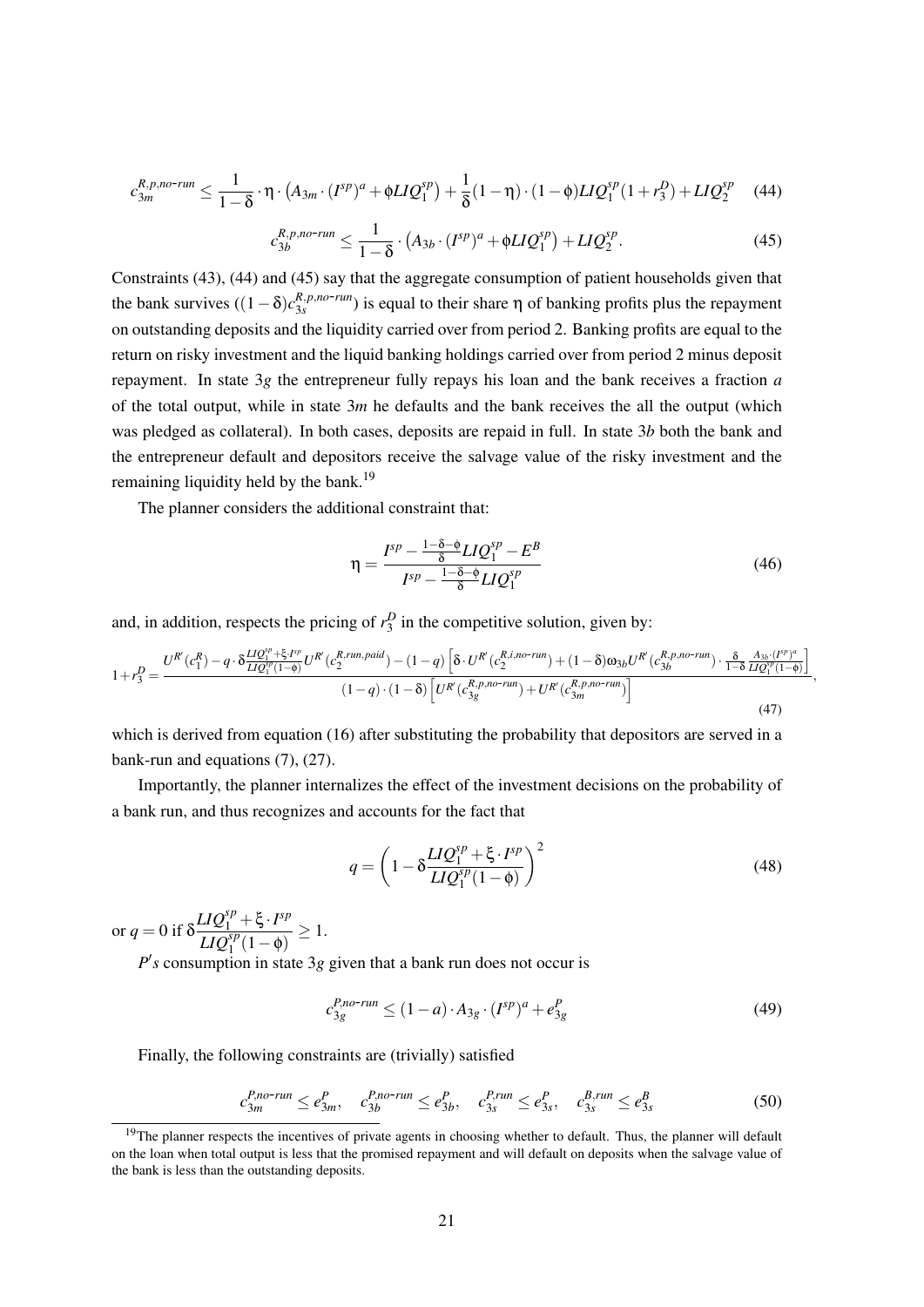The planner chooses  $\left(c_1^P, c_{3s}^{P,no-run}, c_{3s}^{P,run}\right)$  $\binom{P, run}{3s}$ ,  $\left(c_1^R, c_2^{R,i,no-run}, c_2^{R,run,paid}\right)$ 2 , *c R*,*run*,*unpaid*  $\binom{R, run, un paid}{2}, C_{3s}^{R, p, no-run}$ ,  $\left(c_1^B, c_{3s}^{B,no-run}, c_{3s}^{B,run}\right)$  $\binom{B, run}{3s}$ ,  $I^{sp}$ ,  $LIQ_1^{sp}$ ,  $LIQ_2^{sp}$ ,  $\eta$ ,  $r_3^D$ , *q* to maximize (38) subject to constraints (39)-(50).

The planner wrestles with two considerations. On the one hand, it is desirable to reduce the risk of the run. On the other hand, the planner tries to mitigate the problems arising from excessive risktaking. Table (2) shows regardless of the weights on the different agents, the planner can always achieve higher overall social welfare than the competitive economy. It is helpful to distinguish three responses from the planner to alleviate with the two externalities. First, the planner can choose higher liquidity ratios and (much) lower investment than the competitive equilibrium. These cases are indicated by purple shading in the table. Second, the planner can choose higher capital ratios and lower investment (as indicated by the blue shaded region). Third, the planner can choose higher capital ratios and higher investment than the competitive solution (the green region). The planner's best response depends on the weights assigned to the three types of agents in the social welfare function. In other words, the planner will correct for the bank-run and risk-taking externalities differently depending on which of the agents are favored.

|       | $\overline{w^R}$ |          |          |          |          |          |                          |       |       |  |
|-------|------------------|----------|----------|----------|----------|----------|--------------------------|-------|-------|--|
|       |                  | 0.100    | 0.200    | 0.300    | 0.400    | 0.500    | 0.600                    | 0.700 | 0.800 |  |
|       | 0.100            | 7.13%    | 5.65%    | 4.18%    | $2.77\%$ | 2.10%    | $2.10\%$                 | 2.13% | 2.21% |  |
|       | 0.200            | 6.11%    | 4.61%    | $3.14\%$ | $2.06\%$ | $2.06\%$ | $2.10\%$                 | 2.19% |       |  |
|       | 0.300            | $5.09\%$ | $3.59\%$ | 2.12%    | $2.03\%$ | $2.07\%$ | 2.18%                    |       |       |  |
| $w^P$ | 0.400            | 4.08%    | $2.57\%$ | $1.99\%$ | $2.05\%$ | 2.17%    | $\overline{\phantom{0}}$ |       |       |  |
|       | 0.500            | $3.08\%$ | $1.96\%$ | $2.03\%$ | 2.17%    |          |                          |       |       |  |
|       | 0.600            | $1.92\%$ | $2.01\%$ | 2.18%    |          |          |                          |       |       |  |
|       | 0.700            | $2.01\%$ | $2.22\%$ |          |          |          |                          |       |       |  |
|       | 0.800            | 2.31%    |          |          |          |          |                          |       |       |  |

Table 2: % Change in Social Welfare: Constrained Planner vs. Competitive Equilibrium

To understand the intuition for these findings, notice two things about the structure of the model. First, a run is welfare-reducing for all three agents: some savers lose their deposits, the entrepreneurs have their loans pulled, and the bank (and the saver) see their equity wiped out. So the planner can make everyone better off by driving down the probability of a run. Table (3) shows the change in the probability of a bank-run between the competitive equilibrium and the planner's solution. No matter who the planner cares most about most, it is always desirable to reduce the likelihood of a run.

Second, there two ways of reducing the risk of the run. The bank can be made to hold more safe assets and do less lending, or it can be forced to increase equity financing and rely less on deposit financing. Either of these actions make deposits safer, but the endogenous response by the agents will differ markedly and the allocational impact will also be quite different. Tables 4 and 5 show the change in capital and liquidity ratios compared to the competitive equilibrium,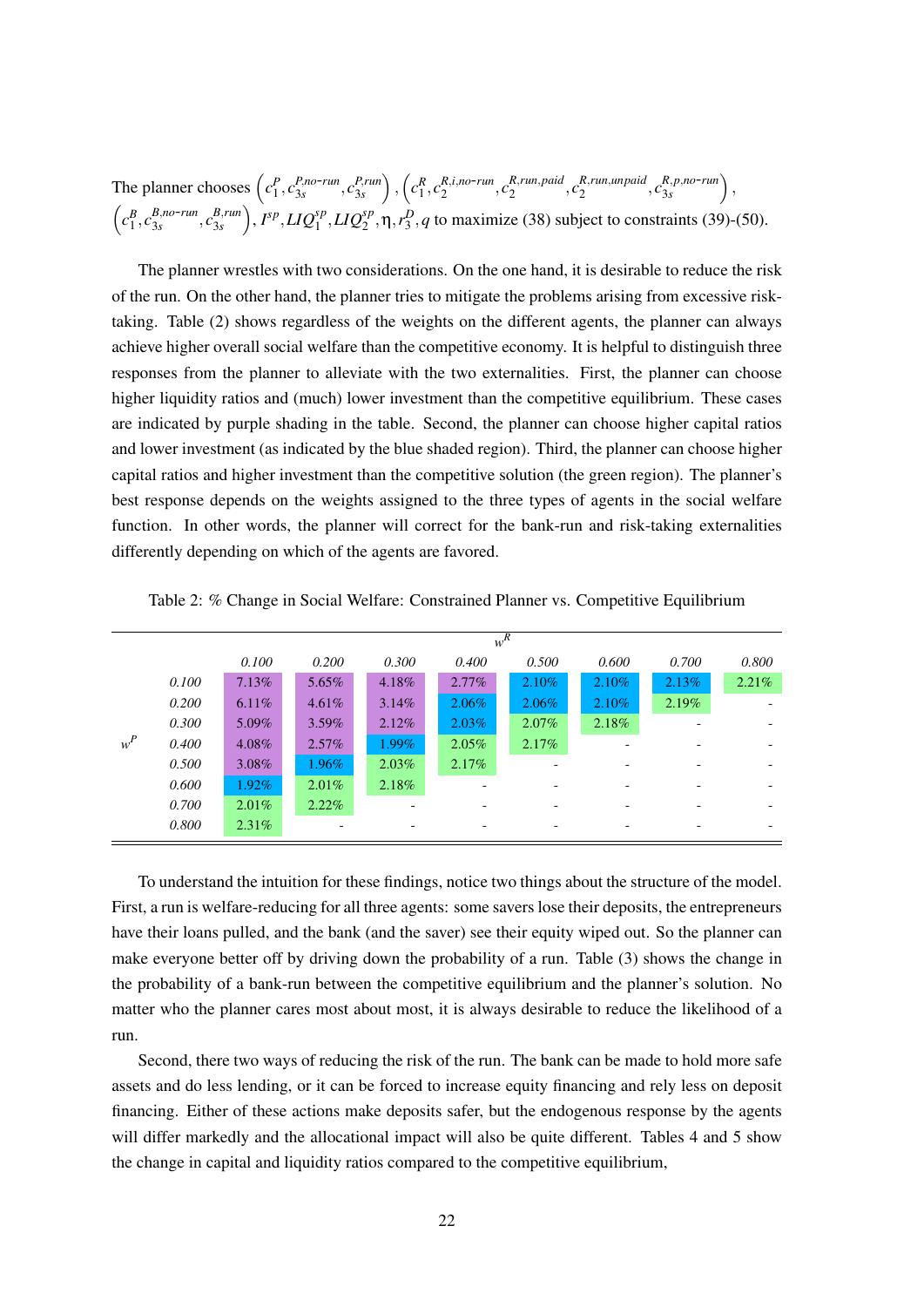|       |       | $w^R$      |            |            |            |            |            |                          |           |  |  |
|-------|-------|------------|------------|------------|------------|------------|------------|--------------------------|-----------|--|--|
|       |       | 0.100      | 0.200      | 0.300      | 0.400      | 0.500      | 0.600      | 0.700                    | 0.800     |  |  |
|       | 0.100 | $-6.49\%$  | $-7.02\%$  | $-7.53\%$  | $-7.81\%$  | $-10.84\%$ | $-10.93\%$ | $-10.93\%$               | $-10.93%$ |  |  |
|       | 0.200 | $-6.08\%$  | $-6.62\%$  | $-7.14\%$  | $-10.81\%$ | $-10.93\%$ | $-10.93\%$ | $-10.93\%$               |           |  |  |
|       | 0.300 | $-5.68\%$  | $-6.23\%$  | $-6.61\%$  | $-10.92\%$ | $-10.93\%$ | $-10.93\%$ |                          |           |  |  |
| $w^P$ | 0.400 | $-5.28\%$  | $-5.84\%$  | $-10.91\%$ | $-10.93\%$ | $-10.93\%$ |            |                          |           |  |  |
|       | 0.500 | $-4.88\%$  | $-10.90\%$ | $-10.93\%$ | $-10.93\%$ |            |            |                          |           |  |  |
|       | 0.600 | $-10.89\%$ | $-10.93\%$ | $-10.93\%$ |            |            |            |                          |           |  |  |
|       | 0.700 | $-10.93\%$ | $-10.93\%$ |            |            |            |            |                          |           |  |  |
|       | 0.800 | $-10.93\%$ |            |            | -          |            | -          | $\overline{\phantom{a}}$ |           |  |  |

Table 3: Percentage points difference in the probability of a bank-run: Constrained Planner vs. Competitive Equilibrium

Table 4: Percentage points difference in Capital Ratios: Constrained Planner vs. Competitive Equilibrium

|       |       | $w^R$     |           |           |           |        |                          |                          |                          |  |  |
|-------|-------|-----------|-----------|-----------|-----------|--------|--------------------------|--------------------------|--------------------------|--|--|
|       |       | 0.100     | 0.200     | 0.300     | 0.400     | 0.500  | 0.600                    | 0.700                    | 0.800                    |  |  |
|       | 0.100 | $-2.68\%$ | $-2.10\%$ | $-1.43\%$ | $-1.04\%$ | 33.23% | 34.81%                   | 35.23%                   | 35.23%                   |  |  |
|       | 0.200 | $-3.06\%$ | $-2.54\%$ | $-1.95\%$ | 32.88%    | 34.62% | 35.23%                   | 35.23%                   |                          |  |  |
|       | 0.300 | $-3.41\%$ | $-2.93\%$ | $-2.57\%$ | 34.42%    | 35.23% | 35.23%                   |                          |                          |  |  |
| $w^P$ | 0.400 | $-3.71\%$ | $-3.28\%$ | 34.22%    | 35.23%    | 35.23% |                          | $\overline{\phantom{a}}$ |                          |  |  |
|       | 0.500 | $-3.99\%$ | 34.02%    | 35.23%    | 35.23%    |        | $\overline{\phantom{0}}$ | $\overline{\phantom{a}}$ |                          |  |  |
|       | 0.600 | 33.82%    | 35.23%    | 35.23%    |           | -      | $\overline{\phantom{0}}$ | $\overline{\phantom{a}}$ | $\overline{\phantom{0}}$ |  |  |
|       | 0.700 | 35.23%    | 35.23%    |           |           |        |                          | $\overline{\phantom{a}}$ |                          |  |  |
|       | 0.800 | 35.23%    | -         | -         |           | -      | $\overline{\phantom{0}}$ | -                        |                          |  |  |

Consider first the scenarios in which the planner compels the bank to reduce deposit finance and increase equity financing. This directly reduces the option value that bank gets from potentially defaulting on its deposits. So if the planner cares a lot about the banker, as in the upper left portion of the Tables, this not the best way to deal with the run. So this consideration explains why in Tables 4 and 5 and the planner lowers capital ratios and raises liquid asset holdings when the banker is relatively important.

When the banker is relatively less important the planner, pushes the bank to use more equity financing. This approach reduces bank's ability to exploit limited liability. But from Table 3 we see that the planner will almost eliminate the run and that is enough to still make the bank better off than in the competitive equilibrium. The other two agents clearly prefer this way of controlling the run. For *R* this approach gives him a higher return on savings. *P* is not nearly as constrained as when liquidity regulation is aggressively deployed.

The planner is also aware of the perverse incentives created by limited liability and resulting distortions in interest rates. Table 6 shows the change in investment as determined by the planner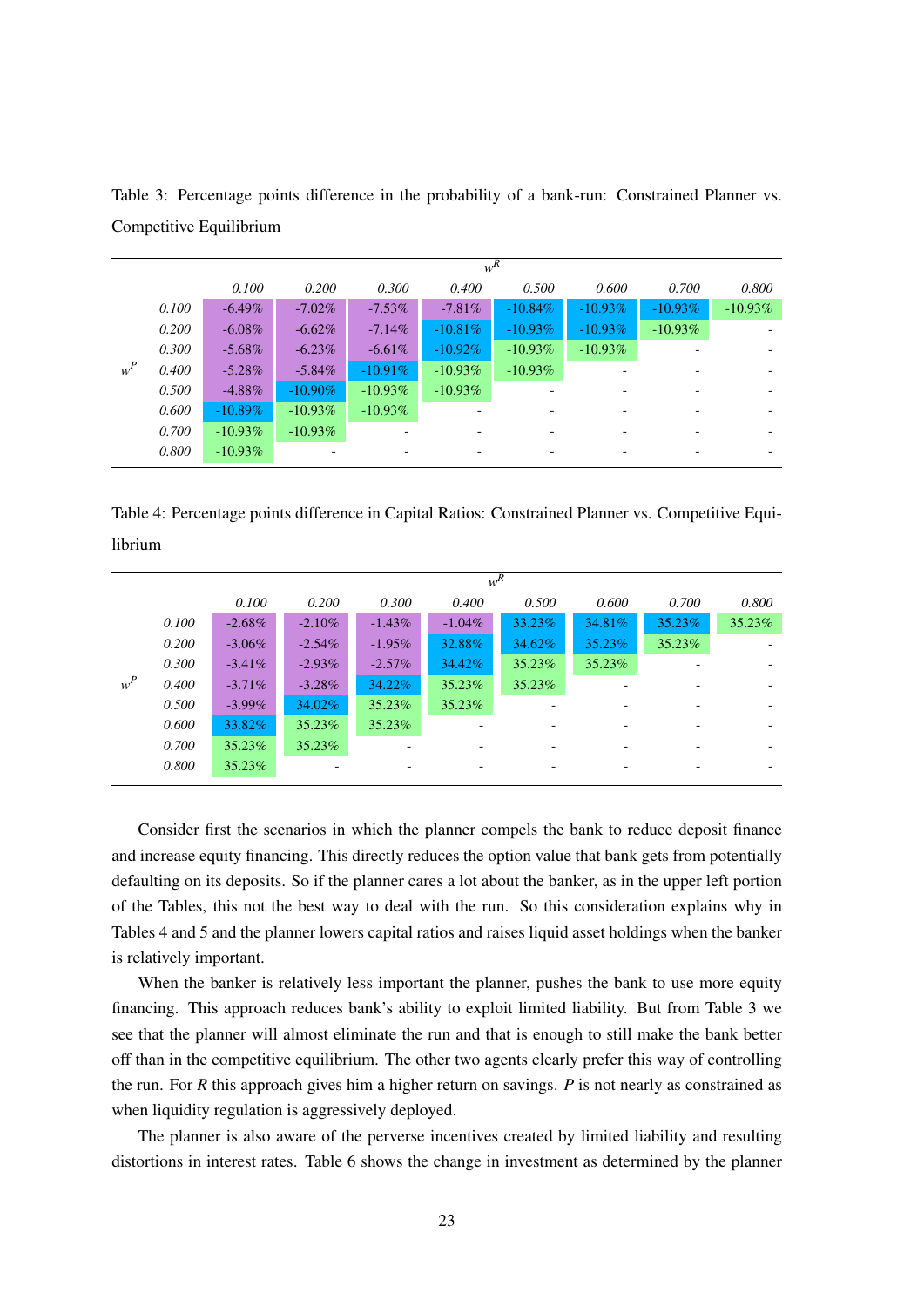|       |       | $w^R$     |           |           |           |           |           |           |          |  |  |
|-------|-------|-----------|-----------|-----------|-----------|-----------|-----------|-----------|----------|--|--|
|       |       | 0.100     | 0.200     | 0.300     | 0.400     | 0.500     | 0.600     | 0.700     | 0.800    |  |  |
|       | 0.100 | 70.50%    | 79.98%    | 90.77%    | 97.64%    | $-8.31\%$ | $-8.70\%$ | $-8.81\%$ | $-8.81%$ |  |  |
|       | 0.200 | 64.19%    | 72.78%    | 82.40%    | $-8.22\%$ | $-8.65\%$ | $-8.81\%$ | $-8.81\%$ |          |  |  |
|       | 0.300 | 58.55%    | 66.40%    | 72.65%    | $-8.61\%$ | $-8.81\%$ | $-8.81\%$ |           |          |  |  |
| $w^P$ | 0.400 | 53.47%    | 60.70%    | $-8.56\%$ | $-8.81\%$ | $-8.81\%$ |           |           |          |  |  |
|       | 0.500 | 48.88%    | $-8.51\%$ | $-8.81\%$ | $-8.81\%$ |           |           |           |          |  |  |
|       | 0.600 | $-8.46\%$ | $-8.81\%$ | $-8.81\%$ |           |           |           |           |          |  |  |
|       | 0.700 | $-8.81\%$ | $-8.81\%$ |           |           |           |           |           |          |  |  |
|       | 0.800 | $-8.81\%$ |           |           |           |           |           |           |          |  |  |

Table 5: Percentage points difference in Liquidity Ratios: Constrained Planner vs. Competitive Equilibrium

compared to the competitive equilibrium. The gambling by the bank and entrepreneur in most cases leads to more investment than the social planner prefers.

|       | $w^R$ |            |            |            |            |           |                          |           |       |  |  |
|-------|-------|------------|------------|------------|------------|-----------|--------------------------|-----------|-------|--|--|
|       |       | 0.100      | 0.200      | 0.300      | 0.400      | 0.500     | 0.600                    | 0.700     | 0.800 |  |  |
|       | 0.100 | $-35.11\%$ | $-38.09\%$ | $-41.17\%$ | $-42.86\%$ | $-5.79\%$ | $-5.09\%$                | $-1.18\%$ | 2.28% |  |  |
|       | 0.200 | $-32.98\%$ | $-35.86\%$ | $-38.80\%$ | $-5.87\%$  | $-4.93\%$ | $-0.50\%$                | $3.32\%$  |       |  |  |
|       | 0.300 | $-30.95\%$ | $-33.74\%$ | $-35.69\%$ | $-4.74\%$  | $0.36\%$  | $4.63\%$                 |           |       |  |  |
| $w^P$ | 0.400 | $-29.02\%$ | $-31.74\%$ | $-4.51\%$  | 1.50%      | 6.32%     |                          |           |       |  |  |
|       | 0.500 | $-27.19\%$ | $-4.23\%$  | $3.07\%$   | $8.44\%$   |           | $\overline{\phantom{0}}$ |           |       |  |  |
|       | 0.600 | $-3.97\%$  | 5.33%      | 11.74%     |            |           | $\overline{\phantom{a}}$ |           |       |  |  |
|       | 0.700 | $9.15\%$   | 16.38%     |            |            |           | $\overline{a}$           |           |       |  |  |
|       | 0.800 | 23.89%     |            | -          |            |           | $\overline{\phantom{a}}$ | -         |       |  |  |

Table 6: % Change in Investment: Constrained Planner vs. Competitive Equilibrium

The exceptions to this general pattern happen for two reasons. If the planner is sufficiently concerned with P's welfare, as in the lower left portion of the table, then the planner wants to allow *P* to invest more. Table 7 shows change the intermediation spread,  $r<sup>I</sup> - r<sup>D</sup>$  and notice that when the weight on *P* is sufficiently high, the planner will make the spread negative. This is a way to transfer resources to *R* and *P* at the expense of *B*. We consider these cases sufficiently implausible that we exclude them from consideration in our subsequent discussion of optimal regulation.

The other cases where the planner compels extra investment occur for a more subtle reason. Consider the upper right portion of the Table 6. In this region, planner puts relatively little weight on both the entrepreneur and the bank. In the green shaded areas investment also rises. In these cases, capital has been increased sufficiently to drive the risk of a run to zero. At this point, there are two ways left to keep helping *R*. One is raise deposit rates. Table 8 shows that is one thing that happens. The other is to raise investment to improve dividend payouts that *R* also partially receives.

Although the planner improves social welfare for all combination of weights, the benefits to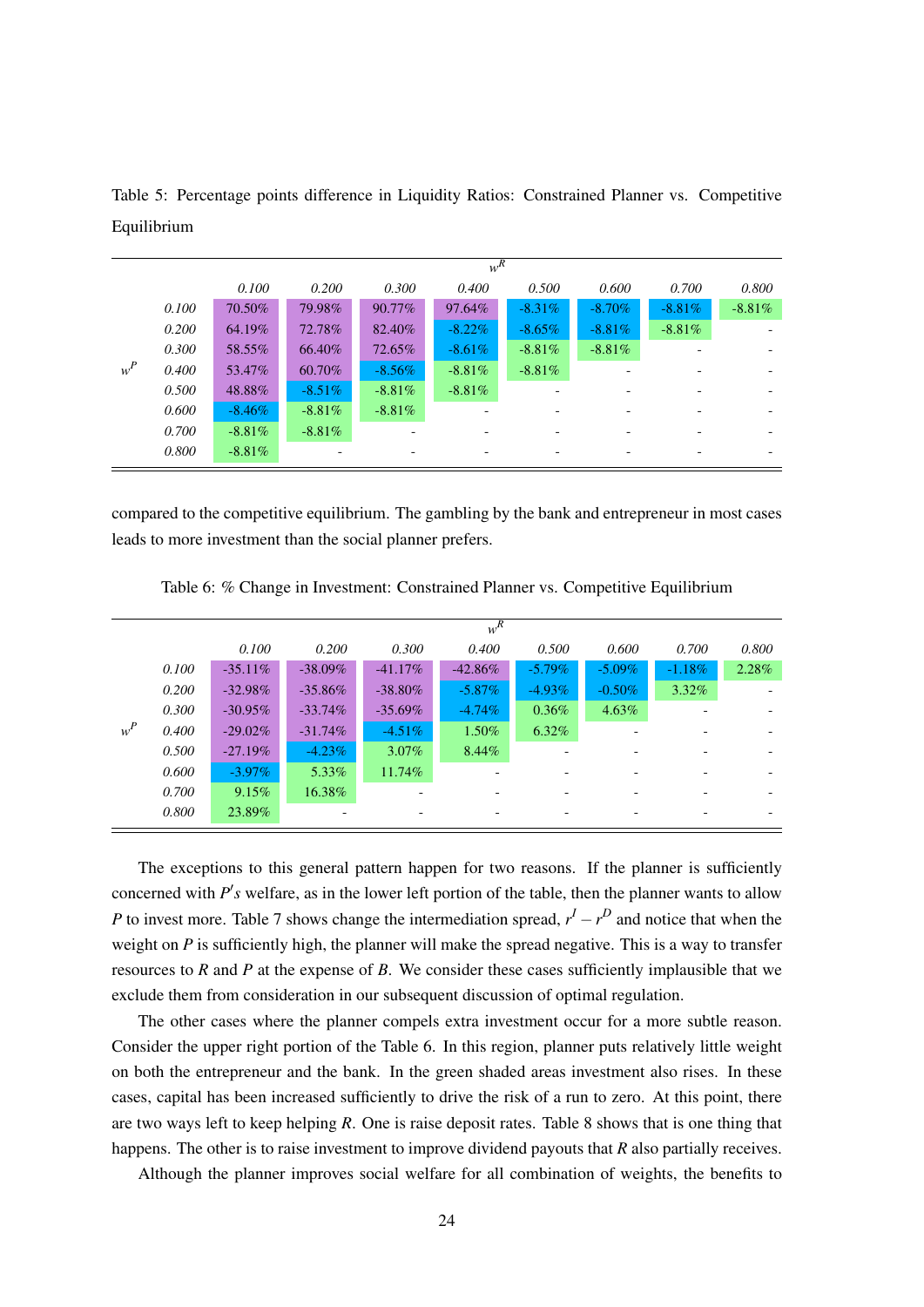|       | $w^R$ |            |            |           |        |        |        |        |        |  |  |
|-------|-------|------------|------------|-----------|--------|--------|--------|--------|--------|--|--|
|       |       | 0.100      | 0.200      | 0.300     | 0.400  | 0.500  | 0.600  | 0.700  | 0.800  |  |  |
|       | 0.100 | 81.19%     | 84.00%     | 87.11\%   | 82.30% | 60.16% | 59.07% | 46.00% | 33.47% |  |  |
|       | 0.200 | 79.27%     | 81.87%     | 84.71%    | 60.21% | 58.36% | 43.59% | 29.58% |        |  |  |
|       | 0.300 | 77.51\%    | 79.94%     | 75.85%    | 57.56% | 40.48% | 24.59% |        |        |  |  |
| $w^P$ | 0.400 | 75.91%     | 78.19%     | 56.63%    | 36.34% | 17.99% |        |        |        |  |  |
|       | 0.500 | 74.44%     | 55.52%     | $30.55\%$ | 9.45%  |        |        |        |        |  |  |
|       | 0.600 | 54.63%     | 21.96%     | $-4.38\%$ |        |        |        |        |        |  |  |
|       | 0.700 | $7.97\%$   | $-25.01\%$ |           |        |        |        |        |        |  |  |
|       | 0.800 | $-58.95\%$ |            |           |        |        |        |        |        |  |  |

Table 7: Percentage points difference in Intermediation Spread: Constrained Planner vs. Competitive Equilibrium

Table 8: Deposit Rate in Planner's solution

|       |       | $w^R$ |                   |       |                          |                   |       |       |                          |  |  |
|-------|-------|-------|-------------------|-------|--------------------------|-------------------|-------|-------|--------------------------|--|--|
|       |       | 0.100 | 0.200             | 0.300 | 0.400                    | 0.500             | 0.600 | 0.700 | 0.800                    |  |  |
|       | 0.100 | 0.00  | 0.00              | 0.00  | 0.07                     | 0.00 <sub>1</sub> | 0.01  | 0.12  | 0.22                     |  |  |
|       | 0.200 | 0.00  | 0.00              | 0.00  | 0.00 <sub>1</sub>        | 0.01              | 0.14  | 0.26  |                          |  |  |
|       | 0.300 | 0.00  | 0.00 <sub>1</sub> | 0.06  | 0.02                     | 0.16              | 0.30  |       |                          |  |  |
| $w^P$ | 0.400 | 0.00  | 0.00              | 0.03  | 0.20                     | 0.36              |       |       | $\overline{\phantom{0}}$ |  |  |
|       | 0.500 | 0.00  | 0.04              | 0.25  | 0.43                     |                   |       |       |                          |  |  |
|       | 0.600 | 0.05  | 0.32              | 0.56  | $\overline{\phantom{0}}$ | -                 |       |       |                          |  |  |
|       | 0.700 | 0.45  | 0.74              |       |                          | -                 |       |       |                          |  |  |
|       | 0.800 | 1.05  |                   |       |                          |                   |       |       |                          |  |  |

each agent differ across the various cases. Tables 9, 10 and 11 show the changes in utility for *P*, *R*, and *B* respectively. Whenever the planner controls the run by increasing capital *P* and *R* are always better off. For the most part, *B* also gains, except for the perverse cases we mentioned earlier where the intermediation spread is pushed negative.

The combinations of the weights which are shaded purple feature large increases in liquid asset holdings by the bank, big increases in the lending rate (and the intermediation spread), and a collapse of investment. These combinations are designed to improve the welfare of *B* and the collateral consequence is a reduction in utility for *R* and *P*. The loss for *R* is especially large because the planner is still letting *B* gamble so the run risk is not completely eliminated and when a run occurs it is disastrous for *R*.

# 4 Regulation

We now explore how the planner's solution can be decentralizing via various regulatory interventions. Section 4.1 discusses the effects when the tools are used in isolation. In the interest of space,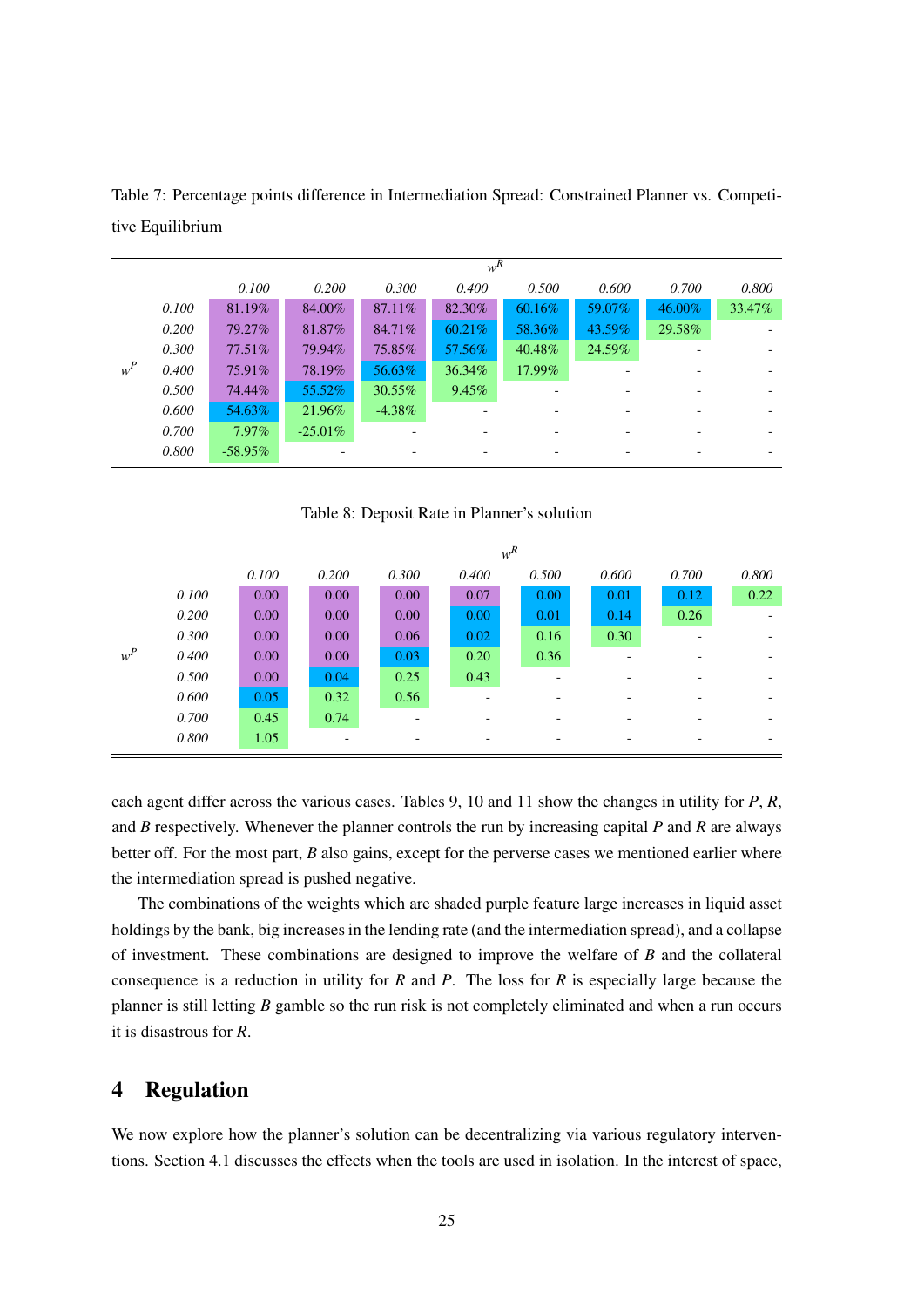|       | $w^R$ |           |           |           |           |          |          |          |       |  |
|-------|-------|-----------|-----------|-----------|-----------|----------|----------|----------|-------|--|
|       |       | 0.100     | 0.200     | 0.300     | 0.400     | 0.500    | 0.600    | 0.700    | 0.800 |  |
|       | 0.100 | $-0.62\%$ | $-0.74\%$ | $-0.88\%$ | $-0.97\%$ | $1.75\%$ | 1.80%    | $1.97\%$ | 2.12% |  |
|       | 0.200 | $-0.54\%$ | $-0.65\%$ | $-0.77\%$ | $1.74\%$  | $1.81\%$ | $2.00\%$ | 2.16%    |       |  |
|       | 0.300 | $-0.48\%$ | $-0.57\%$ | $-0.64\%$ | 1.82%     | $2.04\%$ | 2.21%    |          |       |  |
| $w^P$ | 0.400 | $-0.43\%$ | $-0.51\%$ | 1.82%     | $2.09\%$  | 2.28%    |          |          |       |  |
|       | 0.500 | $-0.39\%$ | 1.83%     | 2.15%     | 2.36%     |          |          |          |       |  |
|       | 0.600 | 1.84%     | 2.24%     | 2.48%     | ۰         |          |          |          |       |  |
|       | 0.700 | $2.39\%$  | $2.64\%$  |           | -         |          |          |          |       |  |
|       | 0.800 | 2.89%     |           | -         | -         | -        |          |          |       |  |

Table 9: % Change in P's Welfare: Constrained Planner vs. Competitive Equilibrium

Table 10: % Change in R's Welfare: Constrained Planner vs. Competitive Equilibrium

|       | $w^R$ |           |           |           |           |          |                          |       |                          |  |  |
|-------|-------|-----------|-----------|-----------|-----------|----------|--------------------------|-------|--------------------------|--|--|
|       |       | 0.100     | 0.200     | 0.300     | 0.400     | 0.500    | 0.600                    | 0.700 | 0.800                    |  |  |
|       | 0.100 | $-5.25\%$ | $-5.12\%$ | $-4.99\%$ | $-3.82\%$ | $2.09\%$ | $2.16\%$                 | 2.28% | 2.34%                    |  |  |
|       | 0.200 | $-5.35\%$ | $-5.21\%$ | $-5.08\%$ | $2.07\%$  | $2.16\%$ | 2.30%                    | 2.34% |                          |  |  |
|       | 0.300 | $-5.45\%$ | $-5.31\%$ | $-4.25\%$ | $2.16\%$  | 2.31%    | $2.35\%$                 |       | $\overline{\phantom{a}}$ |  |  |
| $w^P$ | 0.400 | $-5.56\%$ | $-5.41\%$ | $2.17\%$  | $2.33\%$  | $2.34\%$ |                          |       |                          |  |  |
|       | 0.500 | $-5.66\%$ | $2.17\%$  | $2.34\%$  | 2.31%     |          |                          |       |                          |  |  |
|       | 0.600 | $2.17\%$  | $2.34\%$  | $2.24\%$  | -         |          | $\overline{\phantom{0}}$ |       | $\overline{\phantom{0}}$ |  |  |
|       | 0.700 | $2.24\%$  | $2.06\%$  |           | ۰         |          |                          |       |                          |  |  |
|       | 0.800 | $1.53\%$  |           |           | -         |          |                          |       | $\overline{\phantom{a}}$ |  |  |

we perform comparative statics with respect to these options and show their effect on selected variables in order to highlight explain the main effects of the different tools. Section 4.2 discusses how they regulations can be optimally combined the bring the regulated economy closer to the planner's solution.<sup>20</sup> We will see that a critical distinction is whether the competitive equilibrium exhibits over-investment and under-investment. Different tools are needed in for these cases, but in either case the best strategy requires deploying multiple regulations.

### 4.1 Single Regulations

We consider five regulatory tools: capital requirements, liquidity requirements, deposit insurance, loan-to-value requirements, and a tax on dividends. We study how each tool individually affects the two externalities in the model, i.e. how each changes the optimality condition (33) that governs the banks' risk-taking, and the probability of a bank run.

 $20$ We consider a Ramsey planner who chooses the given tool optimally given the optimizing conditions and budget sets in the competitive economy.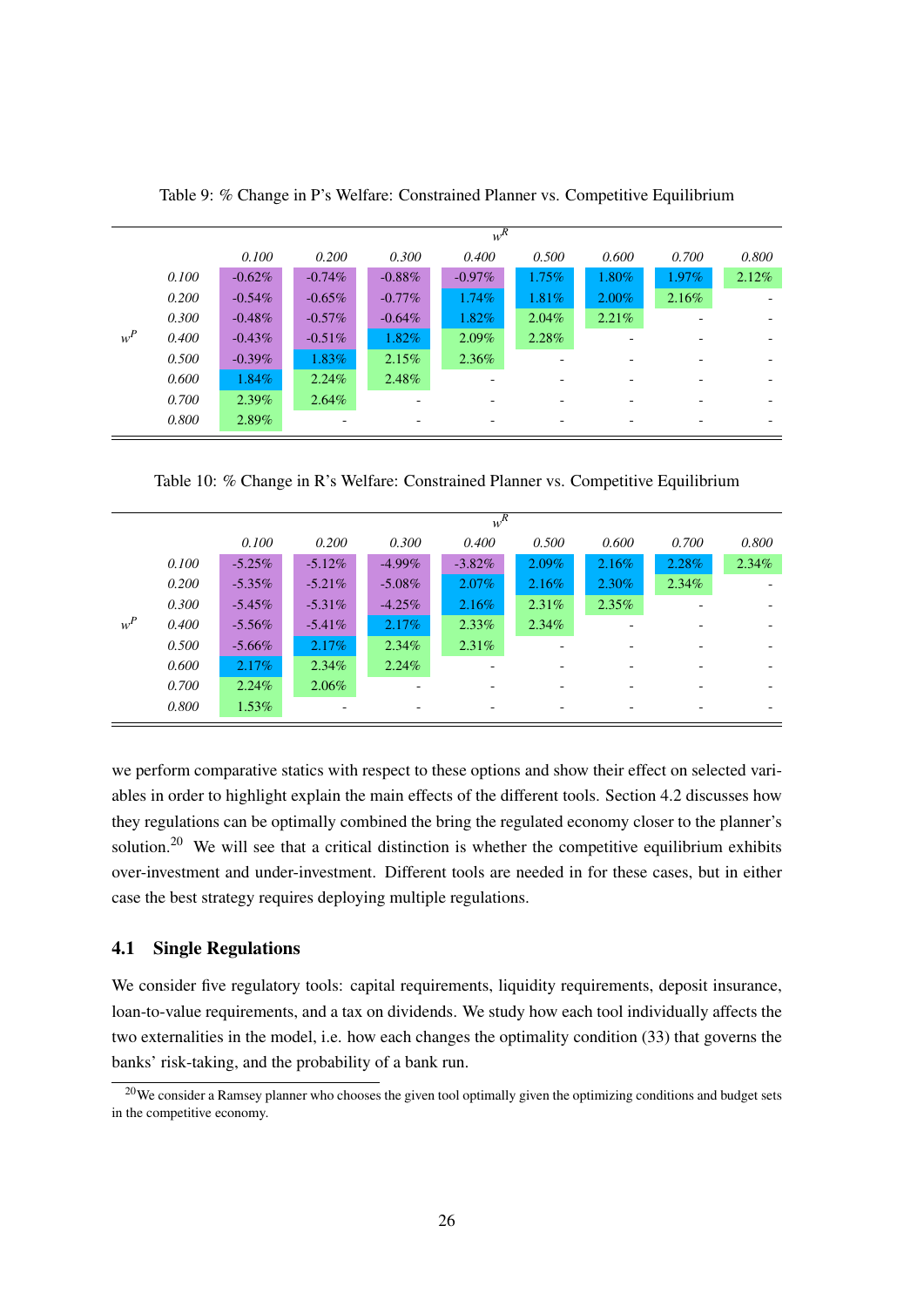|       |       |           | $w^{\overline{R}}$ |          |          |          |          |          |          |  |  |  |
|-------|-------|-----------|--------------------|----------|----------|----------|----------|----------|----------|--|--|--|
|       |       | 0.100     | 0.200              | 0.300    | 0.400    | 0.500    | 0.600    | 0.700    | 0.800    |  |  |  |
|       | 0.100 | 9.65%     | $9.64\%$           | $9.61\%$ | 8.78%    | 2.20%    | 2.07%    | $1.68\%$ | $1.32\%$ |  |  |  |
|       | 0.200 | 9.65%     | $9.64\%$           | 9.63%    | $2.22\%$ | 2.06%    | 1.61%    | $1.21\%$ |          |  |  |  |
|       | 0.300 | $9.64\%$  | $9.65\%$           | 8.97%    | $2.05\%$ | 1.52%    | $1.07\%$ |          |          |  |  |  |
| $w^P$ | 0.400 | 9.62%     | $9.64\%$           | $2.04\%$ | $1.41\%$ | $0.87\%$ |          |          |          |  |  |  |
|       | 0.500 | 9.61%     | $2.02\%$           | $1.24\%$ | 0.62%    |          |          |          |          |  |  |  |
|       | 0.600 | $2.00\%$  | $0.99\%$           | $0.20\%$ |          |          |          |          |          |  |  |  |
|       | 0.700 | $0.57\%$  | $-0.45\%$          |          |          |          |          |          |          |  |  |  |
|       | 0.800 | $-1.59\%$ |                    |          |          |          |          |          |          |  |  |  |

Table 11: % Change in B's Welfare: Constrained Planner vs. Competitive Equilibrium

### 4.1.1 Capital Requirements

Capital regulation requires the bank to hold a certain percentage of equity for every unit of risky loans extended, formally

$$
CR \cdot I \le E^B + P_{eq}^B x_{eq}^R \quad (\lambda^{CR}) \tag{51}
$$

where CR is the capital requirement and  $\lambda^{CR}$  is the Lagrange multiplier on the capital constraint.<sup>21</sup> We have written the regulation so that it function of risk-weighted assets, meaning that the riskless liquid asset is immune from a capital charge (and we have set the risk weight on loans to be equal to one).

There are three ways that capital regulation, if is becomes a binding constraint, can influence behavior. First, it introduces a wedge in equation (33):

$$
\sum_{s \notin s^D} \lambda_{3s}^{B, no-run} \left[ V_{3s}^I (1 + r^I) - (1 + r_3^D) \right] = \lambda^{CR} C R \frac{EQ}{E^B} > 0. \tag{52}
$$

So as expected, stricter capital requirements reduce the desire of the bank to take excessive risk. This consideration pushes investment down.

From proposition 1 and budget constraints (23) and (24), we get that  $LIQ_1 = \delta \cdot D^R$  and  $D^R =$ *I* −*EQ*  $\frac{2z}{1-\delta}$ . Substituting these in (1), we get that

$$
q = \left(1 - \delta - \xi \frac{1 - \delta}{1 - CR}\right)^2.
$$
\n(53)

Through this second channel higher capital requirements reduce the probability of a bank-run, which makes the entrepreneur more willing to borrow, which should push investment up.

Finally, there is a third channel through which capital requirements lead to more lending and investment: Substituting equity financing for deposit financing marginally allows the bank to hold less liquidity to serve the impatient households, which incrementally frees up resources to be in-

<sup>&</sup>lt;sup>21</sup>It can be easily shown that  $P_{eq}^{B} = 1$  under binding capital requirements.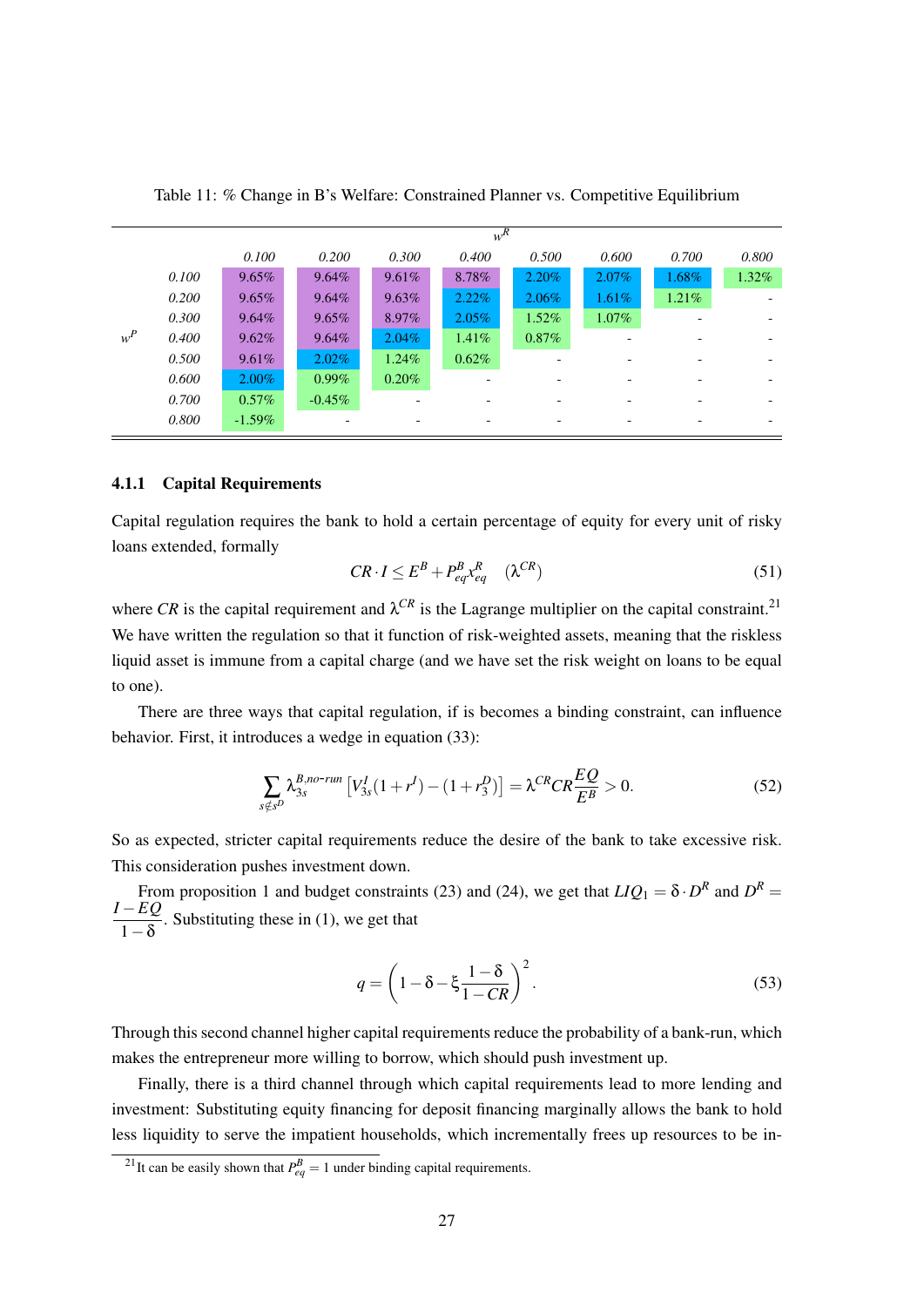vested in the risky technology. Taking account of all three forces, investment in the risky project increases for higher capital requirements.

Figure 2 shows the change in investment, the probability of a run, the deposit rate and the repayment rate on deposits for different values of each of the regulations that we analyze. To make this comparison across regulations, we start at the competitive equilibrium and then successively solve the model for different levels of the each regulation (except deposit insurance which is either on or off). The horizontal axis shows increments in the tightness of regulation, so in the case of capital regulation each step is a 5% increase in capital.

The drop in the probability of a bank-run is beneficial for all agents. So the utility for each agent rises up to the point that capital requirements are high enough to bring *q* down to zero (Figure 4). But, in addition to the main effect, there are other effects that are more easily identified when the positive effects of lowering *q* has been exhausted. Once bank-runs are eliminated, *P* can only be better-off if risky investment increases. Because capital requirements reduce the bank's need to carry the liquid assets, investment goes up as capital rises and deposits fall, leaving *P* is better-off.

One might expect that  $B's$  welfare would decline once capital requirements exceed the level needed to eliminate a bank-run, because at that point higher capital requirements only restrict her ability to risk-shift. However, *B* is taking excessive risks because she is protected by limited liability. Being a price taker, she does not factor in the effect that her risk-taking has on the deposit rate. The more leverage the bank uses in its funding, the lower is the percentage repayment on deposits,  $V_{3b}^{D}(1+r^{D}) = \frac{I}{D_{3b}^{R}} V_{3b}^{I}(1+r^{I})$ . *B* neglects this in her optimal decision, but *R* takes it into consideration when he optimally chooses his level of deposits (equation (16)) and insists on a higher deposit rate. Capital regulation partially corrects this market failure, and it results in lower borrowing costs for the bank, since with more equity deposits are better protected in bankruptcy. Due to this positive effect  $B$ 's welfare improves even beyond the point that  $q = 0$ . However, as the percentage repayment on deposits in the bankruptcy state  $(V_{3b}^D)$  gets closer to one, the positive feedback effect on the borrowing cost diminishes and *B* is relatively less better-off.

Finally, by changing the interest rate on deposits and the risk of deposits, the regulation also changes the nature of the insurance afforded to *R* by the bank. In our calibration, the deposits were fully repaid in the good and medium states and the equity receives dividend payments in the good and the medium states. In the bad state, the depositors receive the salvage value of the investment. This means that with lower deposits, and a lower interest rate on deposits, we know that the total return to *R* in the medium state declines.<sup>22</sup> Dividends will be higher in the good state, though deposit payments will be lower. The total payment in the bad state will depend on the total amount of investment, which increases.

In the equilibrium that we are considering, all the savings in the bank comes from *R*. In this case, it immediately follows that  $R$ 's utility begins declining once capital regulation tightened beyond

 $^{22}$ If the increase in the dividends were enough to offset the reduction in deposit repayments, we know that saver would have already preferred this allocation to the initial one: he would be getting more in the good state and the medium state and the same amount in the bad state. This is not the case as capital regulation is binding ( $\lambda^{CR} > 0$ ). So total repayments to *R* in the medium state must be lower.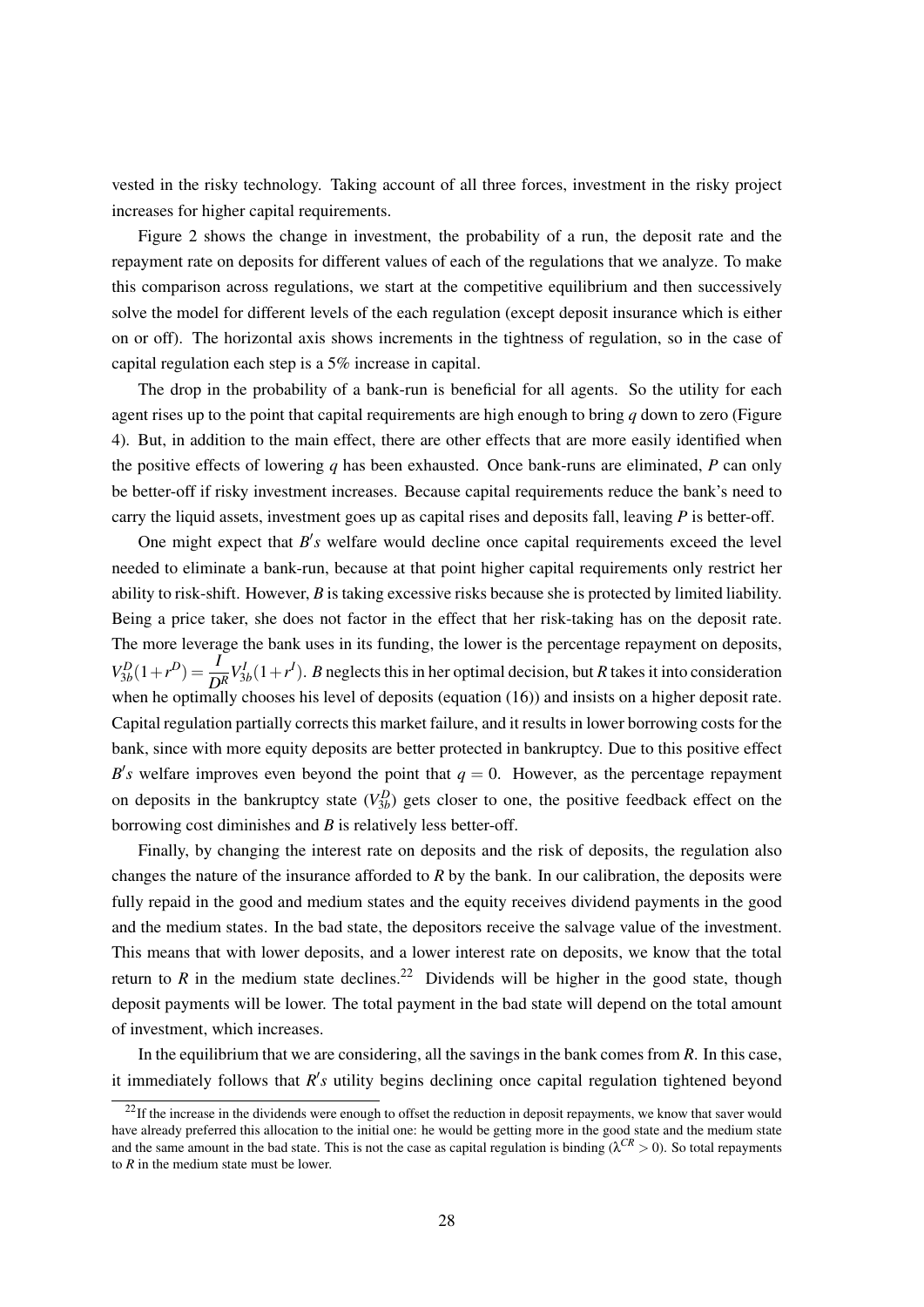what is needed to set  $q = 0$ . *R* could have already chosen to invest more in equity and less in deposits and saved more or less overall. So moving him away from his initial allocation will reduce his utility.

#### 4.1.2 Deposit Insurance

A straightforward way to eliminate the possibility of a bank-run is the introduction of full deposit insurance. This resolves the coordination problem among patient depositors, who instead of running would rather keep their deposits in the bank and be repaid with whatever is available in period 3. Deposit insurance eliminates the bad equilibrium, and in the original Diamond-Dybvig set-up this is a powerful regulation that unambiguously improve outcomes.

In our model deposit insurance has two downsides that are absent from the original Diamond-Dybvig model. One is that there can still be losses on deposits in the bad state of nature. This means that taxes will need to be levied to repay depositors in these cases. For simplicity, we assume that the planner levies lump-sum taxes on patient savers to pay for the deposit insurance. The lump-sum taxes are equal to the loss given default on deposits, i.e.  $T_{3b} = (1 - \delta)D^R(1 + r_3^D) - V_{3b}^I(1 + r^I) -$ *LIQ*2. Because the tax is lump-sum and independent of whether savers hold deposits or not, the tax does not affect the pricing of deposits. Instead, the savers act as if deposits are risk-free. Thus, *R's* optimality condition (16) becomes  $-\lambda_1^R + \lambda_2^{R,i,no-run} + (1 + r_3^D) \sum_s \lambda_{3s}^{R,p,no-run} = 0$ , i.e. *R* ignores the fact that bank will default in state 3*b*.

This leads to the second problem associated with deposit insurance. The market discipline that *R* was previously exerting through higher interest rates vanishes, so the cost of deposits for *B* falls, which gives *B* an even stronger incentive to take additional risk and exploit limited liability. Thus, deposit insurance eliminates the bank run, but does not correct for the risk-taking externality. <sup>23</sup>

Not surprisingly, *B* substitutes towards more deposit financing (notice that the capital adequacy ratio in Figure 3 falls) and increased lending which leads to more investment (Figure 2). Because the bank needs to hold more liquid assets to serve early withdrawals and its liquidity ratio increases.

Eliminating the bank-run is Pareto improving. Figure 4 shows that welfare goes up for all agents once deposit insurance is introduced. However, gains are not equally distributed. The easiest way to see the marginal effects of deposit insurance is to compare its effect to the economy where capital requirements are just high enough eliminate the risk of a run. Relative to this benchmark, *R* is relatively better-off under capital regulation, because he does not price-in the cost of deposit insurance. In contrast, *B* is relatively better-off under deposit insurance, because she can better exploit limited liability and the option to default. P's welfare will depend on the level of investment, since in this comparison the probability of a run is zero under either policy. Investment is higher under deposit insurance than with capital requirements, because the bank gambles by making extra loans. In particular, deposit insurance results in a 10.5% increase in investment compared to the

<sup>&</sup>lt;sup>23</sup>Admati et al. (2012) also consider a model where government guarantees exacerbate the incentive of banks to increase their leverage and take risk. We discuss later how deposit insurance and higher capital requirement can be optimally combined to achieve certain planning outcomes.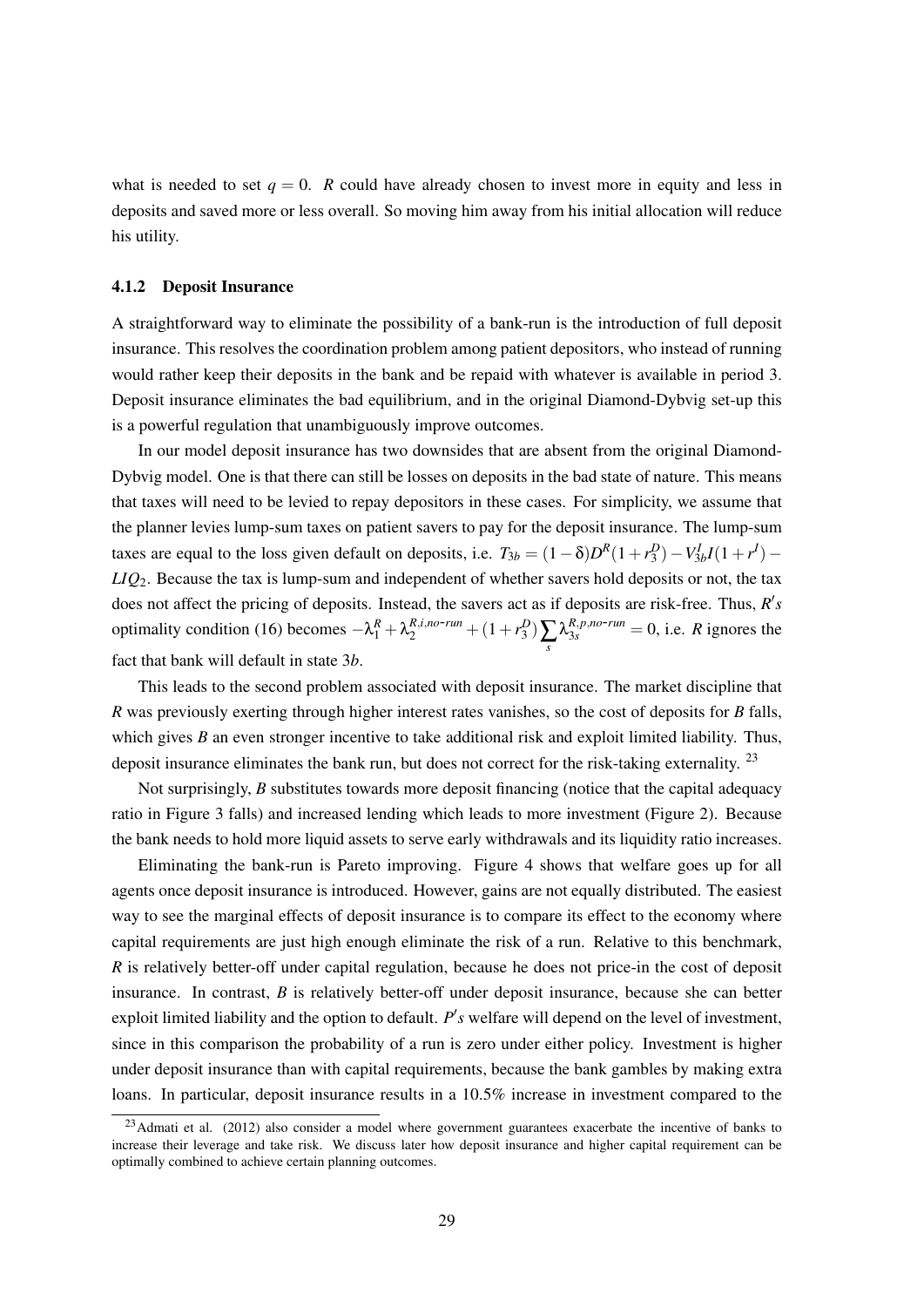competitive equilibrium, while a capital requirement which sets  $q = 0$  results in a 9.2% increase.

### 4.1.3 Liquidity Regulation

The bank in the competitive equilibrium invests in safe assets only to satisfy early deposit withdrawals. From proposition 1,  $LIQ_1 = \delta \cdot D^R$  and  $LIQ_2 = 0$ . This is privately optimal because when the bank in making its asset allocation it worries only about the rates of return on assets in the good and medium states. The marginal cost of funds is perceived as the deposit rate which exceeds the return on the safe asset, making the safe asset an inferior investment option. However, higher liquidity can reduce the probability of a bank-run, which the bank does not internalize.

Define the liquidity regulation as a constraint that requires

$$
LIQ_1 \ge LR \cdot I \quad (\lambda^{LR}), \tag{54}
$$

where LR is the liquidity requirement and  $\lambda^{LR}$  is the Lagrange multiplier on the liquidity constraint. Substituting equation  $(24)$  in  $(1)$  and using  $(54)$  we get that

$$
q = \left(1 - \delta \frac{1 + \xi \frac{1}{LR}}{1 - \frac{LIQ_2}{LIQ_1}}\right)^2.
$$
 (55)

Thus, liquidity regulation can reduce the probability of a bank-run only if it induces positive liquidity holdings in period 2 after the withdrawals by the impatient depositors have occurred. This result should not be surprising: The social benefits of holding safe asset only are present when the bank holds enough liquid assets to raise the liquidation value of the bank in the bad state. If the bank's liquid asset holdings are only sufficient to cover the expected second period withdrawals, then the liquidation value of the bank in the bad state is unaffected.

Combining the first order conditions for  $LIQ_1$ ,  $LIQ_2$  and  $D<sup>R</sup>$  under binding liquidity regulation, the bank will hold positive liquidity in period 2 if

$$
\lambda^{LR} \ge (1 - \delta) r^D \frac{E^B}{EQ} \sum_{s \notin s^D} \lambda_{3s}^{B, no-run}, \tag{56}
$$

which is satisfied for sufficiently high liquidity regulation.

There are two opposing forces with respect to the effect of liquidity regulation on risk-taking incentives. On one hand, the bank has to hold more liquidity per unit of risky investment which makes investment more expensive and less attractive. On the other hand, higher levels of liquid asset holdings make it possible to attract more deposit financing, which raises the temptation to gamble. Equation (33) becomes

$$
\sum_{s \notin s^D} \lambda_{3s}^{B, no-run} \left[ V_{3s}^I (1 + r^I) - (1 + r_3^D) \right] = \lambda^{LR} \left( LR - \frac{\delta}{1 - \delta} \right) \frac{EQ}{E^B},\tag{57}
$$

which is positive for high enough *LR*.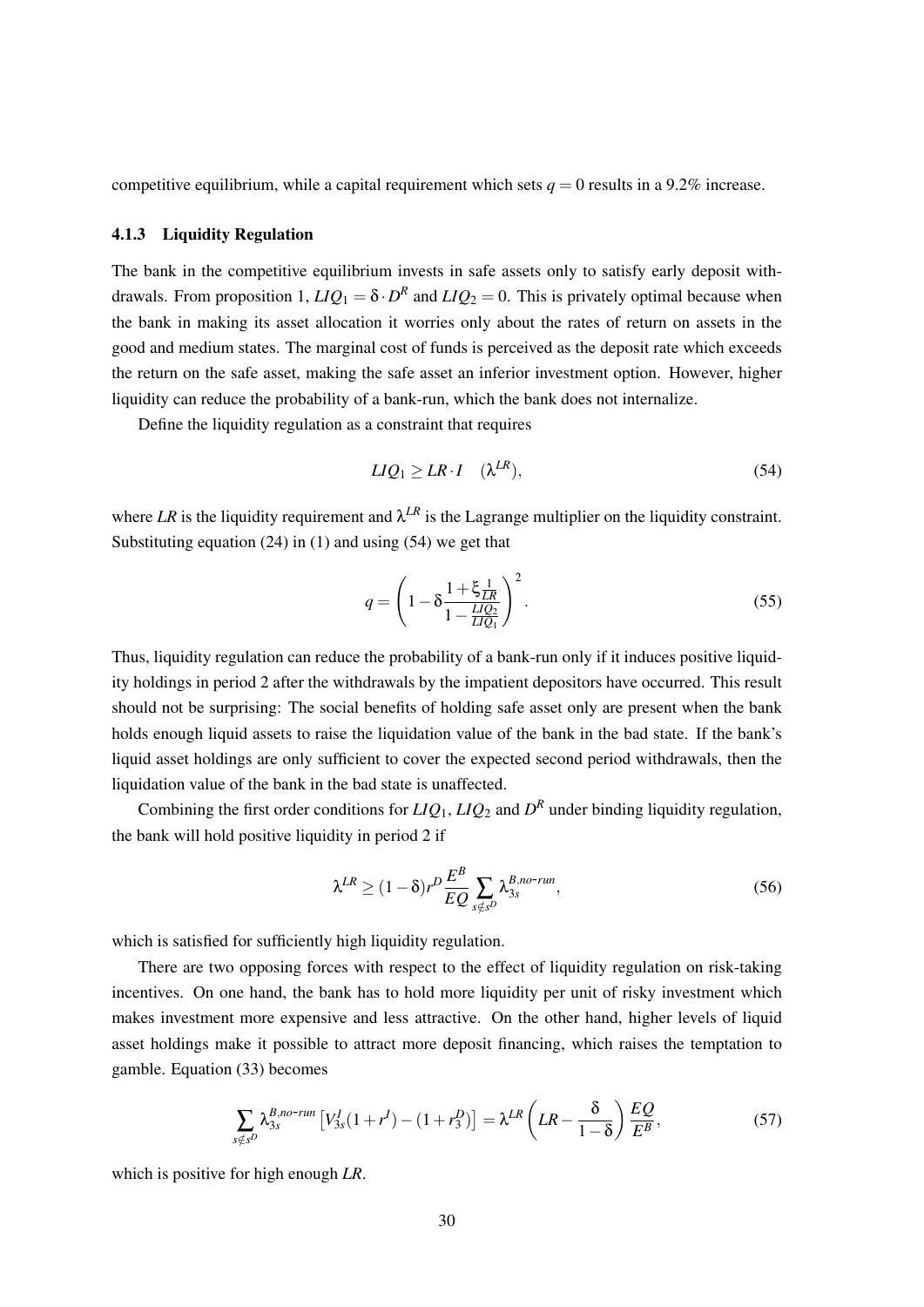Besides trying to reduce the probability of a bank-run, the other motivation for liquidity regulation is to limit the losses from default that are induced by  $B'$ s excessive lending. With limited liability the bank fails to internalize actions that make deposits safer. Liquidity regulation helps combat this problem by directly altering B's asset mix. When forced to hold liquid assets in place of loans, the bank perceives its return on assets to have fallen. But, because the bank ignores the corresponding drop in the cost of its deposit funding, it will seek a higher return on loans to compensate for the lower yield on the safe asset. With the decreasing returns to scale technology operated by *P*, this requires a smaller loan. So liquidity regulation leads to a first-order reduction in lending and investment as seen in Figure 2. In the figure, the increments to liquidity on the horizontal axis are  $0.5\%$ .

The imposition of liquidity regulation has asymmetric effects on the different agents. Assuming that the increase in liquidity requirements is sufficiently high, the reduction in the probability of a bank-run helps *P*. But the large drop in investment makes *P* worse off. Overall, *P* is slightly worse-off (Figure 4).

Liquidity regulation reduces the ability of *B* to take advantage of her limited liability, but can also helps her by lowering the bank-run probability. An initial increase in the liquidity requirement does not reduce the probability of a bank-run, because the bank continues to choose  $LIQ_2 = 0$ . As discussed in section 3.3, *B* could conceivably be better-off if the gap between the deposit rate and the lending rate widened sufficiently. But, liquidity regulation by itself cannot induce this kind of change in the intermediation spread, because the bank increases it demand for deposits and is willing to pay a higher deposit rate. The fact that deposits are also safer works in the opposite direction and the deposit rate remains roughly unchanged (Figure 2). Thus,  $B's$  welfare initially drops. As liquidity requirements becomes stricter, the bank starts holding positive liquidity in period 2 and the probability of a bank-run drops. This raises  $B's$  welfare, but even so it remains lower than in the competitive equilibrium when it can gamble relatively more.

*R* is better off than without the regulation. The improvement comes because the size of the default that he faces in the bad state is meaningfully reduced and because the probability of a bankrun decreases. The only way that *R* previously was able to hedge this risk was by demanding a higher interest rate on deposits, which imperfectly corrects the problem. Given the ability to now re-optimize his mix of deposits and equity, he chooses more deposits and less equity and is strictly better off than before.<sup>24</sup>

#### 4.1.4 Tax on Dividends

We next consider a tax on dividends. Viewed independently this tool makes little sense because it does not help correct the two externalities in the model. However, we will see subsequently that

 $24$ Liquidity requirements increase the amount of investment in the liquid asset, which will serve early deposit withdrawals at t=1, and correspondingly reduce the amount of investment in the risky asset. All else equal, this helps the early consumers. See Fahri et al. (2009) for a Diamond-Dybvig framework with private markets in the interim period, where liquidity requirements improve liquidity provision and increase ex-ante welfare of depositors.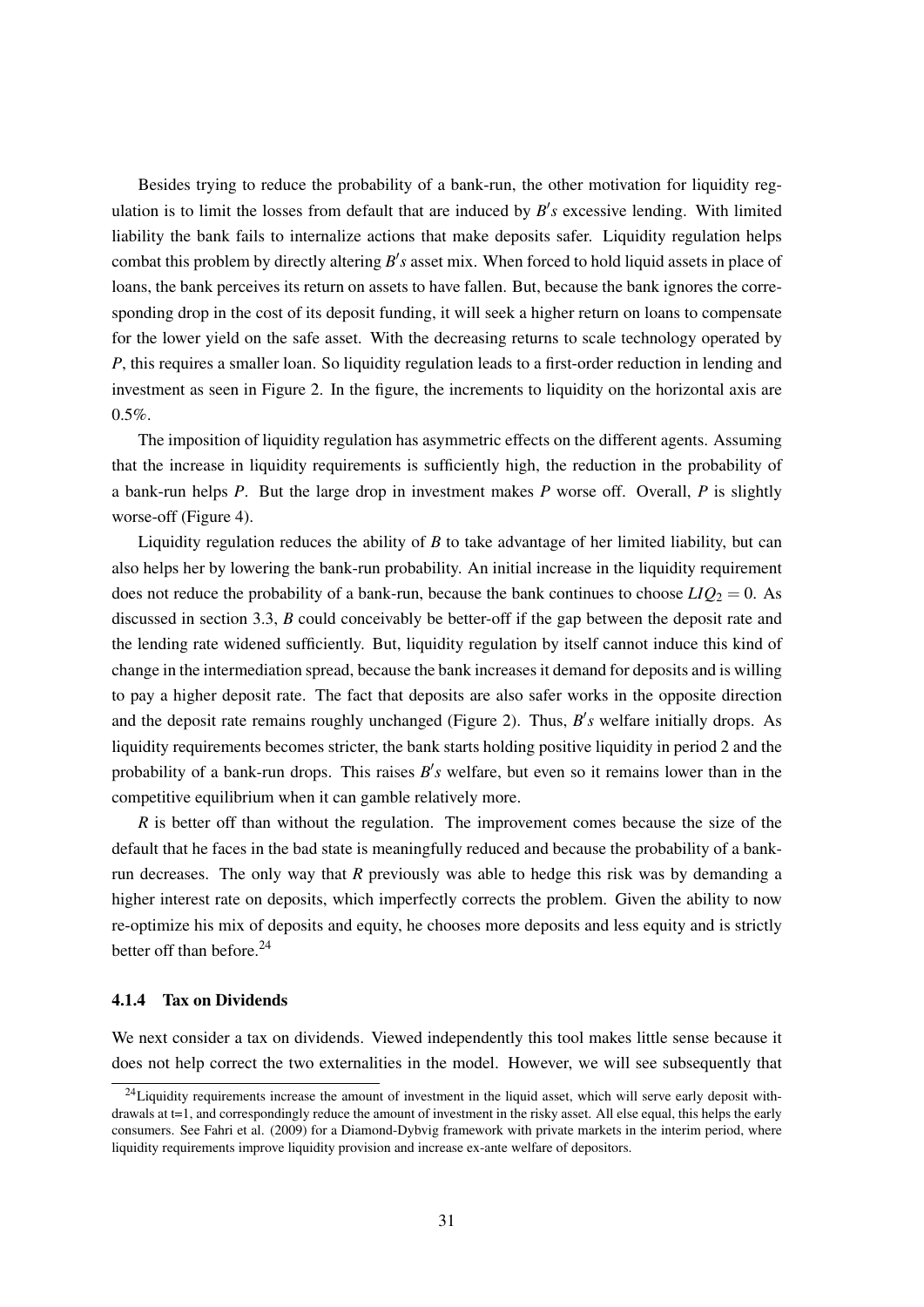when it is used in conjunction with other regulations, it can be a valuable addition to the regulatory toolkit.

We consider a tax policy that only distorts the marginal value of holding equity. We assume that tax revenues are returned lump-sum to shareholders in proportion to the number of shares that each owns.

The budget constraint (13) of *R* in state 3*s* is written

$$
c_{3s}^{R,p,no-run} \le x_{sec}^{R} DPS_{3s} (1 - \tau_{Div}) + V_{3s}^{D} D^{R} (1 + \bar{r}^{D}) + LIQ_{2}^{R} + T_{3s}^{R} \quad (\lambda_{3s}^{R,p,no-run}), \tag{58}
$$

where  $\tau_{Div}$  is the marginal tax on dividends and  $T_{3s}^R = \tau_{Div} x_{sec}^R DPS_{3s}$ . The optimizing condition with respect to equity purchases in the secondary market becomes

$$
-\lambda_2^{R,p,no\text{-}run}P_{sec} + (1 - \tau_{Div})\sum_s \lambda_{3s}^{R,p,no\text{-}run} DPS_{3s} = 0. \tag{59}
$$

Dividend taxes reduce the price of equity in the secondary market and thus reduce the initial willingness of *R* buy bank equity(through equation (30)). As a result, *R* shifts towards saving more via deposit and this pushes the deposit rate down. The increased supply of deposits, combined with the lower deposit rate, allows *B* to take further advantage of her limited liability. This happens because the dividend tax does not affect the marginal incentive to take risk. The budget constraint of *B* in state 3*s* becomes

$$
c_{3s}^{B,no-run} \leq \frac{E^B}{EQ} \max \left[ V_{3s}^I I(1+r^I) + L I Q_2 - \left( (1-\delta)D^R \right) (1+r_3^D), 0 \right] (1-\tau_{Div}) + T_{3s}^B + e_{3s}^B \quad (\lambda_{3s}^{B,no-run}),
$$

where  $T_{3s}^B = \tau_{Div} E^B DPS_{3s}$  and the equilibrium condition for the intermediation spread (33) is the same.

*R* is clearly worse-off, because he is induced to save through deposits and the deposit rate falls (Figure (4)). So  $R's$  total savings decline. *P* is worse-off because dividend taxes do not address the bank-run externality and the lower savings by *R* supports lower investment. *B* raises more deposits and hence holds more liquidity, and is better-off for several reasons. Her ability to take risk is not reduced. The spread between the borrowing and lending rate widens, and she gets a higher portion of the profits. So viewed in isolation this is not a particularly attractive regulation.

#### 4.1.5 Loan-to-Value Regulation

Finally, we consider a restriction on  $P'$ s ability to take risk that imposes a minimum loan downpayment. Such regulation can be written as

$$
\frac{I}{I+I^{P}} \leq LTV
$$
\n
$$
I^{P} \geq \frac{1-LTV}{LTV}I \quad (\lambda^{LTV}),
$$
\n(60)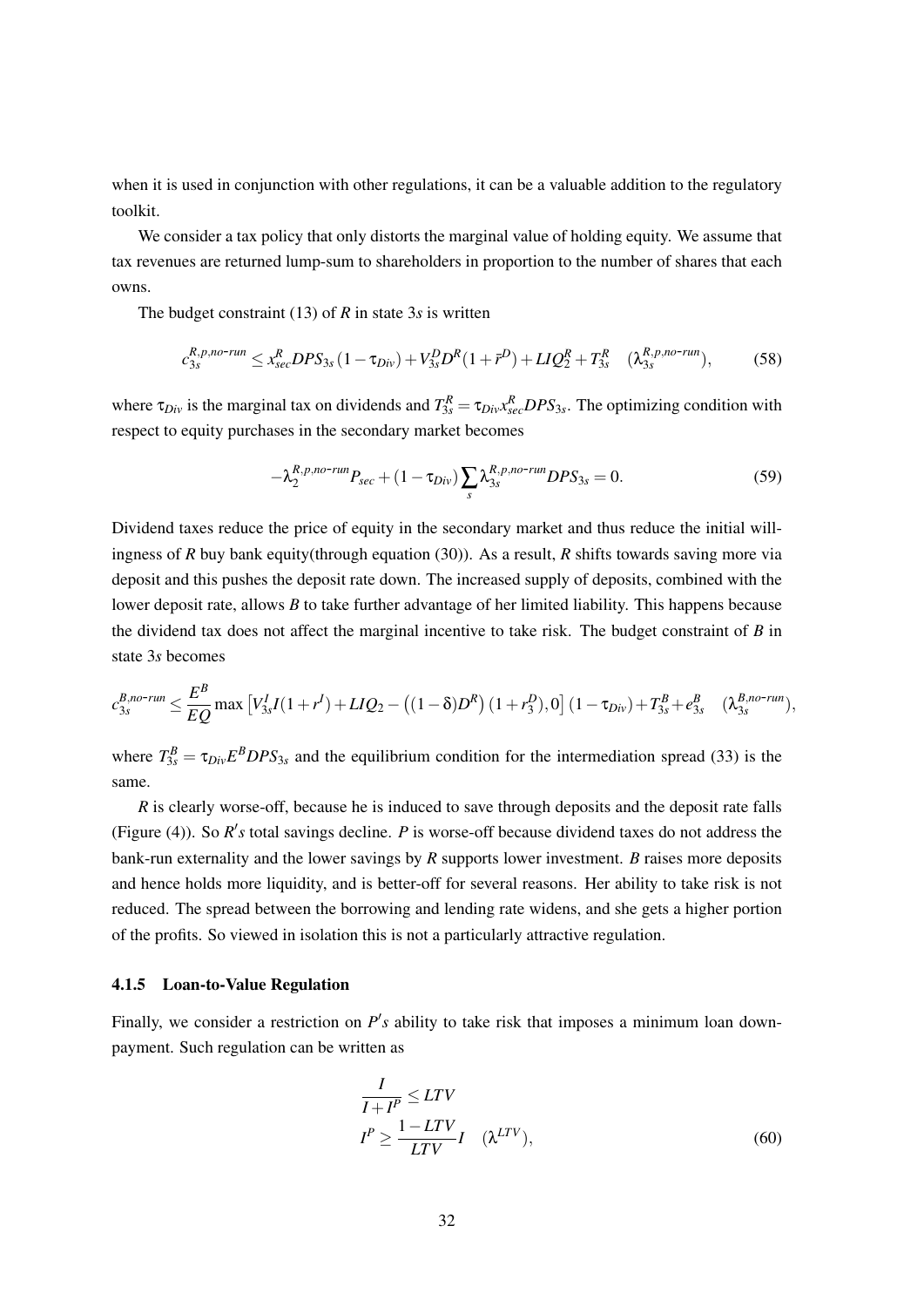where  $LTV \leq 1$  is the loan-to-value requirement and  $\lambda^{LTV}$  is the Lagrange multiplier on the regulatory constraint. In the unconstrained competitive equilibrium, *P* borrows the full amount needed to fund the project, so  $I^P = 0$  and  $LTV = 1$ . A lower  $LTV$  introduces a wedge between the marginal productivity of investment and the loan rate. The adjusted optimality condition for *I* becomes:

$$
A_{3g}F'\left[\left(1+\frac{1-LTV}{LTV}\right)I\right]-\left(1+r^{I}\right)=\frac{\lambda^{LTV}}{\lambda_{3g}^{P,norum}}\frac{1-LTV}{LTV}.\tag{61}
$$

This kind of regulation also interferes with  $P's$  ability to smooth consumption. The new optimality condition (8) when the LTV ratio is binding is:

$$
\lambda_1^P = aA_{3g} \left[ \left( 1 + \frac{1 - LTV}{LTV} \right) I \right]^{a-1} \lambda_{3g}^{P, no-run} + \xi \cdot \sum_s \lambda_{3s}^{P, run} + \lambda^{LTV}.
$$
 (62)

Loan-to-value regulation increases the percentage repayment on loan in states 3*m* and 3*b* where *P* chooses to default ( $V_{3m}^I$  and  $V_{3b}^I$ ). The bank ignores effect on  $V_{3b}^I$  (when it also defaults), but it will account for the increase in  $V_{3m}^I$  and offer a lower loan rate  $r^I$ . With a lower borrowing cost *P* would like to take more risk, but the binding LTV requirements force him to take a smaller loan (Figure (2)). In this figure, each increment to the LTV represents a 0.05% decrease.

The LTV regulation create several opposing incentives for the bank and the saver. Forcing *P* to have some skin in the game, makes deposits safer in the bad state and equity returns higher in the medium state. In this calibration, *R* responds by shifting toward saving more with deposits.

The bank finds itself with lower loan demand and a higher supply of deposits. It responds to these changes by reducing loans, and raising its investment in the safe asset (see Figure (3)). But the bank does not get to the point where it carries liquid assets into period 3, i.e.  $LIO<sub>2</sub>$  is still zero. Consequently, the probability of a bank-run goes up (see section 4.1.3).

Taking account of all the effects, *R* is worse-off (Figure (4)). *B* is also worse-off because her ability to take risk is reduced and *q* is higher, despite the fact that her equity is less risky conditional on bank survival. Finally, *P* is worse-off because he is required to reduce his consumption in the initial period where he is poor. So even though this regulation does attack the risk-taking externality, it does not help any of the agents when it is used alone.

### 4.2 Optimal Regulatory Mix

Recall that the social planner had three very different approaches to improving on the competitive equilibrium which differed according to the weights in the social welfare function. This tells us that any attempt to implement the social planner's allocations using regulation will also involve different regulatory tools depending on the weights in the social welfare function. To see this concretely, we consider four points in the grid that correspond to different types of allocations that the planner might want to implement.

First, take a case like  $w^P = w^R = 0.2$  and  $w^B = 0.6$ , where the planner is mostly concerned with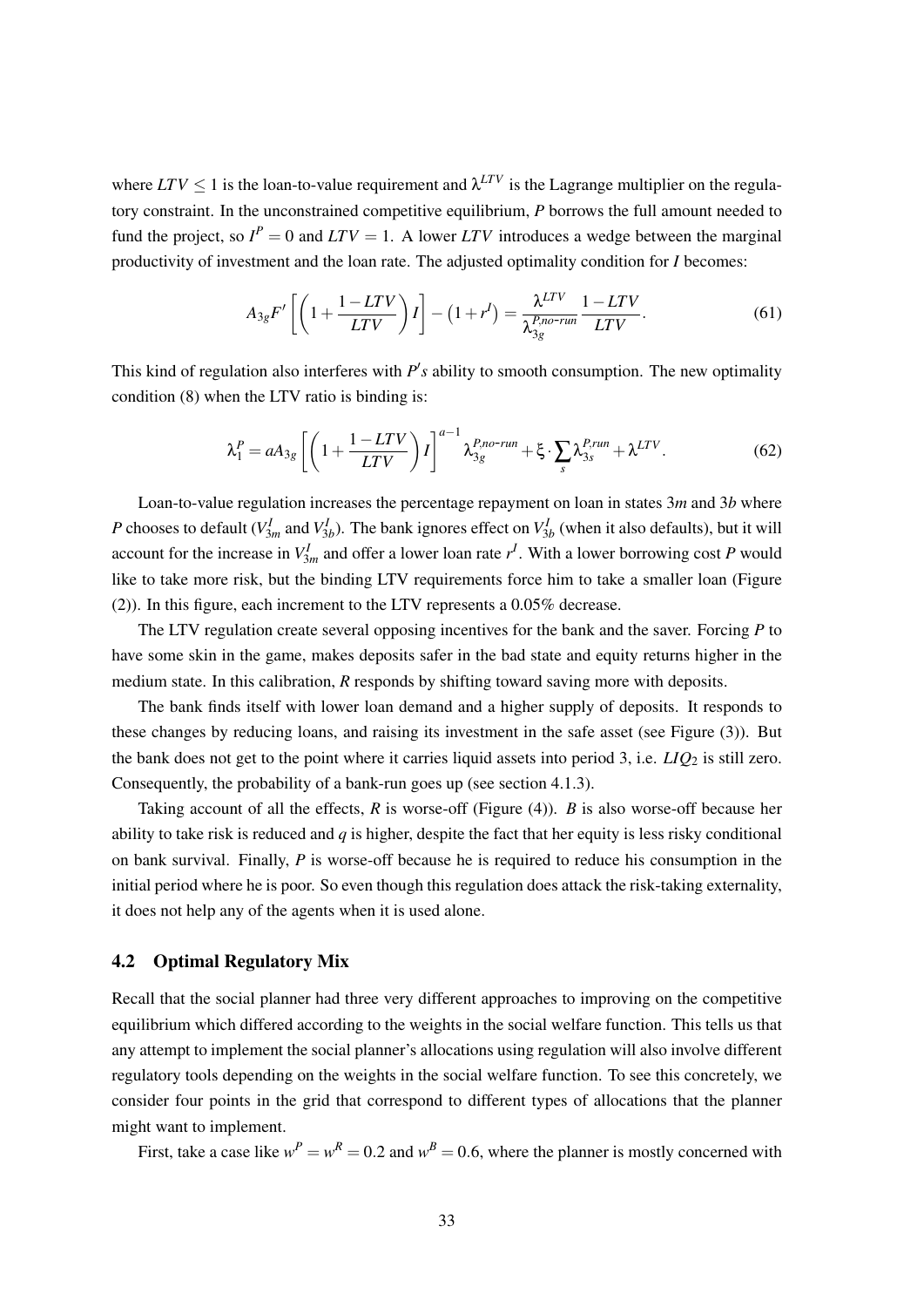the welfare of the bank. In these scenarios, we saw that the planner chooses higher liquidity which reduces the probability of a bank-run, without reigning in the bank's ability to gamble. Columns two to four in Table 12 shows the key variables and utility levels for the competitive equilibrium, the constrained social planner, and for the best outcome (in terms of social welfare) that is achievable when the planner can only adjust liquidity regulation. We see that using liquidity regulation alone the planner can improve upon the competitive equilibrium, but cannot completely implement the allocations that maximize social welfare.

The failure to replicate the planner's preferred allocations comes because the bank's capital ratio actually goes up which limits the bank's ability to gamble. So bank ends up being barely worse off relative to the competitive equilibrium. The only way to approximate the planning outcome, therefore, is to combine the liquidity regulation with other regulations that help the bank, without harming the other agents.

|                            |             | Table 12: Optimal Regulation for $w^P = w^R = 0.2$ , $w^B = 0.6$ |            |          |
|----------------------------|-------------|------------------------------------------------------------------|------------|----------|
|                            | Competitive | Constrained                                                      | Liquidity  | Optimal  |
|                            | Equilibrium | Planner                                                          | Regulation | Mix      |
| $\boldsymbol{I}$           | 2.548       | 1.635                                                            | 1.776      | 1.635    |
| $D^R$                      | 2.715       | 2.973                                                            | 2.869      | 2.973    |
| $x_{eq}^R$                 | 0.176       | 0.000                                                            | 0.098      | 0.000    |
| $LIQ_1$                    | 0.543       | 1.538                                                            | 1.391      | 1.538    |
| $LIQ_2/LIQ_1$              | 0.000       | 0.613                                                            | 0.587      | 0.613    |
| $r^d$                      | 0.570       | 0.000                                                            | 0.526      | 0.000    |
| q                          | 0.109       | 0.043                                                            | 0.042      | 0.043    |
| CR                         | 0.148       | 0.122                                                            | 0.168      | 0.122    |
| LR                         | 0.213       | 0.941                                                            | 0.783      | 0.941    |
| $\tau_{Div}$               | 0.000       | 0.000                                                            | 0.000      | 0.358    |
|                            | 0.000       | 0.000                                                            | 0.000      | 0.038    |
| $\frac{\tau_{LIQ}}{U^{P}}$ | $-1.697$    | $-1.708$                                                         | $-1.701$   | $-1.708$ |
| $U^R$                      | $-0.206$    | $-0.216$                                                         | $-0.202$   | $-0.216$ |
| $U^B$                      | $-1.834$    | $-1.657$                                                         | $-1.835$   | $-1.657$ |
| $U^{sp}$                   | $-1.000$    | $-0.954$                                                         | $-0.997$   | $-0.954$ |

There are several ways that this can be done. The planner's allocation maximizes the bank's leverage, while keeping the deposit rate at zero. One way to move in this direction is to adopt a policy that caps interest rates at zero. Financial repression policies of this type have a long tradition.

To increase leverage, a tax on dividends can be imposed. As described in section 4.1.4, this tax is not redistributive, but just makes equity investment less attractive. But, if we impose a stiff enough dividend tax to stop the saver from buying bank equity, the saver also concludes that deposits are unattractive relative to investing directly in the liquid asset.

To replicate exactly the planner's allocations, a tax on the safe asset can be added to the mix. This makes the effective return on owning the liquid asset negative, which stops the saver from using that asset. The bank will still buy this asset provided the after-tax return remains higher than can be obtained from making loans and liquidating them early. The last column in Table 12 shows the results when a small tax on safe assets, along with a deposit cap and a tax on dividends are combined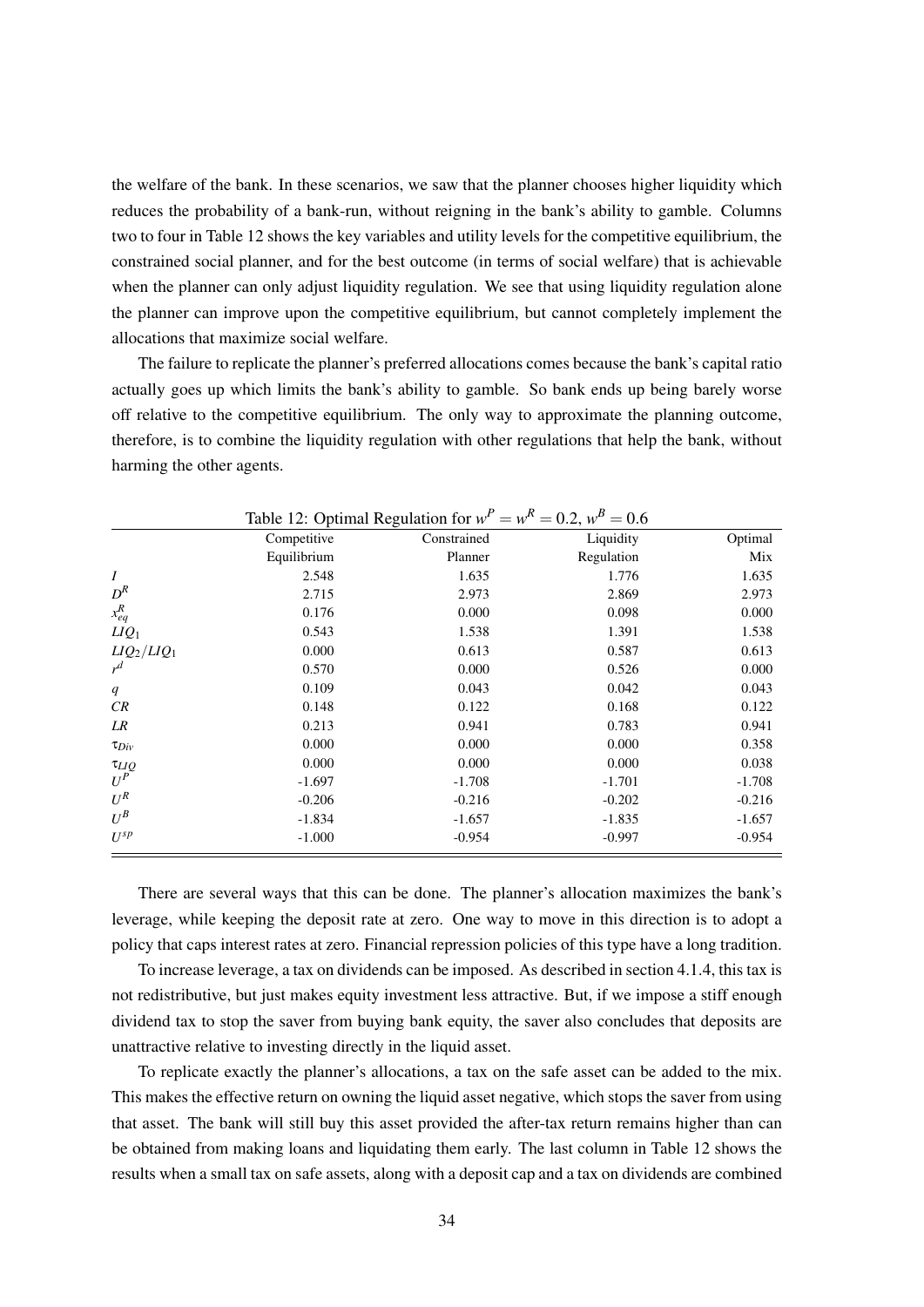with the liquidity regulation. Using all these regulations we can mimic the planning allocations.

Consider next a case where the planner cares almost as much about each of the agents, such as when  $w^P = w^R = 0.35$  and  $w^B = 0.3$ . In this case, and others in the blue region region in Table 3, the planner chooses to reduce the probability of a bank-run with more capital. In the blue region, the planner chooses lower investment than in the competitive equilibrium. Columns 2 to 4 in Table 13 show the competitive equilibrium, the constrained social planner's allocations and the equilibrium with the optimal choice when only a capital requirement can be implemented.

|                  | Table 13: Optimal Regulation for $w^P = w^R = 0.35$ , $w^B = 0.3$ |             |            |          |  |
|------------------|-------------------------------------------------------------------|-------------|------------|----------|--|
|                  | Competitive                                                       | Constrained | Capital    | Optimal  |  |
|                  | Equilibrium                                                       | Planner     | Regulation | Mix      |  |
| $\boldsymbol{I}$ | 2.548                                                             | 2.430       | 2.782      | 2.466    |  |
| $D^R$            | 2.715                                                             | 1.547       | 1.739      | 1.541    |  |
| $x_{eq}^R$       | 0.176                                                             | 0.993       | 1.191      | 1.033    |  |
| $LIQ_1$          | 0.543                                                             | 0.309       | 0.348      | 0.308    |  |
| $LIQ_2/LIQ_1$    | 0.000                                                             | 0.000       | 0.000      | 0.000    |  |
| $r^d$            | 0.570                                                             | 0.024       | 0.464      | 0.035    |  |
| q                | 0.109                                                             | 0.000       | 0.000      | 0.000    |  |
| CR               | 0.148                                                             | 0.491       | 0.500      | 0.500    |  |
| LR               | 0.213                                                             | 0.127       | 0.125      | 0.125    |  |
| $\tau_{Div}$     | 0.000                                                             | 0.000       | 0.000      | 0.413    |  |
| $U^P$            | $-1.697$                                                          | $-1.666$    | $-1.656$   | $-1.665$ |  |
| $U^R$            | $-0.206$                                                          | $-0.201$    | $-0.201$   | $-0.201$ |  |
| $U^B$            | $-1.834$                                                          | $-1.797$    | $-1.825$   | $-1.799$ |  |
| $U^{sp}$         | $-1.000$                                                          | $-0.980$    | $-0.982$   | $-0.980$ |  |

With capital requirements as the single regulatory tool, the optimal choice brings the probability of a bank-run down to zero, but resulting investment is higher than what the constrained planner would choose. <sup>25</sup> So although capital regulation makes each agent better off than in the competitive equilibrium, it does not get all the way to the planner's allocations.

A direct way to bring investment down while controlling for the bank-run is to combine capital regulation with a tax on dividends. These two tools interact well. The capital requirement can be used to eliminate the bank-run. The dividend tax starves the bank of equity financing, but because of the binding capital requirement, the bank cannot freely replace equity finance with deposit financing. When the level of these two tools are set optimally the bank cannot gamble excessively and lending and investment must fall. So this pair of regulations lead to almost exactly the allocations that the planner would pick.

Next consider the green region in Table 3. Throughout the green region, the planner controls the bank-run with higher capital, but chooses higher investment than in the competitive equilibrium. One example is when  $w^P = w^R = 0.4$  and  $w^B = 0.2$ . Table 14 shows the various possible outcomes

<sup>&</sup>lt;sup>25</sup>The optimal level of capital requirement depends on the liquidation value of the risky investment. From equation  $(53)$ and for  $LIQ_2 = 0$ , the capital requirement that brings the probability of a bank-run down to zero is equal to  $1-\xi$ . This applies for any functional form for *q* as the probability of being served during a run is equal to 1. Capital requirement are sufficient to control the probability of a bank-run in this environment.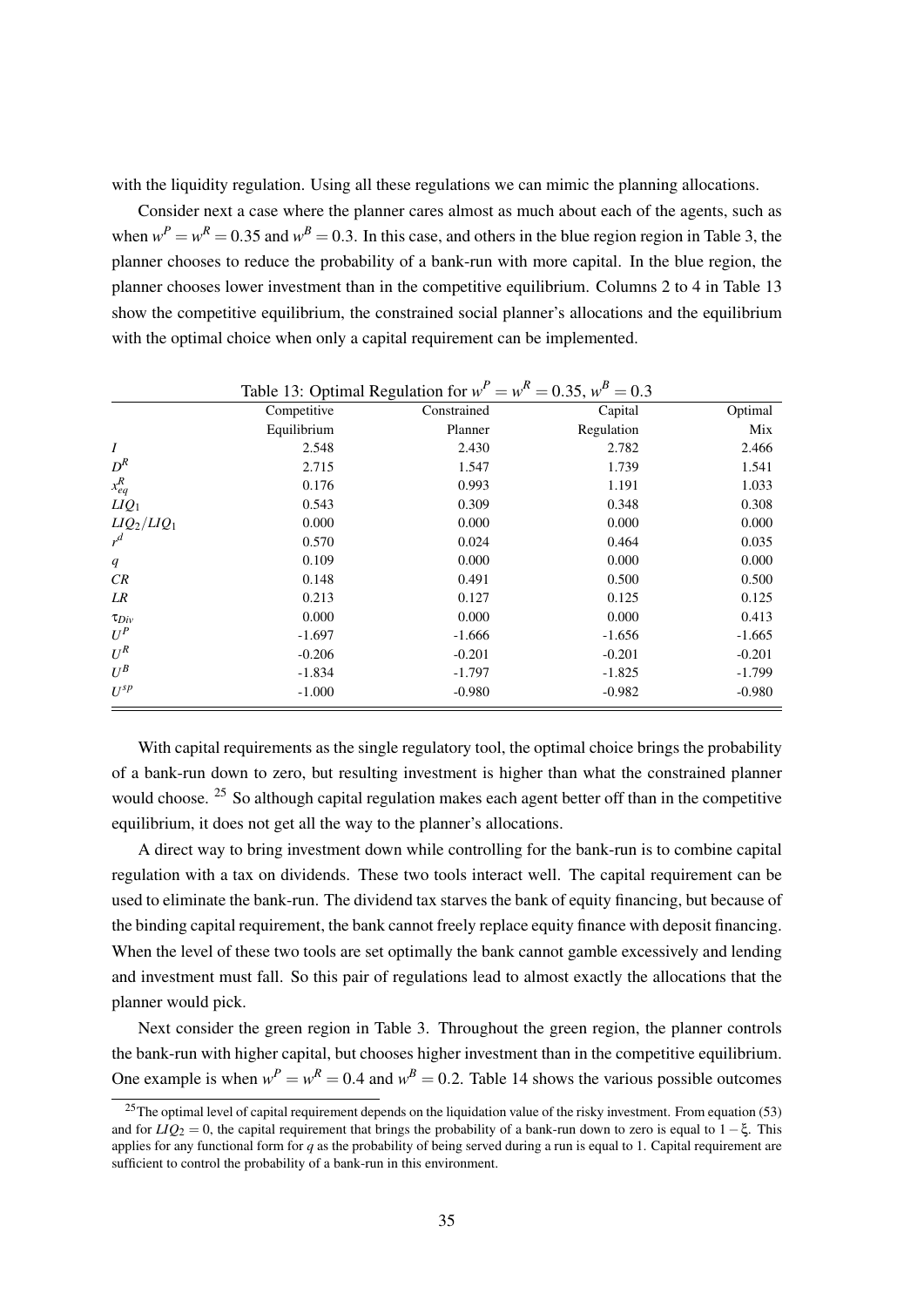for these social welfare weights. The difference with the preceding case is modest, all that changes is the optimal dividend tax is lower. In particular, the lower dividend tax allows the bank to attract enough funding to boost its lending.

|                  |             | Table 14: Optimal Regulation for $w^P = w^R = 0.4$ , $w^B = 0.2$ |            |          |
|------------------|-------------|------------------------------------------------------------------|------------|----------|
|                  | Competitive | Constrained                                                      | Capital    | Optimal  |
|                  | Equilibrium | Planner                                                          | Regulation | Mix      |
| $\boldsymbol{I}$ | 2.548       | 2.587                                                            | 2.782      | 2.623    |
| $D^R$            | 2.715       | 1.617                                                            | 1.739      | 1.639    |
| $x_{eq}^R$       | 0.176       | 1.093                                                            | 1.191      | 1.111    |
| $LIQ_1$          | 0.543       | 0.323                                                            | 0.348      | 0.328    |
| $LIQ_2/LIQ_1$    | 0.000       | 0.000                                                            | 0.000      | 0.000    |
| $r^d$            | 0.570       | 0.199                                                            | 0.464      | 0.238    |
| q                | 0.109       | 0.000                                                            | 0.000      | 0.000    |
| CR               | 0.148       | 0.500                                                            | 0.500      | 0.500    |
| LR               | 0.213       | 0.125                                                            | 0.125      | 0.125    |
| $\tau_{Div}$     | 0.000       | 0.000                                                            | 0.000      | 0.247    |
| $U^P$            | $-1.697$    | $-1.661$                                                         | $-1.656$   | $-1.660$ |
| $U^R$            | $-0.206$    | $-0.201$                                                         | $-0.201$   | $-0.201$ |
| $U^B$            | $-1.834$    | $-1.808$                                                         | $-1.825$   | $-1.811$ |
| $U^{sp}$         | $-1.000$    | $-0.980$                                                         | $-0.982$   | $-0.980$ |

Finally, there are other portions of the green region where the dividend tax is not the best tool to combine with capital regulation to approximate the planner's allocations. These situations arise when the weight on *P* is relatively high and the weight on *B* is relatively low. In these cases, the planner not only sets investment higher than in the competitive equilibrium, but also higher than the level that results when capital requirements have been used to eliminate a bank-run. One example where this happens is when social planner's weights are  $w^P = 0.6$ ,  $w^R = 0.3$  and  $w^B = 0.1$ .

To further boost investment once the run risk is absent, the bank's balance sheet must grow. That cannot happen when a dividend tax is implemented. Instead, a subsidy for equity investment would be required – which we rule out as implausible. However, higher investment could be achieved by a combination of capital requirements and deposit insurance. With deposit insurance, the cost of deposits falls and this makes it possible for the bank to raise additional equity so that investment can expand. With deposit insurance on top of capital requirement, *B* and *P* are the marginal winners since *B* can exploit better her limited liability and *P* receives a bigger loan. *R* loses on the margin because he has to pay for the deposit insurance that is needed to achieve the desired level of risktaking.

Rather than focusing on the details of the exact combinations of regulations that appear optimal, we think it is more important to recognize several generic implications of the analysis. First, regardless of which weights the planner places on the different agents, approximating the planner's allocations with just one regulation is impossible. In this model, it takes at least two tools to overcome the various distortions.

Second, the way that the various regulations change behavior is very different. So combining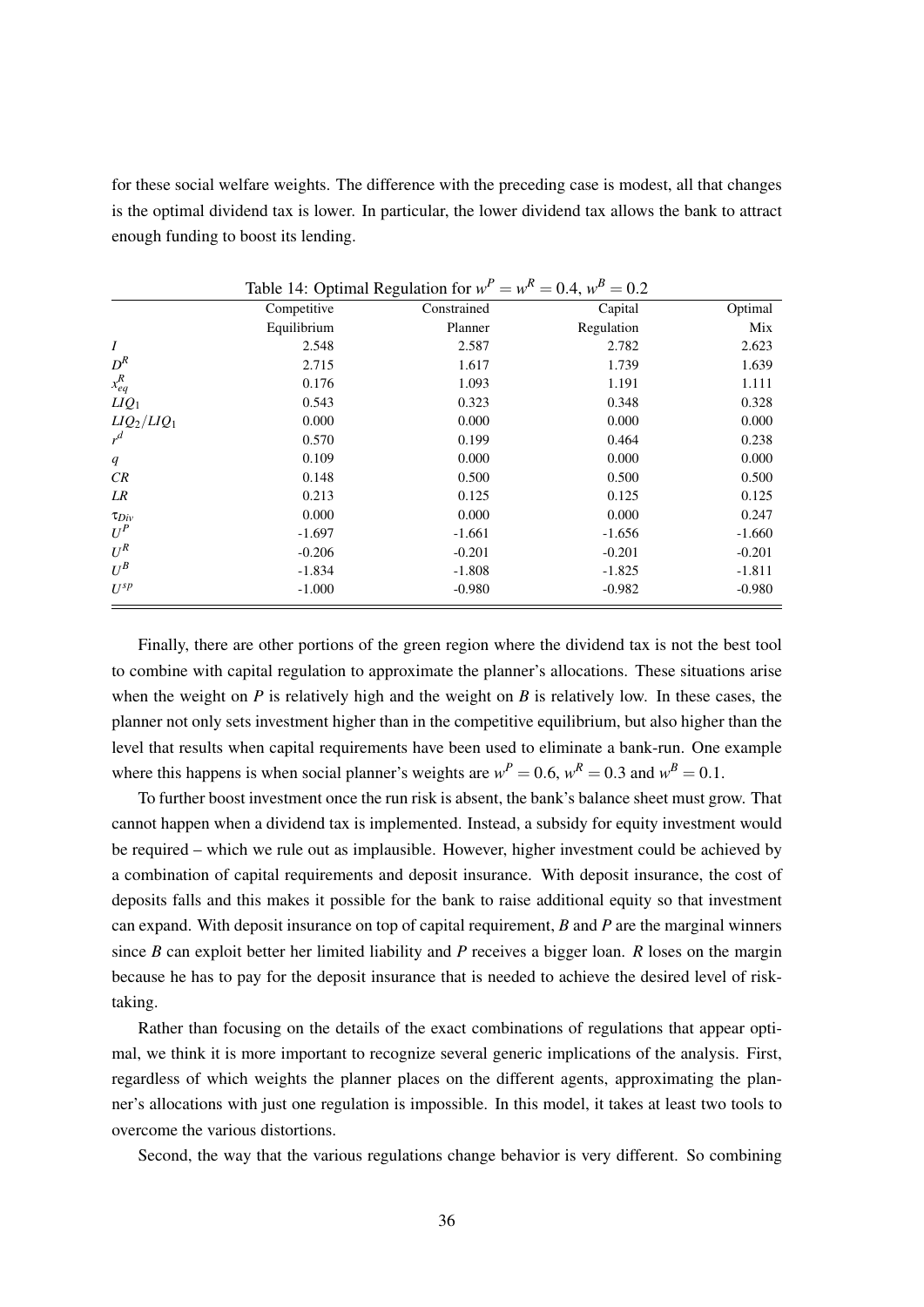some of them leads to very little improvement. Put differently, it is not correct to conclude that combining any two tools is necessarily enough to correct the two externalities in the model.

Third, the interactions among the regulations are sufficiently subtle that it would be hard to guess which combinations prove to be optimal in this model. We do not want to claim that our model is sufficiently general that the findings necessarily would carry over to all other models. But, attempting to assess different regulations (and to calibrate how they should be set) would be very difficult to do without consulting a range of models. Intuition helps, but at some point it runs out.  $^{26}$ 

|                  |             | Table 15: Optimal Regulation for $w^P = 0.6$ , $w^R = 0.3$ , $w^B = 0.1$ |            |                     |
|------------------|-------------|--------------------------------------------------------------------------|------------|---------------------|
|                  | Competitive | Constrained                                                              | Capital    | Capital regulation  |
|                  | Equilibrium | Planner                                                                  | Regulation | & Deposit Insurance |
| $\boldsymbol{I}$ | 2.548       | 2.848                                                                    | 2.782      | 2.896               |
| $D^R$            | 2.715       | 1.780                                                                    | 1.739      | 1.810               |
| $x_{eq}^R$       | 0.176       | 1.224                                                                    | 1.191      | 1.248               |
| $LIQ_1$          | 0.543       | 0.356                                                                    | 0.348      | 0.362               |
| $LIQ_2/LIQ_1$    | 0.000       | 0.000                                                                    | 0.000      | 0.000               |
| $r^d$            | 0.570       | 0.557                                                                    | 0.464      | 0.307               |
| q                | 0.109       | 0.000                                                                    | 0.000      | 0.000               |
| CR               | 0.148       | 0.500                                                                    | 0.500      | 0.500               |
| LR               | 0.213       | 0.125                                                                    | 0.125      | 0.125               |
| $U^P$            | $-1.697$    | $-1.655$                                                                 | $-1.656$   | $-1.654$            |
| $U^R$            | $-0.206$    | $-0.201$                                                                 | $-0.201$   | $-0.202$            |
| $U^B$            | $-1.834$    | $-1.830$                                                                 | $-1.825$   | $-1.819$            |
| $U^{sp}$         | $-1.000$    | $-0.978$                                                                 | $-0.982$   | $-0.978$            |

# 5 Conclusions

We have examined how many regulations that are often discussed in policy discussions fare in a relatively familiar model of banking. We started from the Diamond and Dybvig (1983) benchmark precisely because it is so thoroughly studied. The modifications that we made trade-off tractability to keep the model relatively simple, against our preference for expanding it to include forces that we believe were important in the global financial crisis.

Therefore, our model includes not only an incentive for lenders and borrowers to take excessive risks, but also the risk of a funding run. This simple pair of features interact in interesting and unexpected ways. We draw several very general lessons from the model that we believe will carry over to many other models.

First, the unconstrained competitive equilibrium that emerges when private agents do what is individually optimal leads is inefficient. We found many regulatory interventions that made everyone

<sup>&</sup>lt;sup>26</sup>Multiple externalities operating through different channels would generally require multiple tools to be addressed. In this paper we address the externalities arising from bank-runs and excessive risk-taking. Other type of externalities, for example, can stem from the possibility of fire-sales within the financial system. See Stein (2012), Korinek (2011) and Goodhart et al. (2013) for models which exhibit fire-sales externalities. The latter shows that multiple tools should be used to tackle the inefficiencies within the financial system.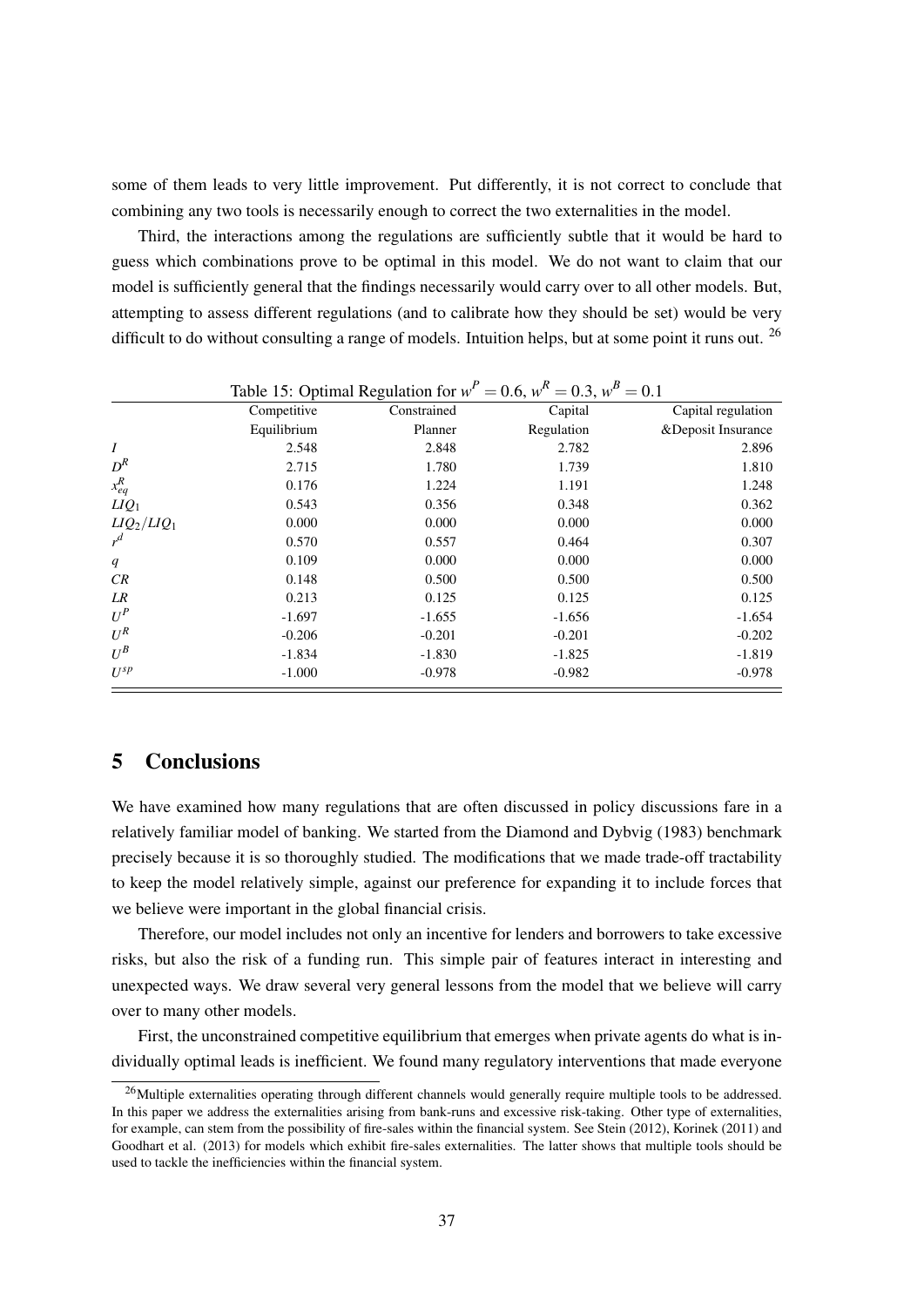in the economy better off (than they would be in the absence of regulations).

Second, the reason why regulations can lead to Pareto improvements is because of the destructive nature of bank runs. A run hurts savers who may lose deposits, intermediaries that might be wiped out inadvertently, and borrowers who lose credit. Consequently, interventions that reduce the run risk can make everyone better off. But, the policies we found that can prevent runs will differentially favor borrowers, savers and the owners of intermediaries.

Third, taming excessive risk-taking is a trickier problem. The agents that are gambling will not voluntarily want to give up doing so. This makes it unlikely that there will be unanimous support for reigning in the excessive risk-taking.

Fourth, these previous two points suggest that political economy aspects of regulatory design deserve much more study. Discussing financial regulation in models that preclude default is not very interesting. If default was not a fundamental problem, contracts would take care of it, and it would not be such a pervasive feature of the world. Once we recognize that markets are sufficiently incomplete so that default is unavoidable, then it follows that welfare analysis necessarily becomes complicated. A social planner has put weights on different actors in the model to determine the best allocations. But, where do these weights come from? The gains from lobbying (and other actions) that can determine which regulations are chosen are likely to be high.

A corollary to this observation is that the incentive to engage in regulatory arbitrage is also strong. The incidence of some regulations is very different. If some agents cannot win the political battle to prevent the regulations to being enacted in the first place, then the next step is to try to evade them. The lack of regulatory arbitrage in the model we have studied is one of its main shortcomings.

More generally, we think the kind of analysis that is needed to make additional progress on these issues depends on having two ingredients. First, any plausible model has to be cast in a general equilibrium framework. The environment we explored shows that there are many feedback mechanisms that link different agents and shape the efficacy of different regulations.

Second, the model also must include agents that are forward looking. It is precisely because agents can anticipate some of the effects of different restrictions that they will take defensive actions. It is these defensive actions that lead to the feedback mechanisms that must be understood.

Finally, all of the specific conclusions that we have reached about how regulations interact need to be verified in other models. One appealing feature of the model in this paper is that it presumes that the financial system serves multiple purposes. Our bank benefits the borrowers and lenders by facilitating risk-sharing, extending credit, and providing liquidity. We think that shutting down any of these features could create misleading impressions about the effectiveness of different regulations. So including all three of these roles for the financial system in future models is important.

### References

Admati, A.R., DeMarzo P.M., Hellwig M.F. and Pfleiderer, P. (2012), Debt overhang and capital regulation, *Rock Center for Corporate Governance at Stanford University, Working Paper* 114.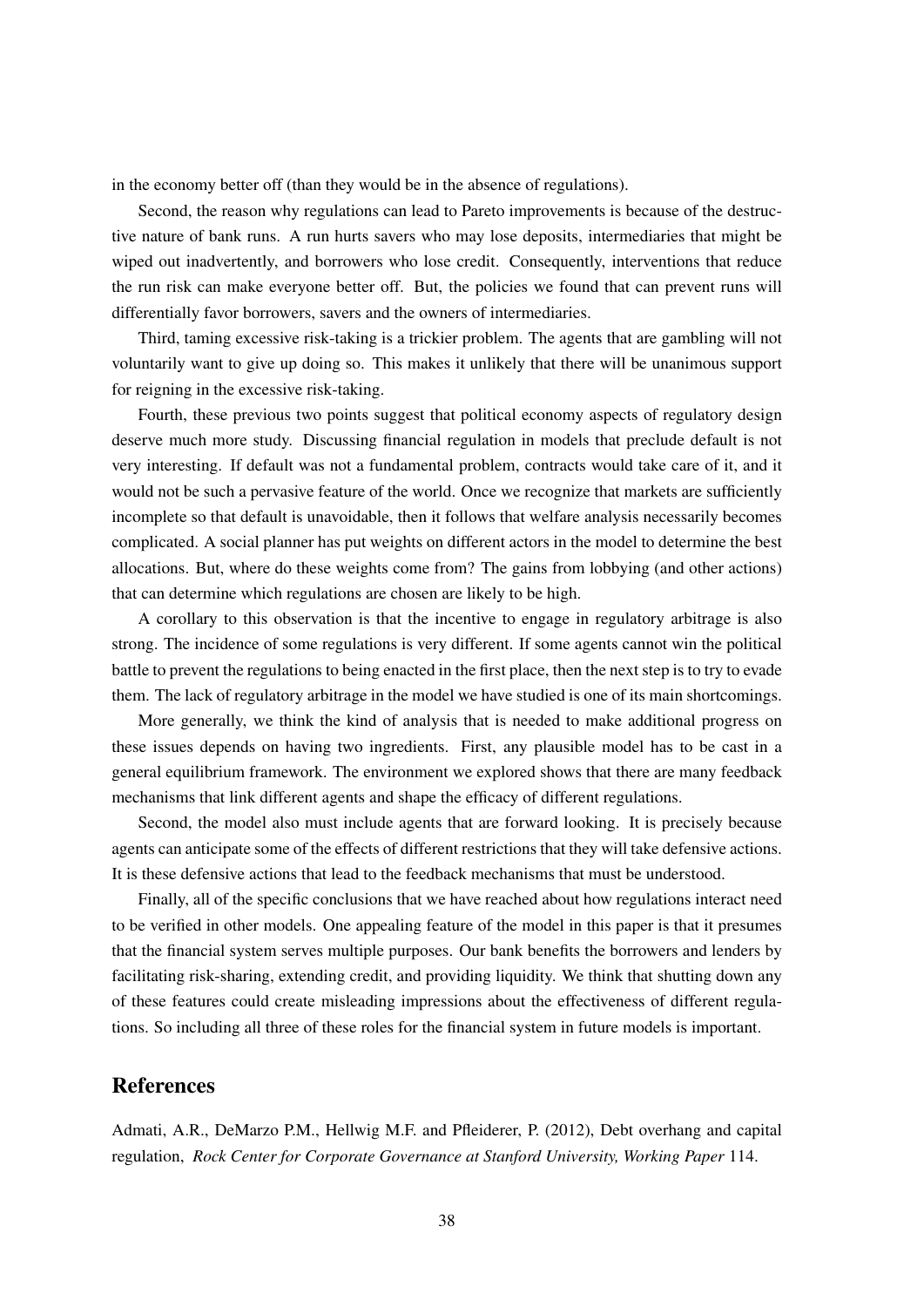Admati, A.R., and Hellwig, M.F. (2013), The Bankers' New Clothes: What's Wrong with Banking and What to Do about It, *Princeton University Press, Princeton, NJ*.

Allen, F., and Gale, D. (1997), Financial Markets, Intermediaries, and Intertemporal Smoothing, *Journal of Political Economy* 105(3), pp. 523-546.

Allen, F., and Gale, D. (2004), Financial Intermediaries and Markets, *Econometrica* 72(4), pp. 1023-1061.

Benston, G.J., and Smith, C.W. (1976), A Transactions Cost Approach to the Theory of Financial Intermediation, *Journal of Finance* 31(2), pp. 215-231.

Cooper, R., and Ross, T.W. (1998), Bank runs: Liquidity costs and investment distortions, *Journal of Monetary Economics* (41), pp. 27-38.

Detemple, J.B., and Gottardi, P. (1998), Aggregation, efficiency and mutual fund separation in incomplete markets, *Economic Theory* 11, pp. 443-455.

Diamond, D.W., and Dybvig, P. H. (1983), Bank Runs, Deposit Insurance and Liquidity, *Journal of Political Economy* 91(3), pp. 401-419.

Dubey, P., Geanakoplos, J., and Shubik, M. (2005), Default and punishment in general equilibrium, *Econometrica* 73(1), pp. 1-37.

Fahri, E., Golosov, M., and Tsyvinski, A. (2009), A Theory of Liquidity and Regulation of Financial Intermediation, *The Review of Economic Studies* 76(3), pp. 973-992.

French, K. R., et al. (2010), The Squam Lake Report: Fixing the Financial System, *Princeton University Press, Princeton, NJ*.

Geanakoplos, J., and Polemarchakis, H. (1986), Existence, Regularity, and Constrained Suboptimality of Competitive Allocations when the Asset Market Is Incomplete, *In W. Heller, R. Starr, and D. Starrett (eds.), Essays in Honor of Kenneth Arrow, Vol. 3. Cambridge University Press*, pp. 65-95.

Goldstein, I., and Pauzner, A. (2005), Demand-Deposit Contracts and the Probability of Bank Runs, *Journal of Finance* 60(3), pp. 1293-1327.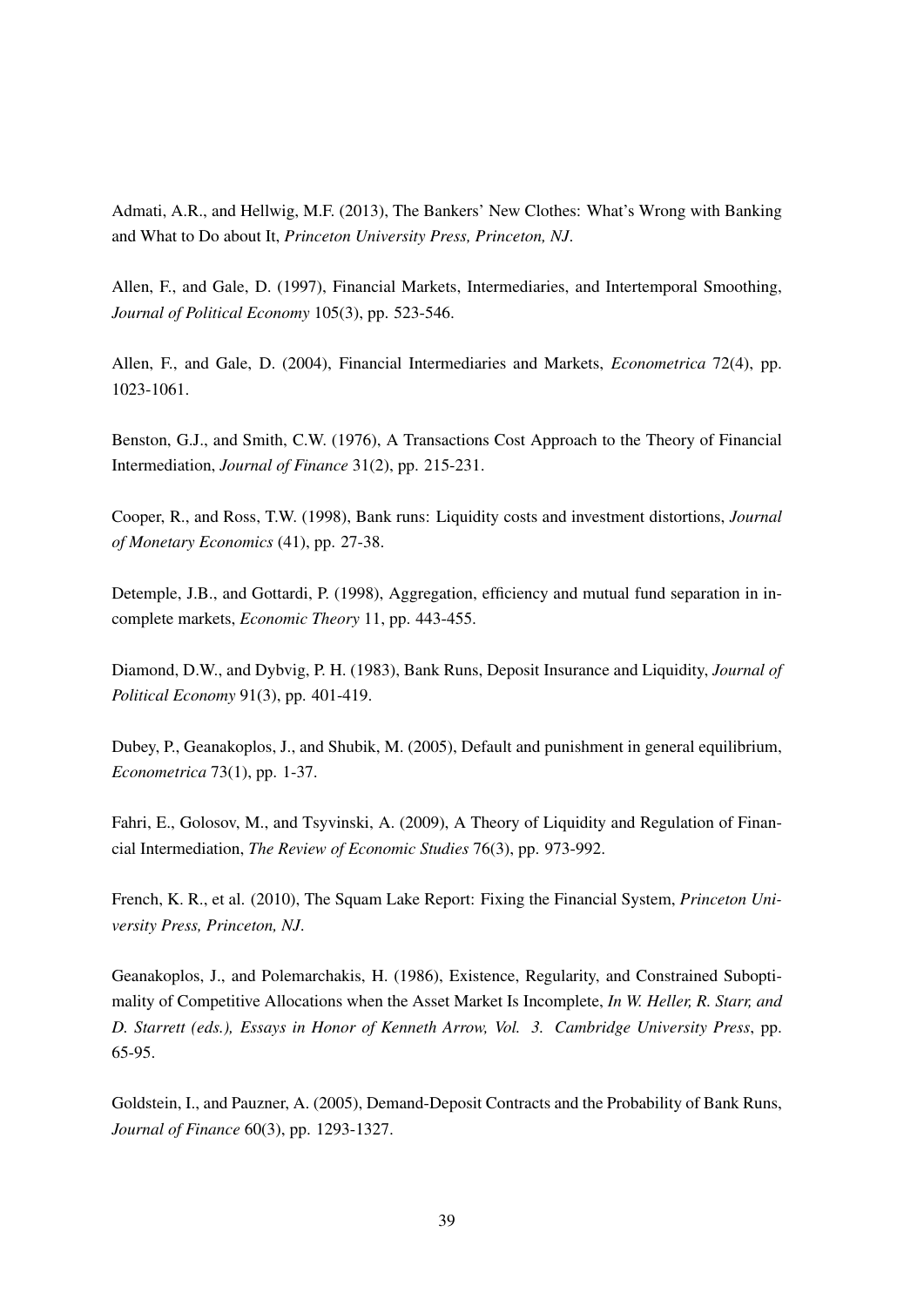Gollin, D. (2002), Getting Income Shares Right, *Journal of Political Economy* 110(2), pp. 458-474.

Goodhart, C.A.E., Kashyap, A.K, Tsomocos, D.P., and Vardoulakis, A.P. (2013), An Integrated framework for analyzing multiple financial regulations, *International Journal of Central Banking* 9(1), pp. 109-143.

Jacklin, C.J., and Bhattacharya, S. (1988), Distinguishing Panics and Information-based Bank Runs: Welfare and Policy Implications, *Journal of Political Economy* 96(3), pp. 568-592.

Korinek, A. (2011), Systemic Risk-Taking: Amplification Effects, Externalities, and Regulatory Responses, *ECB Working Paper No* 1345.

Rubinstein, M. (1974), An aggregation theorem for securities markets, *Journal of Financial Economics* 1, pp. 224-244.

Shleifer, A., and Vishny, R. (2011), Fire sales in finance and macroeconomics, *Journal of Economic Perspectives* 25(1), pp. 29-48.

Stein, J. (2012), Monetary Policy as Financial-Stability Regulation, *Quarterly Journal of Economics* 127(1), pp. 57-95.

Zame, W. (1993), Efficiency and the role of default when security markets are incomplete, *American Economic Review* 83, pp. 1142-1164.

# Appendix A

### Proof of Proposition 1

*Proof.* Using (32), the fact that  $V_{2s}^D = 1$  for  $s \notin s^D$  and that  $\psi_1^B = \psi_2^B$ , the optimality condition for holding the liquid asset in the bank's balance sheet from period 2 to period 3  $(LIQ_2^B)$  is

$$
-\psi^B_1+\frac{E^B+x^B_{eq}}{E^B+x^B_{eq}+x^R_{eq}}\sum_{s\notin s^D}\lambda^{B,no\text{-}\textit{run}}_{3s}=-\psi^B_1+\frac{\psi^B_1}{1+r^D}<0
$$

since  $r^D$  is strictly greater then zero from *R*'s optimality condition (16),  $V_{2s}^D < 1$  for  $s^D$  and *R* has an outside option of investing in the riskless asset.  $\Box$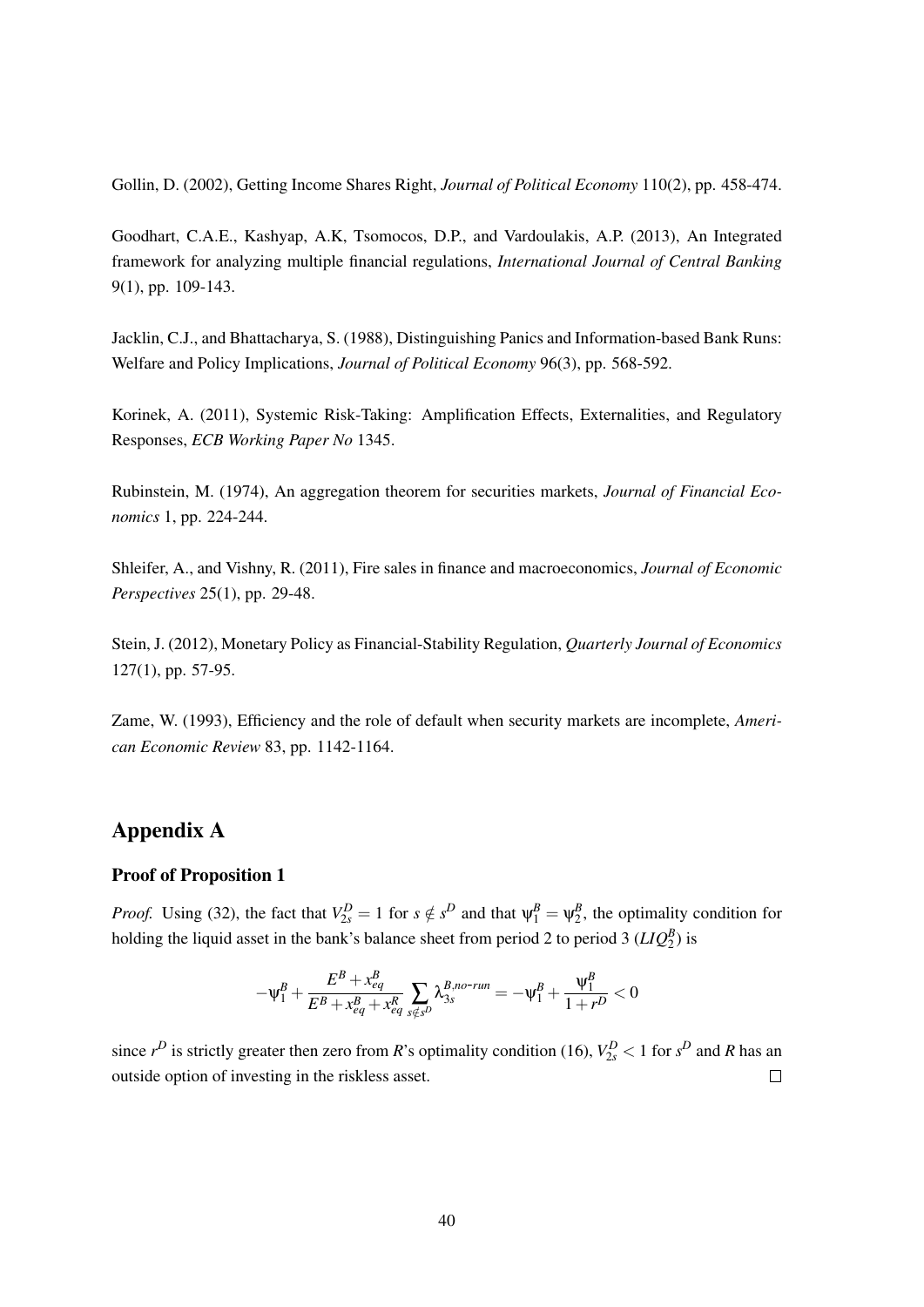### Proof of Proposition 2

*Proof.* Consider for simplicity that  $r_2^D = 0$ . The optimality condition for  $D^B$  is:

$$
-\lambda_1^B + \Psi_1^B - \frac{E^B + x_{eq}^B}{E^B + x_{eq}^B + x_{eq}^B} \sum_{s \notin s^D} \lambda_{3s}^{B, no-run} (1 + r_3^D) + \sum_s \lambda_{3s}^{B, no-run} V_{3s}^D (1 + r_3^D) + \sum_s \lambda_{3s}^{B, run, paid} \le 0 \tag{63}
$$

If (63) is zero then  $D^B > 0$ , while if it is negative  $D^B = 0$  (short-selling of deposits is not allowed). Substituting (32) in (63) we get:

$$
-\lambda_1^B + \sum_s \lambda_{3s}^{B,no-run} V_{3s}^D (1 + r_3^D) + \sum_s \lambda_{3s}^{B,run, paid} \le 0
$$
\n
$$
(64)
$$

Let  $EQ = E^B + x_{eq}^B + x_{eq}^B$  be the total equity in the bank, which is also the number of share given that  $P_{eq}^{B} = 1$ . The optimality condition with respect to  $x_{eq}^{B}$  is:

$$
-\lambda_1^B + \Psi_1^B + \frac{x_{eq}^R}{EQ} \sum_{s \notin s^D} \lambda_{3s}^{B,no-run} DPS_{2s} =
$$
  
\n
$$
-\lambda_1^B + \sum_{s \notin s^D} \lambda_{3s}^{B,no-run} (1+r^D) \le
$$
  
\n
$$
-\sum_{s} \lambda_{3s}^{B,run, paid} - \sum_{s} \lambda_{3s}^{B,no-run} V_{3s}^D (1+r^D) + \sum_{s \notin s^D} \lambda_{3s}^{B,no-run} (1+r^D) < 0
$$
 (65)

using equations (32), (30) and (64). Thus,  $x_{eq}^{B} = 0$ .

 $\Box$ 

**Proposition 3:** *P* does not issue equity claims on the output of the risky project when  $V_{3g}^I = 1$  and  $V_{3m}^I, V_{3b}^I < 1$  *and*  $x_{eq}^R > 0$ *.* 

*Proof.* Consider that *P* is willing to issue *y* shares at the price *q* per share and that her own contribution is  $I^P$  equally dividend into the same amount of shares with nominal price 1. The payoff from the project to the entrepreneur in state 3*g* if his project is not liquidated early is  $\frac{I^P}{I^P}$  $\frac{1}{I^P + y}$ [*A*<sub>2*g*</sub>*F*(*I* +  $I^P + p \cdot y - I(1+r^I)$ ]. Conditional on a bank-run the payoff *P* receives from her equity investment is  $\xi \cdot (I^P + p \cdot y) \frac{I^P}{I^P}$  $I^P$  *I*<sup>P</sup> + *y*. The optimality condition for *y* is, thus,  $\lambda_{3g}^{P,no-run}[-\frac{I^P}{(I^P+P)}$  $\frac{I}{(I^p + y)^2} A_{2g}(I + I^p + p$  $(y)^{a} + \frac{I^{P}}{I^{P}}$  $I^P$  *I*<sup>*P*</sup> *P y aA*<sub>2*g*</sub></sub>(*I* + *I*<sup>*P*</sup> + *p* · *y*)<sup>*a*−1</sup> · *p*] + ξ  $\frac{(p-1)I^P}{(I^P + y)^2}$  $\frac{(p-1)T}{(I^P+y)^2}I^P\sum_s\lambda_{3s}^{P,run}=0.$ Thus,  $p_{y=0} =$  $\xi \cdot \sum_{s} \lambda_{3s}^{P,run} + \lambda_{3g}^{P,no-run} A_{3g} (I + I^P)^a (I^P)^{-1}$  $\frac{Z_s}{\xi} \cdot \sum_s \lambda_{3s}^{P,run} + \lambda_{3g}^{P,no-run} aA_{3g}(I+I^P)^{a-1}$  evaluated at  $y = 0$  and the dividends per share are  $\frac{(1-a)A_{3g}(I+I^P)^a}{I^P}$  $\frac{Jg(1+I)}{I^P}$ .

*R* is willing to buy equity in  $P's$  project if  $p_{y=0} \cdot \lambda_1^R <$  $\left(\frac{\lambda_2^{R,i,no-run}}{\lambda_2^{R,p,no-run}}\right)$  $\lambda_2^{R,p,no-run}$ 2  $\setminus$  $\lambda_{3g}^R$  $(1-a)A_{3g}(I+I^P)^a$  $\frac{I^P}{I^P}$  +  $\xi \cdot (\lambda_2^{R, run, paid} + \lambda_2^{R, run, paid})$  $2^{R, run, p and}$ ), allowing for a secondary marker where equity in the entrepreneurail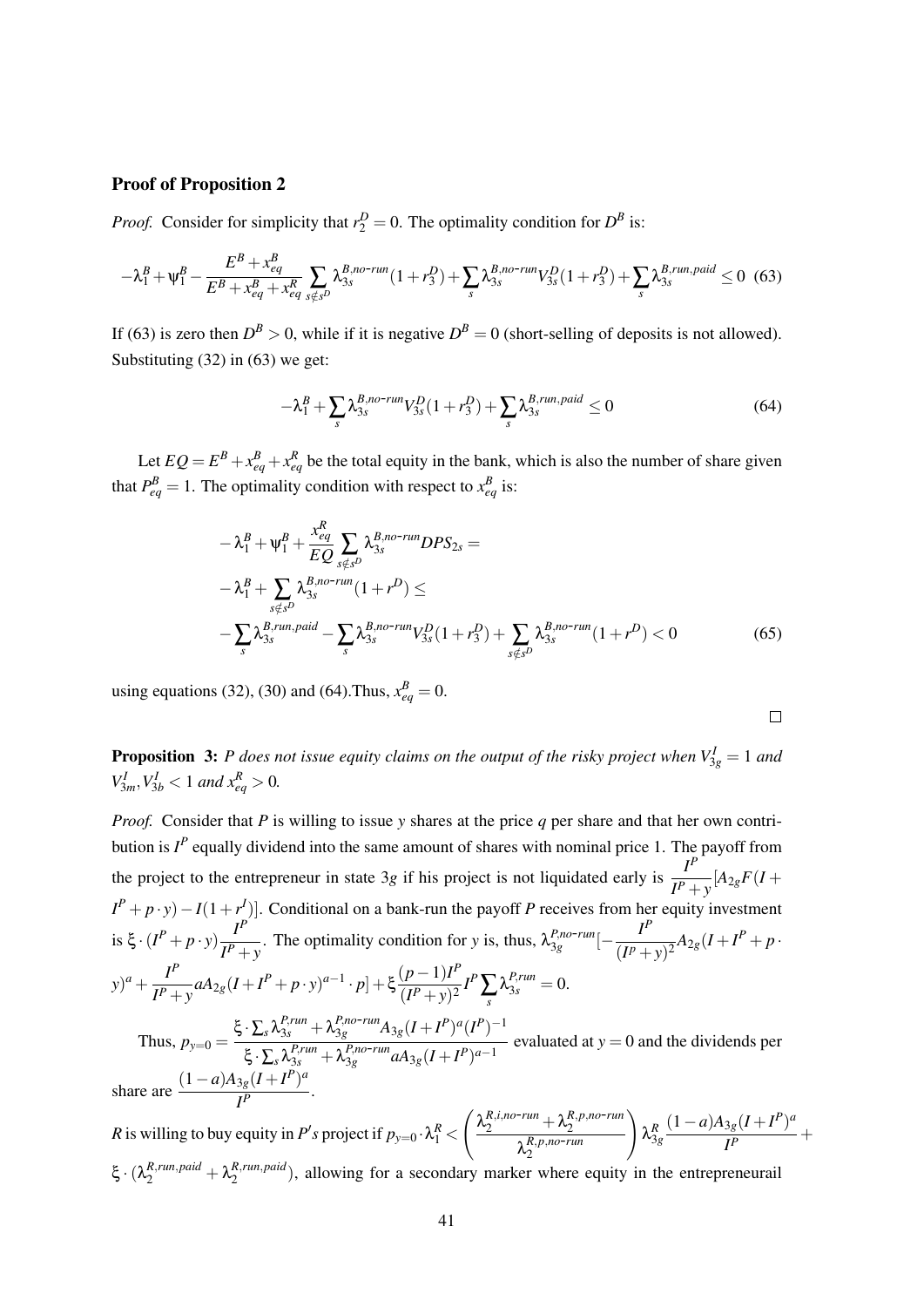firm can be traded. Using equation (17) and (20), the above condition can be written as  $p_{y=0}$ .  $\sum_{s} \lambda_{3s}^{R,p.no-run} DPS_{3s} < \lambda_{3g}^{R}$  $(1-a)A_{3g}(I+I^P)^a$  $\frac{\lambda_S (I + I^P)^a}{I^P} + \xi \cdot \frac{\lambda_2^{R, run, paid} + \lambda_2^{R, run, paid}}{\lambda_2^{R, ion - run} + \lambda_2^{R, pon, norm}}$ 2  $\lambda_2^{R,i,no-run} + \lambda_2^{R,p,no-run}$ . Consider the case that the  $(I+I^{P})^{a-1}$ 

probability of a bank-run is zero. Then,  $p_{y=0} = \frac{1}{a}$ *a*  $\frac{I}{I^P}$  and *R* will invest in entrepreneurial equity if

$$
\sum_{s} \lambda_{3s}^{R,p.no-run} DPS_{3s} < \lambda_{3g}^{R} (1-a)(1+r^{I})
$$
  

$$
\lambda_{3g}^{R} (1-\delta) D^{R}(r^{I}-r^{D}) + a \lambda_{3g}^{R} (1+r^{I}) + EQ \lambda_{3m}^{R} DPS_{2m} < 0,
$$

which is a contradiction. Hence, *R* will not invest in equity. Similarly, *B* is not willing to buy equity in  $P'$ s project given her optimality condition (31).  $\Box$ 

# Appendix B

|                   |                                                            | Table 16: Exogenous variables |                                                  |                      |
|-------------------|------------------------------------------------------------|-------------------------------|--------------------------------------------------|----------------------|
|                   | $e_1^P = 1.00$ $e_1^R = 10.00$ $e_1^B = 0.70$ $E^B = 0.20$ |                               |                                                  | $\omega_{3g} = 0.50$ |
| $e_{3g}^P = 1.00$ | $e_2^R = 4$ $e_{3g}^B = 1.50$ $\alpha = 0.7$               |                               |                                                  | $\omega_{3m} = 0.40$ |
| $e_{3m}^P = 1.00$ |                                                            |                               | $e_{3m}^B = 1.50$ $A_{3g} = 3.30$                | $\omega_{3b} = 0.10$ |
| $e_{3h}^P = 0.40$ |                                                            |                               | $e_{3h}^B = 1.50$ $A_{3m} = 1.90$ $\delta = 0.2$ |                      |
| $\gamma^P = 2.10$ | $\gamma^R = 2.10$                                          |                               | $\gamma^B = 2.10$ $A_{3b} = 0.40$ $\xi = 0.5$    |                      |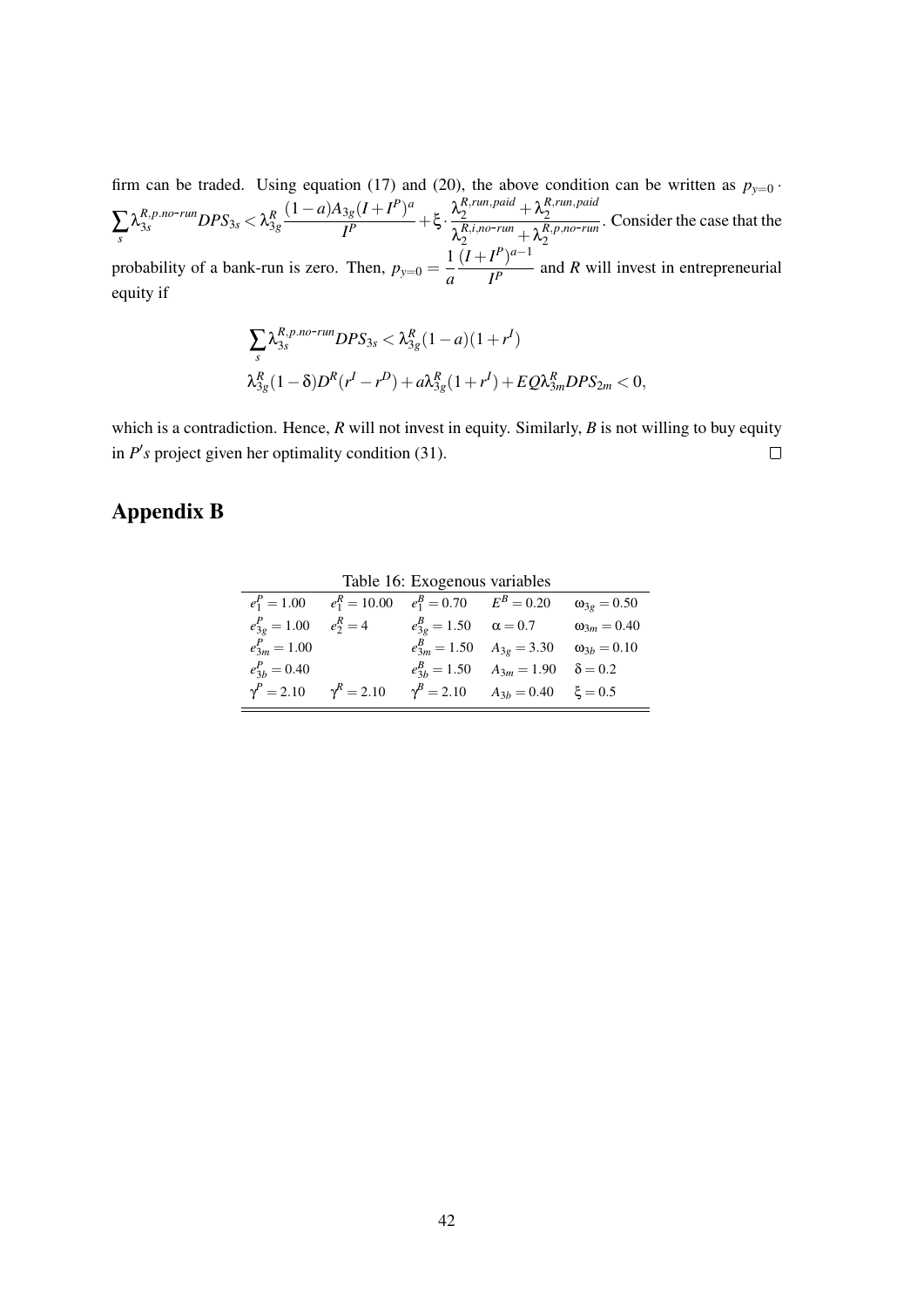|                  |                            |           | Table 17: Equilibrium variables                |           |           |
|------------------|----------------------------|-----------|------------------------------------------------|-----------|-----------|
|                  | <b>Financial Variables</b> |           | Consumption & Utilities                        |           |           |
|                  | Limited                    | Unlimited |                                                | Limited   | Unlimited |
|                  | Liability                  | Liability |                                                | Liability | Liability |
| r <sup>I</sup>   | 0.745                      | 0.000     | $c_1^P$                                        | 1.000     | 0.958     |
| $r_3^D$          | 0.570                      | 0.000     | $P, no-run$<br>$c_{3g}^{\phantom{\dagger}}$    | 2.906     | 2.272     |
| $r_2^D$          | 0.000                      | 0.000     | P,no-run<br>$c_{3m}$                           | 1.000     | 1.602     |
| $V_{3m}^I$       | 0.823                      | 1.000     | $c_{3b}^{P,no-run}$                            | 0.400     | 0.284     |
| $V_{3b}^I$       | 0.173                      | 1.000     | $P, run \quad P, run$<br>$,c_{3m}$<br>$c_{3g}$ | 1.000     |           |
| $V_{3b}^D$       | 0.226                      | 1.000     | $c_{3m}^{\nu,run}$                             | 0.400     |           |
| $\overline{I}$   | 2.548                      | 0.308     | $c_1^R$                                        | 7.109     | 7.000     |
| $LIQ_1$          | 0.543                      | 0.027     | $R, i, no-run$<br>$c_2$                        | 6.943     | 7.000     |
| LIQ <sub>2</sub> | 0.000                      | 0.000     | $R, p, no-run$<br>$c_{3g}$                     | 8.813     | 7.000     |
| $D^R$            | 2.715                      | 0.134     | $R, p, no-run$<br>$c_{3m}$                     | 8.350     | 7.000     |
| $x_{eq}^R$       | 0.176                      | 0.000     | $R, p, no-run$<br>$c_{3b}$                     | 4.905     | 7.000     |
| $DPS_{3g}$       | 2.752                      | 1.000     | $R$ , run, paid<br>$c_2$                       | 6.715     |           |
| $DPS_{3m}$       | 0.656                      | 1.000     | $R$ ,run,un paid<br>$c_2$                      | 4.000     |           |
| $DPS_{3b}$       | 0.000                      | 0.000     | $c_1^B$                                        | 0.700     | 0.700     |
| CR               | 0.148                      | 0.650     | $B, no-run$<br>$c_{3g}^{\phantom{\dagger}}$    | 2.050     | 1.700     |
| LR               | 0.213                      | 0.087     | $c_{3m}^{\overline{B},no-run}$                 | 1.631     | 1.700     |
| $\theta$         | 0.669                      | 1.344     | $c_{3b}^{B,no-run}$                            | 1.500     | 1.700     |
| q                | 0.109                      | 0.000     | $c_{3s}^{B,run}$                               | 1.500     |           |
| $LIQ_1^R$        | 0.000                      | 2.866     | $\bar{U}^P$                                    | $-1.697$  | $-1.716$  |
| $LIQ_2^R$        | 3.943                      | 6.866     | $\bar{U}^R$                                    | $-0.206$  | $-0.214$  |
| $I^P$            | 0.000                      | 0.042     | $\bar{U}^B$                                    | $-1.834$  | $-1.853$  |

Table 17: Equilibrium variables

 $\equiv$ 

 $\overline{\phantom{0}}$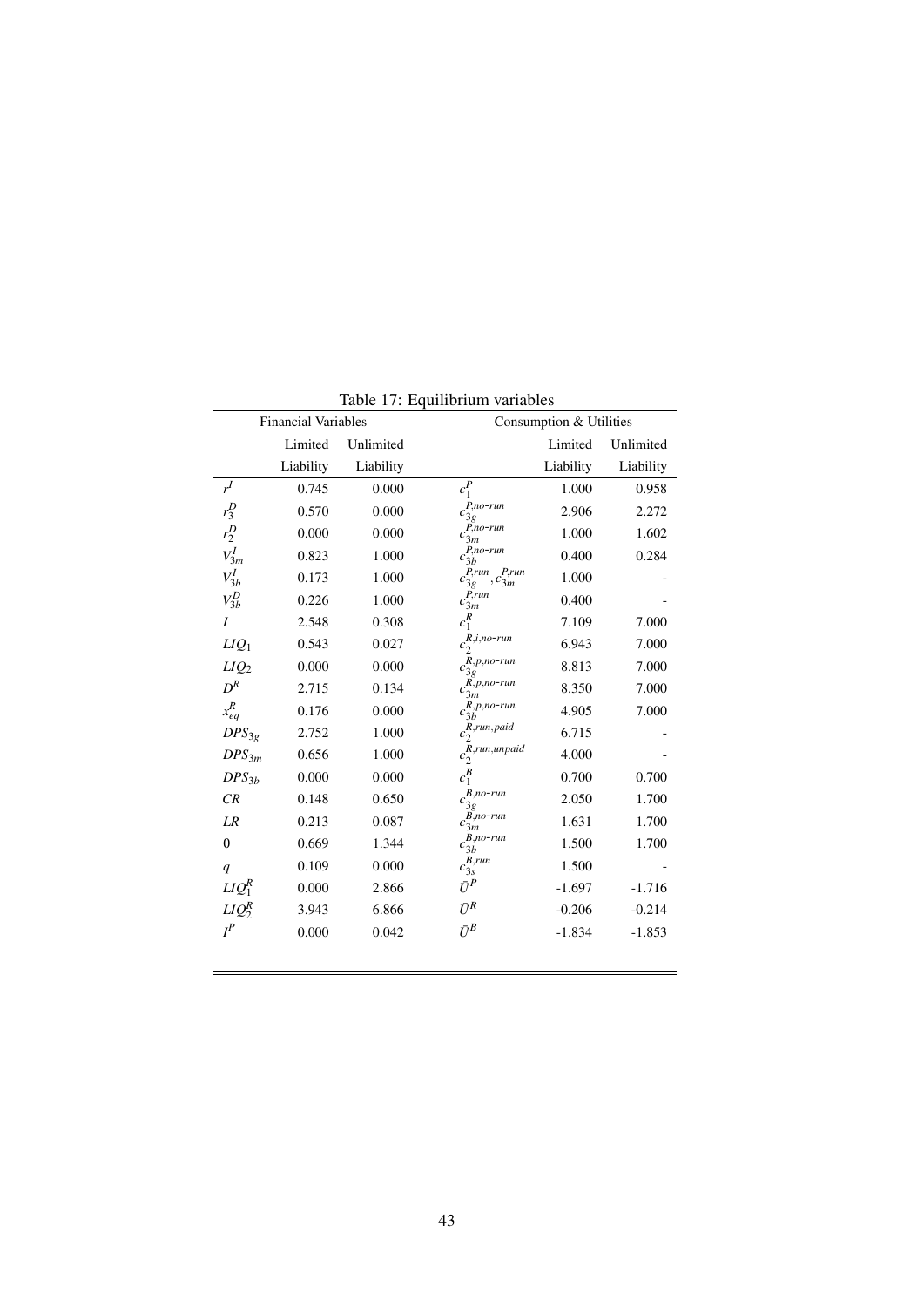

Figure 2: Comparative statics for single regulations: The figure shows the response of selected variables for different levels of various regulations. The horizontal axis represents the number of successive times each tool is tightened. The first iteration correspond to the competitive equilibrium level where the tool is not binding (except for deposit insurance which is a binary decisions).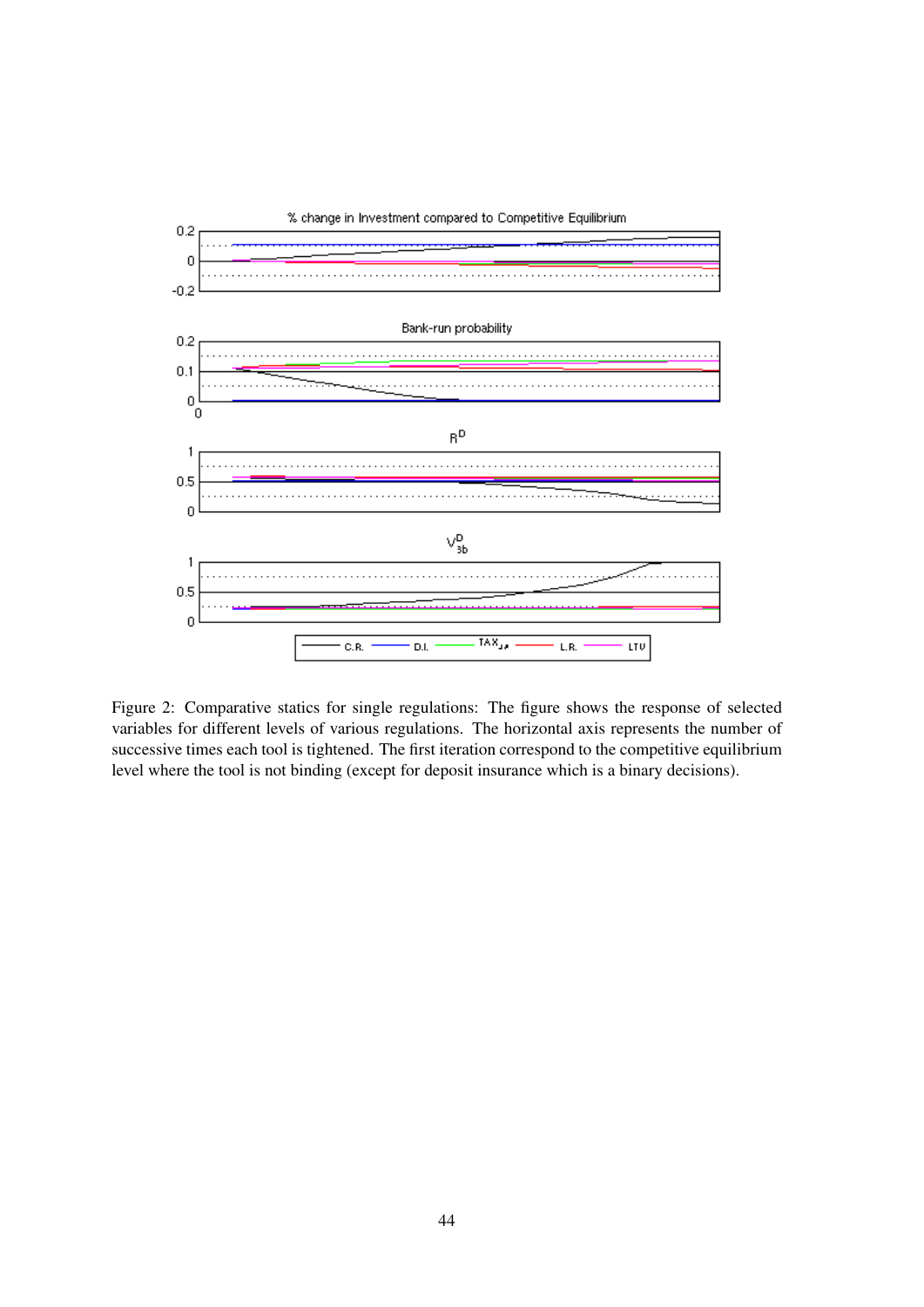

Figure 3: Comparative statics for single regulations: The figure shows the response of capital and liquidity ratios for different levels of various regulations. The horizontal axis represents the number of successive times each tool is tightened. The first iteration correspond to the competitive equilibrium level where the tool is not binding (except for deposit insurance which is a binary decisions).